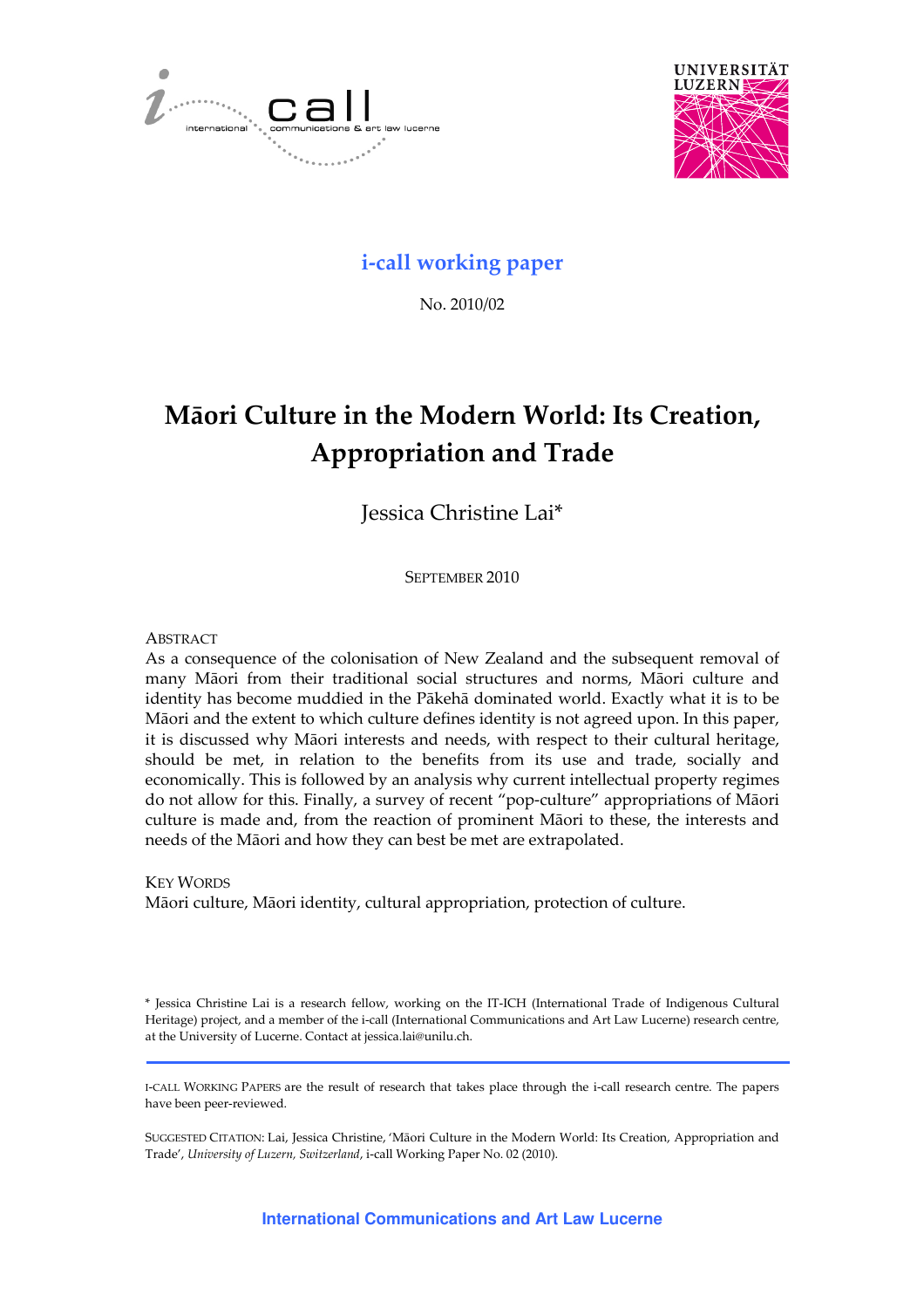Published by: i-call, The Research Centre for International Communications and Art Law at the University of Lucerne Hofstrasse 9 P.O. Box 7464 6000 Lucerne 7 Switzerland

ISSN 1664-0144 © The i-call Research Centre, Switzerland

All rights reserved. No part of this publication may be reproduced, stored in a retrieval system, or transmitted in any form or by any means, mechanical, photocopying, recording or otherwise, without prior written permission of the publisher.

Permission to use this content must be obtained from the copyright owner.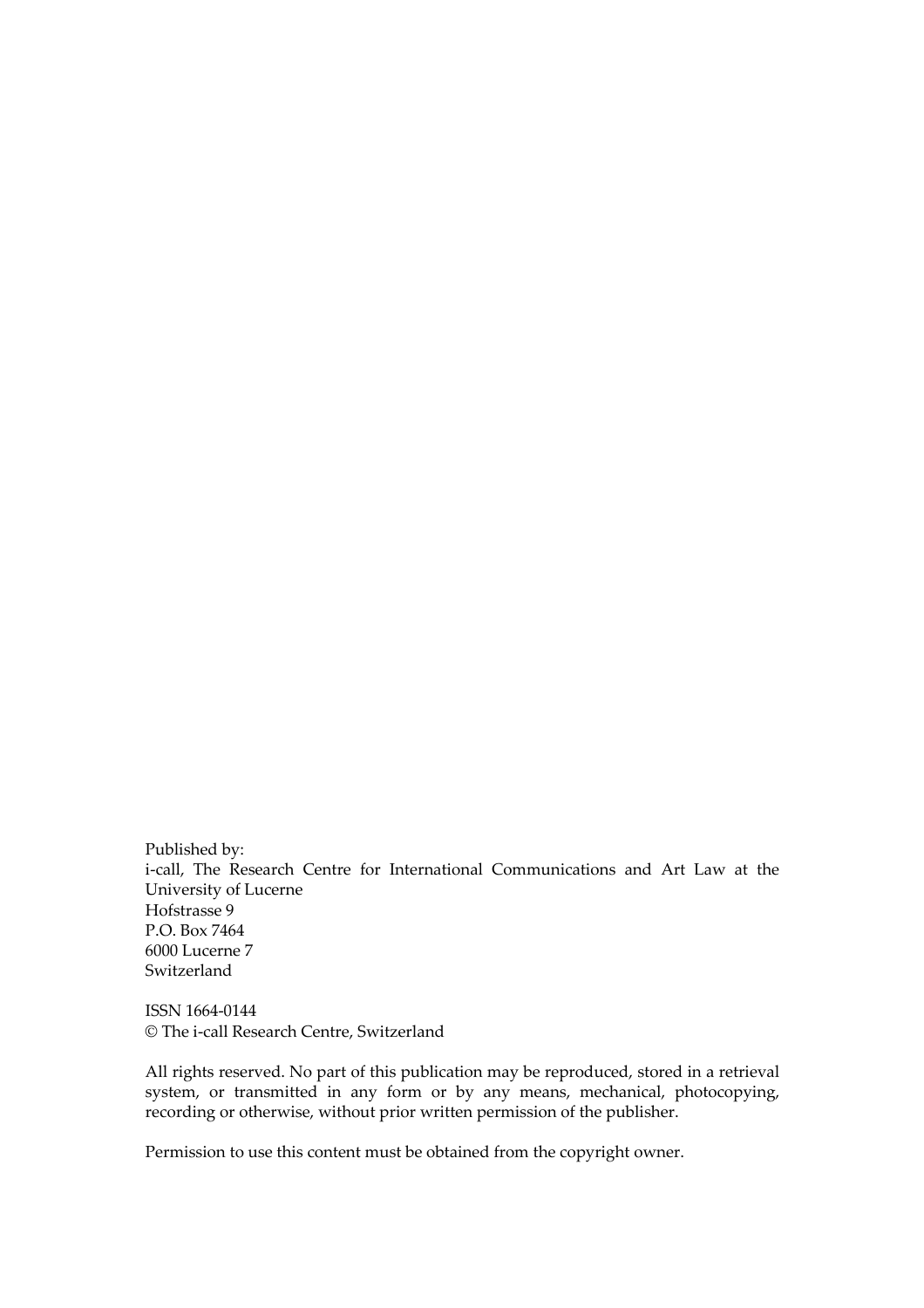## MĀORI CULTURE IN THE MODERN WORLD: ITS CREATION, APPROPRIATION AND TRADE

\_\_\_\_\_\_\_\_\_\_\_\_\_\_\_\_\_\_\_\_\_\_\_\_\_\_\_\_\_\_\_\_\_\_\_\_\_\_\_\_\_\_\_\_\_\_\_\_\_\_\_\_\_\_\_\_\_\_\_\_\_\_\_\_\_\_\_\_\_\_\_\_\_\_\_\_\_\_\_\_\_\_\_\_\_\_\_\_\_\_\_\_\_\_\_\_\_\_\_

| 1. |                                                                                                                                                                                                                                                                                                                                                    |  |
|----|----------------------------------------------------------------------------------------------------------------------------------------------------------------------------------------------------------------------------------------------------------------------------------------------------------------------------------------------------|--|
| 2. | WHO ARE THE "MAORI": HISTORICALLY AND LEGALLY?  5                                                                                                                                                                                                                                                                                                  |  |
| 3. |                                                                                                                                                                                                                                                                                                                                                    |  |
|    | 3.1<br>WHY MUST MĀORI BENEFIT FROM THEIR CULTURE? 12<br>3.2<br>3.2.1<br>3.2.2<br>3.2.3<br>The Treaty of Waitangi and Its Guarantees 17                                                                                                                                                                                                             |  |
|    | 3.3<br>Māori "Cultural Capital" as an Economic Input  19<br>3.3.1<br>3.3.2<br>(a)                                                                                                                                                                                                                                                                  |  |
|    | 3.4                                                                                                                                                                                                                                                                                                                                                |  |
| 4. | <b>MĀORI CULTURE IN CONTEMPORARY NEW ZEALAND 27</b>                                                                                                                                                                                                                                                                                                |  |
|    | 4.1<br>4.2<br>MĀORI CULTURE IN MODERN-DAY NEW ZEALAND  28<br>4.2.1<br>4.2.2<br>From the Perspective of New Zealand as a Whole 29<br>APPROPRIATION OF MAORI CULTURE IN NEW ZEALAND 31<br>4.3<br>The Integration of Māori Culture into New Zealand Culture32<br>4.3.1<br>4.3.2<br>Pre-Determining Offence: Māori Representatives and<br>4.3.3<br>4.4 |  |
| 5. | ISSUES RELATING TO GLOBAL USE OF MAORI CULTURE 38                                                                                                                                                                                                                                                                                                  |  |
|    | 5.1<br>5.2<br>5.3                                                                                                                                                                                                                                                                                                                                  |  |
| 6. | EXTRAPOLATING WHAT THE MAORI SEEK TO PROTECT  40                                                                                                                                                                                                                                                                                                   |  |
| 7. |                                                                                                                                                                                                                                                                                                                                                    |  |
|    | 7.1<br>7.2<br>7.3                                                                                                                                                                                                                                                                                                                                  |  |
| 8. |                                                                                                                                                                                                                                                                                                                                                    |  |
| 9. |                                                                                                                                                                                                                                                                                                                                                    |  |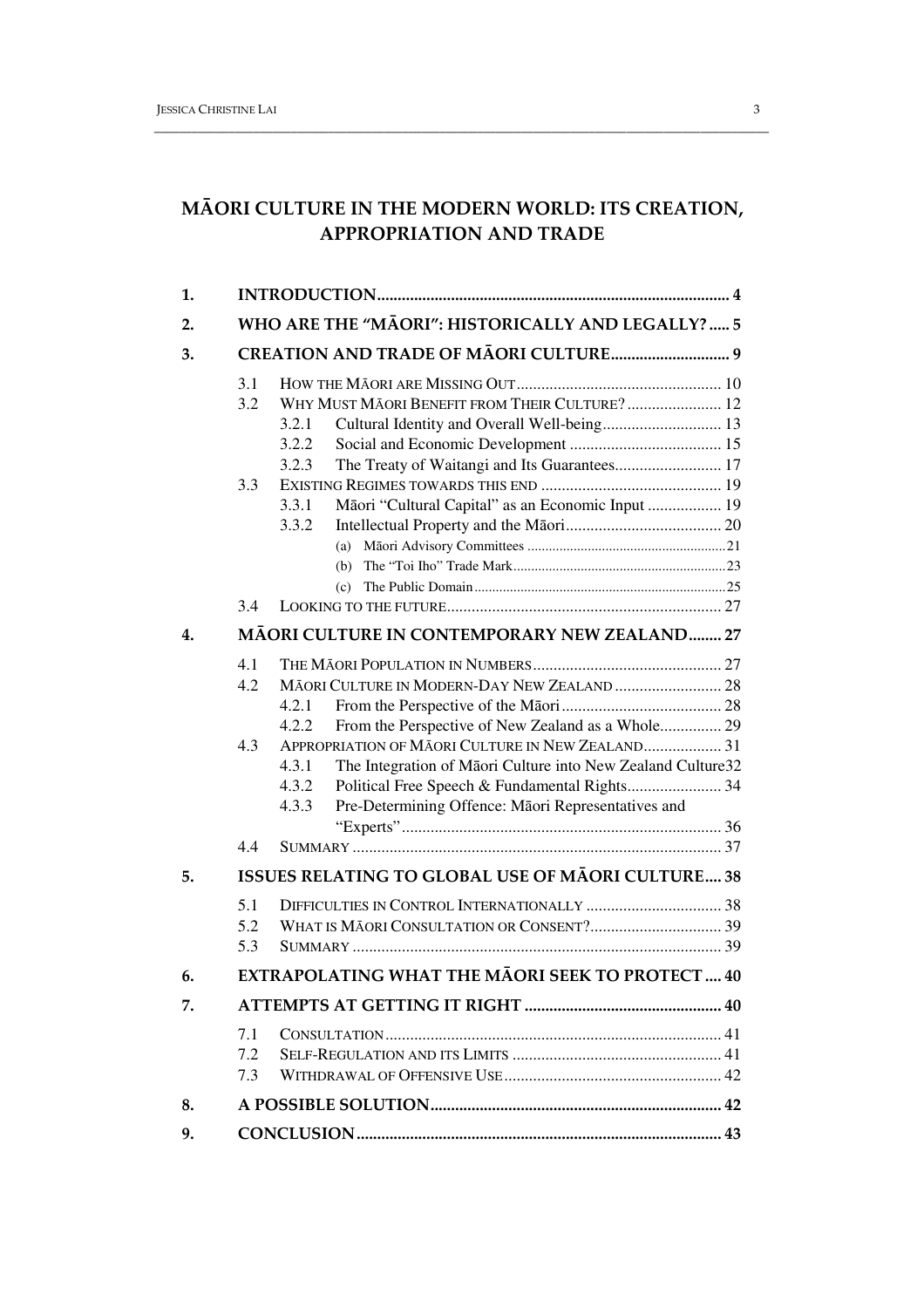## 1. INTRODUCTION

Similar to many other colonised Indigenous peoples,<sup>1</sup> those of New Zealand (commonly referred to as the Māori)<sup>2</sup> were disenfranchised of their land and of rights relative to the Pākehā (non-Māori New Zealanders, usually of European descent) and to their own pre-colonisation social system (Tikanga Māori). Their subjugation away from their traditional lands and Tikanga Māori subsequently resulted in the "social, economic, spiritual and political degradation of Māori society".<sup>3</sup> As will be discussed, though vastly improved in recent times, the Māori generally continue to make up a disproportionately large number of those considered to be in the lower socioeconomic bracket. Statistics, such as those relating to education, immunisation and life-expectancy, also reflect the depressed position of the Indigenous people, as compared to those of other ethnic or descent origins, in New Zealand.<sup>4</sup>

\_\_\_\_\_\_\_\_\_\_\_\_\_\_\_\_\_\_\_\_\_\_\_\_\_\_\_\_\_\_\_\_\_\_\_\_\_\_\_\_\_\_\_\_\_\_\_\_\_\_\_\_\_\_\_\_\_\_\_\_\_\_\_\_\_\_\_\_\_\_\_\_\_\_\_\_\_\_\_\_\_\_\_\_\_\_\_\_\_\_\_\_\_\_\_\_\_\_

This paper assesses how the socioeconomic position of the Māori could be enhanced by meeting their interests with respect to the use and trade of their cultural heritage. Originally, most Indigenous peoples only sought to prevent the appropriation of their cultural heritage for social and "property" (within their own concept of ownership) reasons, in most part to prevent offence of their world view. However, in recent times it has become apparent that there is a great socioeconomic value to Indigenous peoples in benefiting from the trade of their cultural heritage. The realisation that their cultural heritage is an economic asset has increased and diversified the interest of Indigenous peoples to have some form of selfdetermination over such trade. However, this level of control is not allowed for by any mechanism existent in New Zealand, including the nation's intellectual property regimes. This paper attempts to assist the bridging of this divide.

It starts by looking at what the term "Māori" actually means, both anthropologically and legally, and whether it is appropriate. How the term is defined is important due to the cultural assumptions made pertaining to its use and the potential benefits to those falling within its parameters. Though the term is now part of everyday parlance, the discussion herein shows that it continues to have some controversy attached to it. Following this, the paper addresses why the interests of Māori should be met. It takes a novel trade focus, specifically reasoning that, though a predominant interest is the prevention of cultural offence, the Māori must be given

<sup>1</sup> There is some argument over whether Indigenous communities are "peoples" with regard to several international documents, or are rather 'minorities'. The term 'Indigenous peoples' is used throughout this paper without any intention to comment on this debate.

 $\overline{2}$  Editorial Note: This paper uses a macron accent on vowels in Māori words where appropriate, even when quoting a source that has not done so. In some sources, this accent can also be observed as an umlaut or a circumflex. These have been converted to macrons in this paper. Māori words and terms have been itallicised, except where it has become a part of everyday parlance in New Zealand, even if not itallicised in the source being quote from. For a discussion on why Tikanga Māori was and continues to be unrecognised as law in New Zealand, see John Dawson, 'The Resistance of the New Zealand Legal System to Recognition of Māori Customary Law' (2008) Journal of South Pacific Law, 12 (1), pp. 55-62.

<sup>3</sup> Timoti Gallagher, 'Tikanga Māori Pre-1840' (2008) Te Kāhui Kura Māori, 0 (1) (electronic version, available online at www.nzetc.org) (all online sources were accessed 26 March 2010).

<sup>4</sup> See Natalie Coates, 'Kia tū taikākā: Let the Heartwood of Māori Identity Stand - An investigation into the appropriateness of the legal definition of "Māori" for Māori', University of Otago, Honours Thesis (2009), at pp. 49-51, particularly fns 33-40, available online at http://eprintstetumu.otago.ac.nz/67/01/Coates\_1.pdf [hereinafter Coates, 'Let the Heartwood of Māori Identity Stand'].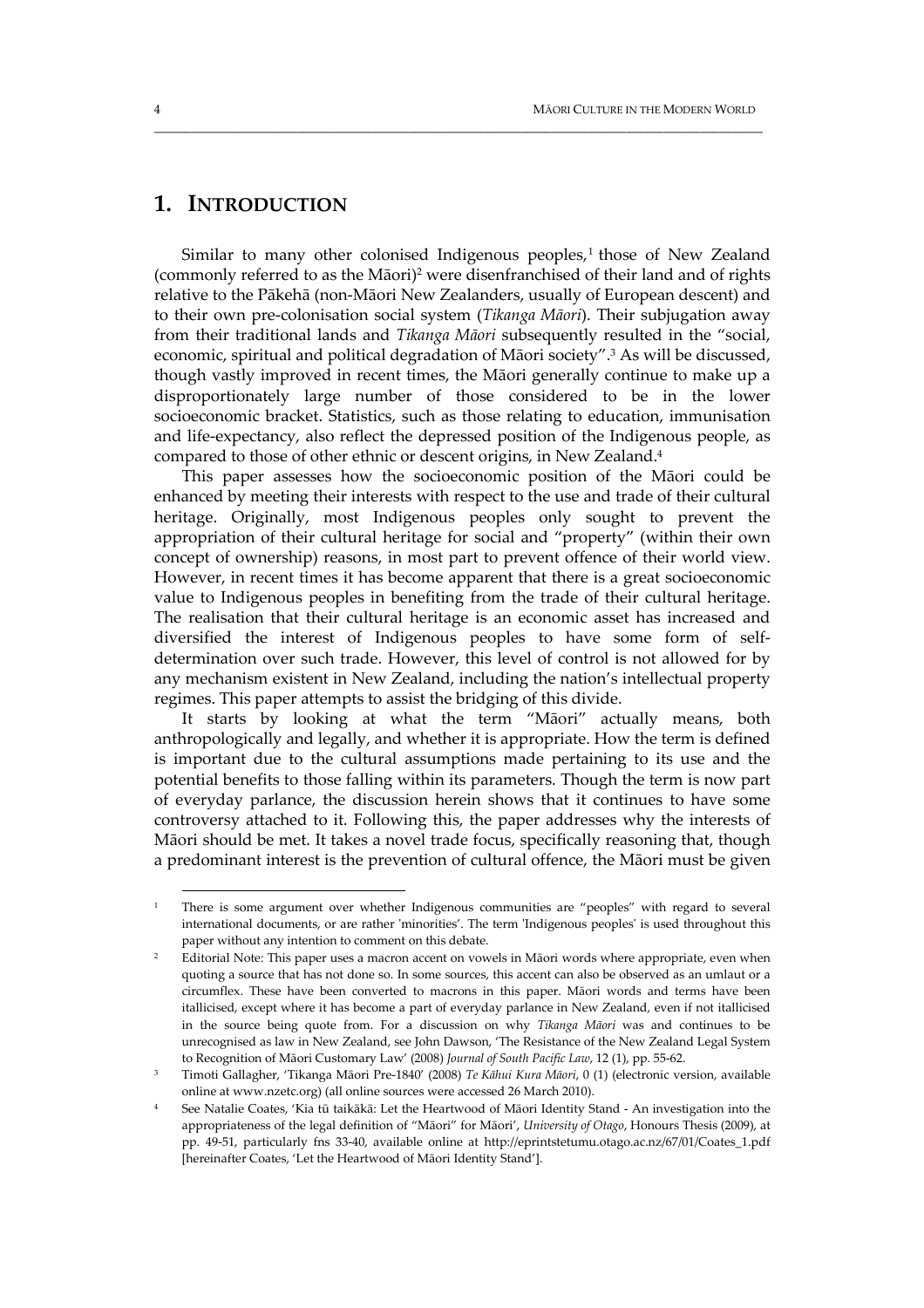positive rights over their cultural heritage in order to benefit from its trade (and also non-trade) to their socioeconomic betterment. The paper further discusses current regimes which affect such trade and whether they ensure that the benefits of it are returned to its creators. Finally, the paper analyses the relevance and place of Māori culture, both socially and economically, in contemporary New Zealand, both to the Māori and to New Zealander's generally, before exploring where Māori culture stands from a global viewpoint. From this examination and further discussion over well-known "pop-culture" examples of appropriation of Māori culture, what the Māori actually seek to protect and how this can best be achieved are extrapolated.

\_\_\_\_\_\_\_\_\_\_\_\_\_\_\_\_\_\_\_\_\_\_\_\_\_\_\_\_\_\_\_\_\_\_\_\_\_\_\_\_\_\_\_\_\_\_\_\_\_\_\_\_\_\_\_\_\_\_\_\_\_\_\_\_\_\_\_\_\_\_\_\_\_\_\_\_\_\_\_\_\_\_\_\_\_\_\_\_\_\_\_\_\_\_\_\_\_\_\_

Though New Zealand is not a geographically large country and its Indigenous population is relatively small, Māori cultural heritage is vast in depth and diverse across different iwi (tribes). Thus, this paper does not set out to disseminate all aspects thereof. Instead, it will briefly and generally describe characteristics considered to be important to the overall discussion. Additionally, though aspects of "traditional knowledge"  $(TK)^5$  (such as traditional medicines and practices and genetic resources) are undoubtedly part of an Indigenous people's cultural heritage, in its broadest sense, as are references to land rights, this papers focuses on "traditional cultural expressions" (TCE) and only discusses TK and claims to land in an illustrative or analogous manner.

## 2. WHO ARE THE "MAORI": HISTORICALLY AND LEGALLY?

Prior to colonisation, the term Māori had never been used in reference to the Indigenous people of New Zealand. Originally, the word meant that something (whether human or not) was "normal, ordinary, or of the usual kind".<sup>6</sup> The connection of the word and the people has its origin in the arrival of the Pākehā. Before this, there was no need for the Indigenous people to identify as a single collective race or ethnicity, but rather identification was tribal and sub-tribal.<sup>7</sup> Colonisation and the ensuing desire of the colonisers to deal with one people, rather than many tribes, resulted in an encouragement of such a collective identity  $8$ Furthermore, the increasing scale of warfare over land also resulted in the enlargement of identity.<sup>9</sup>

The term Māori is now commonly used to refer to the New Zealand Indigenous people, almost always with little or no thought as to its history, or to its underlying implication of the existence of a single race. Moreover, though some controversy still

<sup>5</sup> As has been distinguished from traditional cultural expressions (TCE) by the World Intellectual Property Office (WIPO). See, for example, the separate TK and TCE WIPO Draft Provisions: IGC, Secretariat, 'The Protection of Traditional Cultural Expressions/Expressions of Folklore: Revised Objectives and Principles', (WIPO Doc. WIPO/GRTKF/IC/9/4, 2006); and IGC, Secretariat, 'The Protection of Traditional Knowledge: Revised Objectives and Principles', (WIPO Doc. WIPO/GRTKF/IC/9/5, 2006).

<sup>6</sup> Andrew Sharp, Justice and the Māori: Māori Claims in New Zealand Political Argument in the 1980s, Hong Kong: Oxford University Press, 1990, at p. 50; and Courtney Sullivan, 'Mai i Aotearoa – From New Zealand: The effects of living in Australia on Māori identity', University of Otago, Honours Thesis (2009), at pp. 29-30, available online at http://eprintstetumu.otago.ac.nz/80/01/Sullivan\_1.pdf.

<sup>7</sup> Coates, 'Let the Heartwood of Māori Identity Stand', supra note 4, at p. 13.

<sup>8</sup> Ibid, at p. 15.

<sup>9</sup> Gallagher, supra note 3.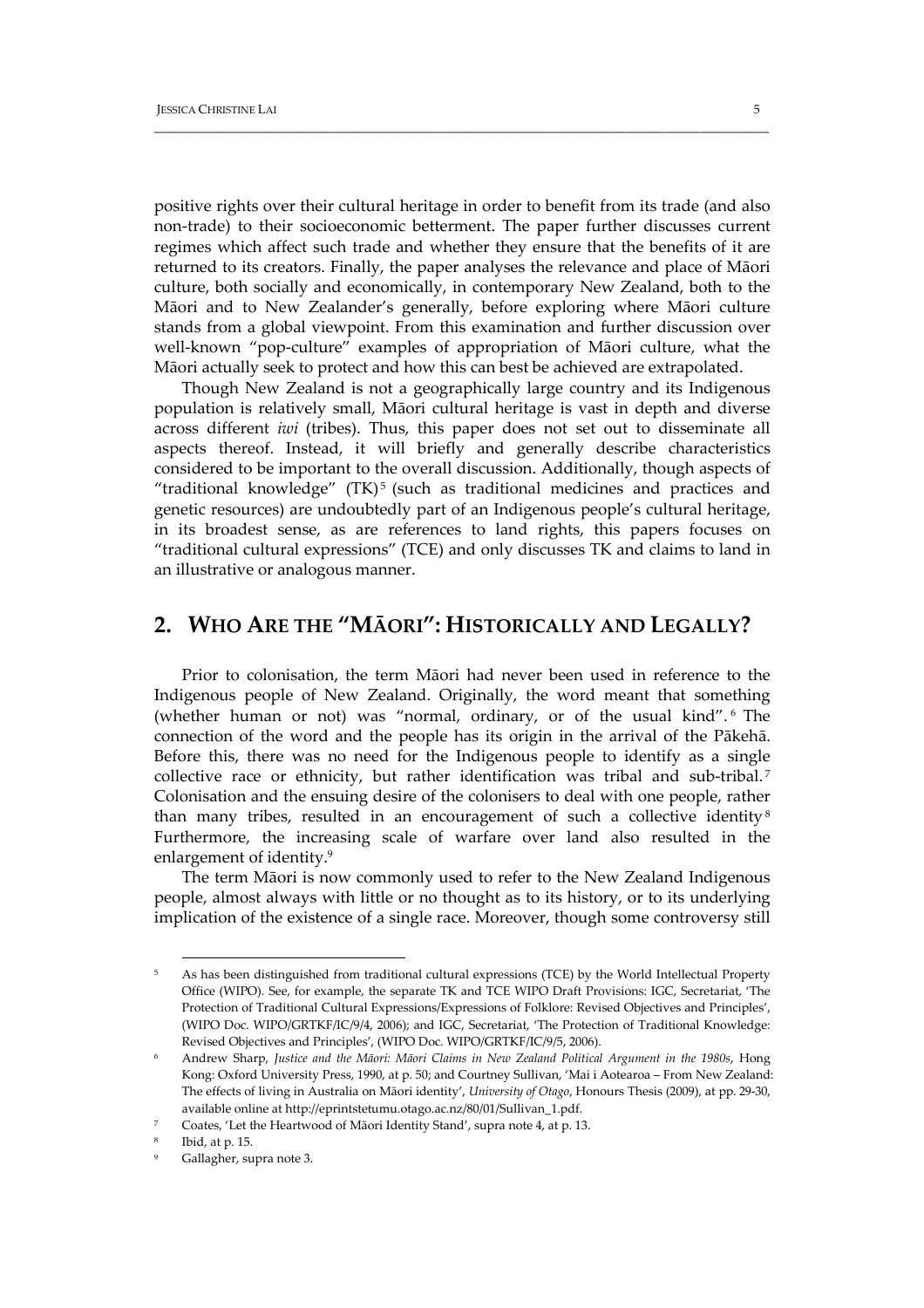exists as to its usage, it is generally accepted by most Indigenous peoples in the country.<sup>10</sup> Therefore, the term is used throughout this paper to refer to the New Zealand Indigenous people, without any intention to imply a judgement of whether the term is valid or not.

\_\_\_\_\_\_\_\_\_\_\_\_\_\_\_\_\_\_\_\_\_\_\_\_\_\_\_\_\_\_\_\_\_\_\_\_\_\_\_\_\_\_\_\_\_\_\_\_\_\_\_\_\_\_\_\_\_\_\_\_\_\_\_\_\_\_\_\_\_\_\_\_\_\_\_\_\_\_\_\_\_\_\_\_\_\_\_\_\_\_\_\_\_\_\_\_\_\_

There exists a greater debate over the legal definition of the term Māori. Since 1840, when the founding document of New Zealand was signed (The Treaty of Waitangi), the Māori have been statutorily defined in a number of different ways. In 1960, there were ten different definitions across the New Zealand statutes.<sup>11</sup> In the Māori Representation Act 1867, they were defined as a "male aboriginal native inhabitant of New Zealand", aged twenty one years or older and included "halfcastes". The Māori Affairs Act 1953, Māori Trustee Act 1953 and Adoption Act 1955 had similar definitions, excluding the reference to sex and age, and included those between half-caste and of pure descent. The Electoral Act 1956 had three different classifications, depending on blood quantum: if one was more than half-caste, they were on the Māori roll; if one was less than half, they were on the European roll; and half-castes were able to choose.<sup>12</sup>

In 1974, the Māori Affairs Act 1953 was amended, including its definition of Māori. Following this, the general legal definition of Māori became "a person of the Māori race in New Zealand" (hereinafter "the general legal definition").<sup>13</sup> As a result, there arose a single legal definition of Māori, which focused solely on any descent, regardless of how little. <sup>14</sup> This definition exists still today. Since 1986, the New Zealand Census has taken an even broader approach, having two possible ways of identifying as "Māori", either by ethnicity or through descent. The former refers to "cultural affiliation" or self-identification, whereas the latter to "ancestry".<sup>15</sup> In other words, it is possible to be "ethnically" Māori with no Māori ancestry, in contrast to being Māori by descent. In the last Census, in 2006, less New Zealanders identified with the Māori ethnic group (565,329) than those that claimed Māori descent  $(643,977).$ <sup>16</sup> Therefore, there are many New Zealanders who do not self-identify as Māori, but are technically recognised as such under the general legal definition. The appropriateness of the general legal definition has been considered elsewhere $17$  in some depth and, consequently, will only be minimally discussed here.

<sup>&</sup>lt;sup>10</sup> Coates, 'Let the Heartwood of Māori Identity Stand', supra note 4, at p. 15. The term 'Tāngata Whenua' is also used by the Māori to self-identify. In its broadest sense, it means "people of the land".

<sup>&</sup>lt;sup>11</sup> Jack K. Hunn, Report on Department of Māori Affairs, Wellington: Government Printer, 1960, at p. 19.

<sup>&</sup>lt;sup>12</sup> There were some Acts which were not so exclusively based on blood quantum, such as the Māori Social and Economic Advancement Act 1945 and 28th Māori Battalion Memorial Scholarship Fund Act 1945, which were based on any descent.

<sup>13</sup> This definition is now common in legislation referring to the Māori. For example, it is in the Treaty of Waitangi Act 1985 and the Te Ture Whenua Māori Act 1993.

<sup>&</sup>lt;sup>14</sup> The effects of the Amendments are discussed in the Report of the Waitangi Tribunal on the Waiheke Island Claim (1987) Wai 10, at part 7(4), para. 3.1 M.J.Q. Poole.

<sup>15</sup> Statistics New Zealand, 'QuickStats About Māori', New Zealand Census 2006 (2007), at p. 1 [hereinafter 'QuickStats About Māori'].

Ibid, at p. 1.

<sup>17</sup> Coates, 'Let the Heartwood of Māori Identity Stand', supra note 4. See also Natalie Coates, 'Who Are the Indigenous Peoples of Canada and New Zealand? ' (2008) Journal of South Pacific Law, 12 (1), pp. 49-55; Tahu Kukutai, 'The Problem of Defning an Ethnic Group for Public Policy: Who is Māori and Why Does it Matter?' (2004) Social Policy Journal of New Zealand, 23, pp. 86-108; and Sullivan, supra note 6, at pp. 26-40.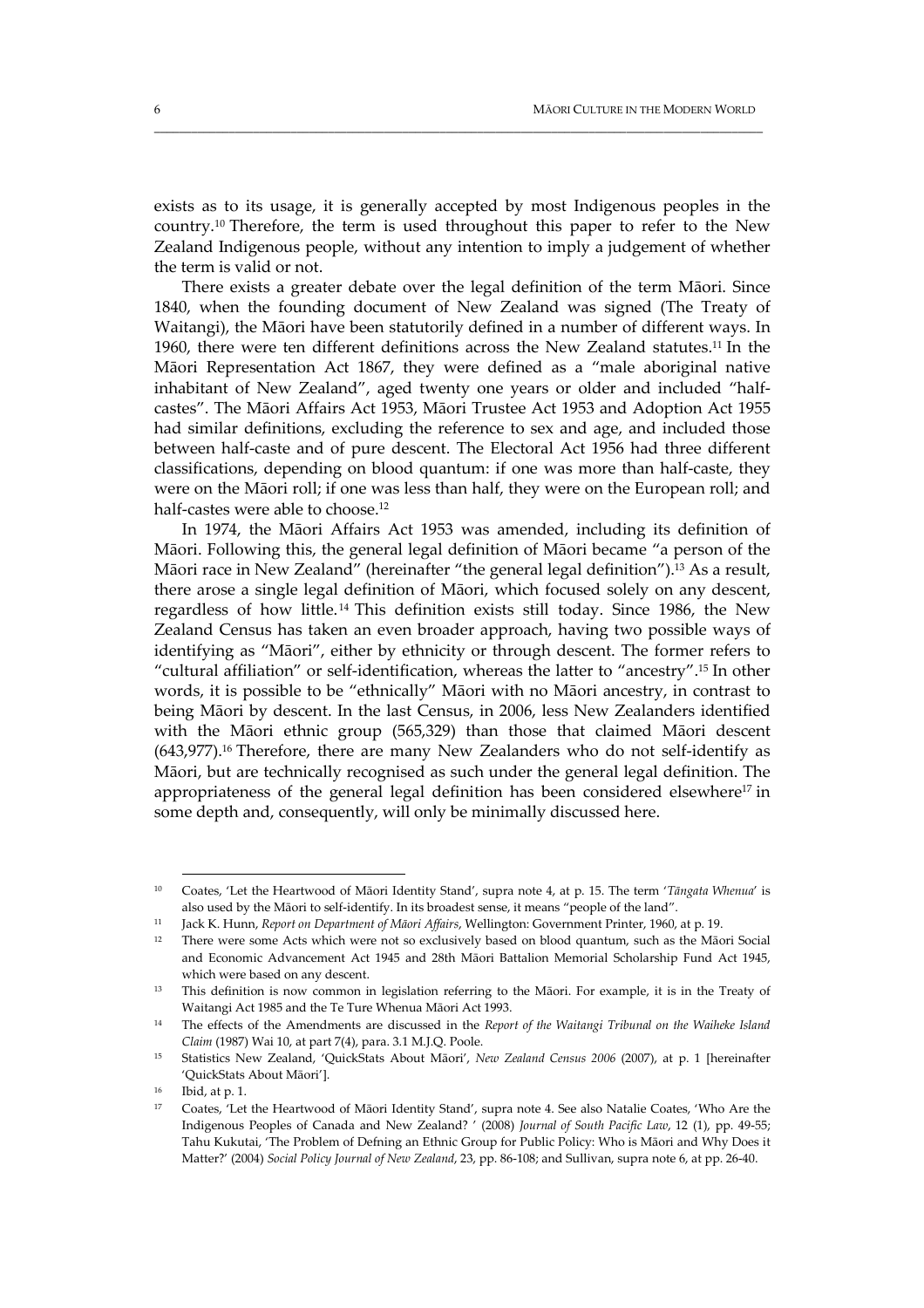1

It has been stated that the very wide general legal definition of Māori, which includes those with any Indigenous ancestry, is consistent with the ideology behind the Māori concept of *whakapapa*.<sup>18</sup> This is generally translated as genealogy, but is actually much more expansive in meaning, encompassing the view of existence itself and the relationship between this and the natural world.<sup>19</sup> Consequently, whakapapa also connects Māori existence to the atua (gods), creation and all life and represents the inheritance Māori receive from descent. Both the general legal definition of Māori and whakapapa make ancestry crucial to identity.

\_\_\_\_\_\_\_\_\_\_\_\_\_\_\_\_\_\_\_\_\_\_\_\_\_\_\_\_\_\_\_\_\_\_\_\_\_\_\_\_\_\_\_\_\_\_\_\_\_\_\_\_\_\_\_\_\_\_\_\_\_\_\_\_\_\_\_\_\_\_\_\_\_\_\_\_\_\_\_\_\_\_\_\_\_\_\_\_\_\_\_\_\_\_\_\_\_\_\_

However, that some ancestry is required can be problematic when those who self-identify as Māori, live fully immersed in the culture and contribute to the community, but have no blood ancestry, are not considered legally Māori.<sup>20</sup> These may be, for example, those adopted or married into Māori families, or those that have studied and greatly contributed to Māori communities. Additionally, there are many people of Māori descent, who through no fault of their own, can no longer trace their whakapapa. This may be due to colonisation or urbanisation.<sup>21</sup>

The general legal definition, additionally, severs culture from the Māori legal identity.<sup>22</sup> Māoritanga (or "Māoriness") encapsulates elements of traditional Māori expressions considered to be essential to Māori culture,<sup>23</sup> and have been defined as: the Māori language; the sayings of the ancestors; traditional chant songs; posture dances, decorative art; the traditional Māori house and marae; the body of Māori custom, particularly that pertaining to the tangi and the traditional welcome; and the retention of the prestige and nobility of the Māori people.<sup>24</sup> The general legal definition of Māori does not take these aspects of culture into consideration. There is, thus, a divorce between what many argue to be what truly defines being Māori (the culture that defines Māori identity) and the general legal definition (based purely on ancestry). Coates put it quite succinctly, when she asked: "What's the point in being Māori if genetic material is the only thing that differentiates Māori from Pākehā?"<sup>25</sup>

Another major problem with the descent only general legal definition is the tension that it creates. Modern day legislation distinguishes between Māori and non-Māori to give the former an advantage of some kind. Both Māori closely associated

<sup>18</sup> Coates, 'Let the Heartwood of Māori Identity Stand', supra note 4, at p. 18. See also Coates, 'Who Are the Indigenous Peoples of Canada and New Zealand?', supra note 17, at pp. 50-52.

<sup>19</sup> Coates, 'Let the Heartwood of Māori Identity Stand', ibid, at p. 18-19. Coates references Cherryl W. Smith, 'Straying Beyond the Boundaries of Belief: Māori Epistemologies Inside the Curriculum' (2000) Educational Philosophy and Theory, 32 (1), pp. 43-51, at p. 4; and Hana O'Regan, Ko Tahu, Ko Au, Christchurch: Horomaka Publishing, 2001, at p. 50.

<sup>&</sup>lt;sup>20</sup> See, for example, Geoff Melvin, 'The Jurisdiction of the Waitangi Tribunal', in Janine Haywood and Nicola R. Wheen (eds), The Waitangi Tribunal: Te Roopu Whakamana i te Tiriti o Watangi, Wellington: Bridget Williams Books Limited, 2004, pp. 15-28. See also Coates, 'Who Are the Indigenous Peoples of Canada and New Zealand?', supra note 17, at p. 53. This is also discussed in Kukutai, supra note 17, at pp. 93.

<sup>21</sup> Coates, 'Let the Heartwood of Māori Identity Stand', supra note 4, at pp. 28-29; Kukutai, supra note 17, at p. 94-95; and Kimiora Raerino, 'He tirohanga a Ngāti Awa uri taone mo ngā ahuatanga Māori: An urban Ngāti Awa Perspective on Identity and Culture', Auckland University of Technology, Masters Thesis (2007), available online at http://aut.researchgateway.ac.nz/bitstream/10292/423/2/RaerinoK\_a.pdf. Arguably, this loss of whakapapa removes much of the Māori identity, see Sullivan, supra note 6, at pp. 29-31.

<sup>&</sup>lt;sup>22</sup> Coates, 'Who Are the Indigenous Peoples of Canada and New Zealand?', supra note 17, at p. 53.

<sup>23</sup> Coates, 'Let the Heartwood of Māori Identity Stand', supra note 4, at p. 32.

<sup>&</sup>lt;sup>24</sup> Sir Aprirana Ngata, cited in James E. Richie, *The Making of a Māori*, Wellington: A.H and A.W Reed, 1963, at p. 37. See also Sullivan, supra note 6, at pp. 34-36.

<sup>&</sup>lt;sup>25</sup> Coates, 'Let the Heartwood of Māori Identity Stand', supra note 4, at p. 34.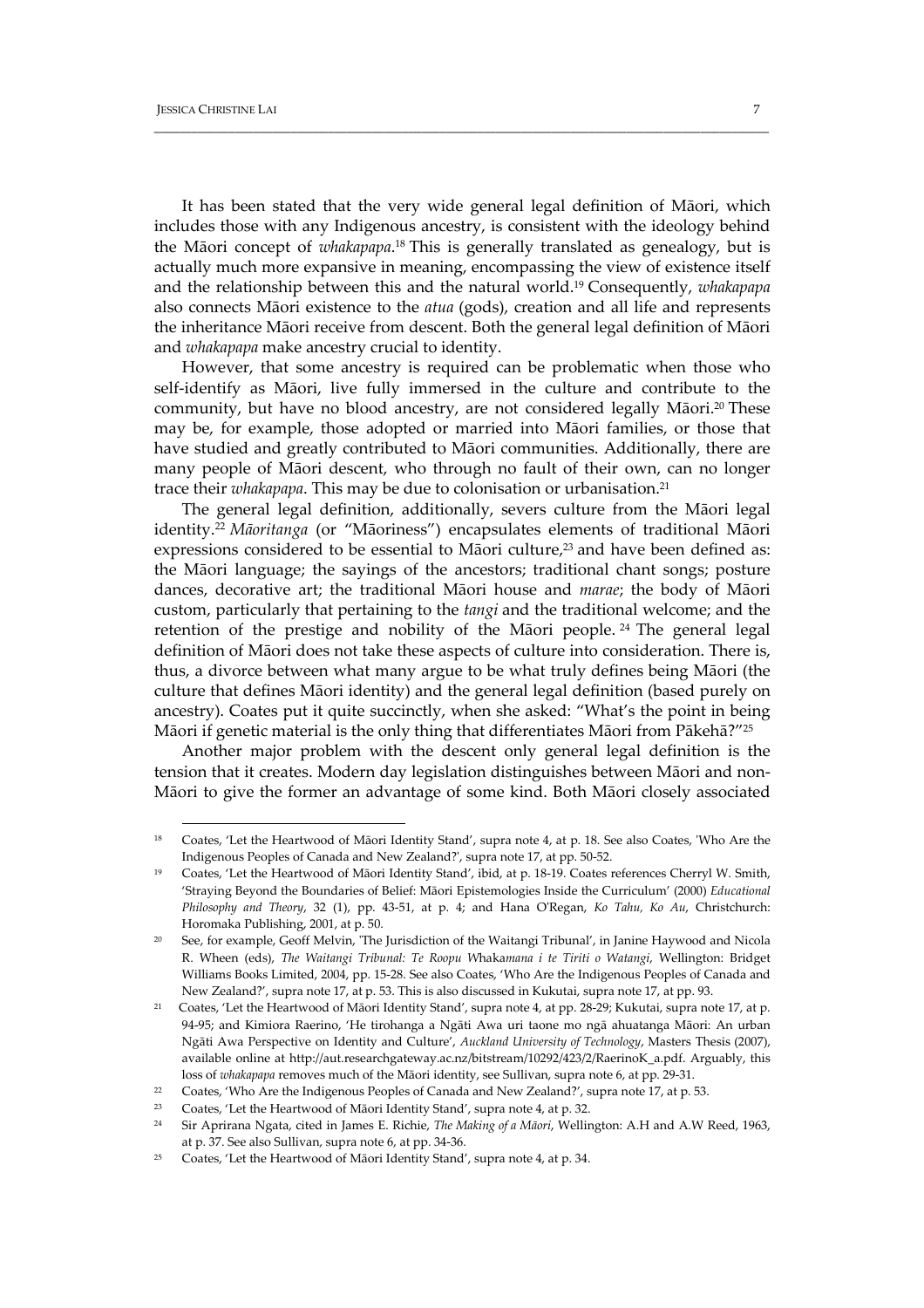with their communities and many non-Māori feel frustrated when those who are legally Māori, but culturally non-Māori, obtain those benefits. This one-way taking goes against many concepts of *Tikanga Māori*.<sup>26</sup> This unease is reflected in modern New Zealand society, which disfavours positive discrimination given to those considered not to be the targeted beneficiaries.<sup>27</sup> Connected to this are issues relating to the fact that the number of people with Māori ancestry is increasing. In the 2006 Census, the number of people of Māori descent had risen by 26.0 per cent over fifteen years.<sup>28</sup> The increasing number of Māori by descent places pressure on the limited resources distributed through legislation. This dilutes the resources to a point where they may no longer be maintained.<sup>29</sup> It was noted by the Waitaingi Tribunal<sup>30</sup> that due to the advantages only given to Māori, it is likely that more people will claim their Māori ancestry.<sup>31</sup> This was reflected in the 2006 Census.<sup>32</sup>

\_\_\_\_\_\_\_\_\_\_\_\_\_\_\_\_\_\_\_\_\_\_\_\_\_\_\_\_\_\_\_\_\_\_\_\_\_\_\_\_\_\_\_\_\_\_\_\_\_\_\_\_\_\_\_\_\_\_\_\_\_\_\_\_\_\_\_\_\_\_\_\_\_\_\_\_\_\_\_\_\_\_\_\_\_\_\_\_\_\_\_\_\_\_\_\_\_\_

Finally, there is no single Māori reality,<sup>33</sup> making defining "Māori" even more difficult. Part of the problem of trying to legally define the Māori is that the term itself is a non-Māori construct.<sup>34</sup> The diversity of the Māori people and the nonexactitude of their definability, resulting from their identity being "fluid and in a perpetual state of evolution", means that it cannot be reconciled with the more rigid nature of the law.<sup>35</sup> As a consequence of this, it is not possible to theoretically define "Māori" such that it matches the practical reality.

In discussing the general legal definition, two commentators, Coates and Kukutai, both ultimately concluded that the best solution would be to retain the existing general legal definition of "Māori" based purely on any descent, despite that this would exclude those who have no ancestry, but who nonetheless identify as being Māori.<sup>36</sup> The retaining of the need for ancestry is due to the centralism of whakapapa

<sup>26</sup> Ibid, at pp. 36-43. The definition of who should benefit from government policies is also discussed in Kukutai, supra note 17. For discussion on problems associated with the legal distinction (and therefore rights) of Indigenous and non-Indigenous people, see Jeremy Waldron, 'Indigeneity? First Peoples and Last Occupancy' (2003) New Zealand Journal of Public and International Law, 1, pp. 55-82; and Claire Charters, 'Do Māori Rights Racially Discriminate Against Non Māori?' (2009) Victoria University of Wellington Law Review, 40, pp. 649-668.

<sup>&</sup>lt;sup>27</sup> For example, see BBC Sports, 'Rugby Union: Uncovering the Māori Mystery', BBC News UK (20 September 2008), available online at http://news.bbc.co.uk/sport1/hi/rugby\_union/international/2965212.stm, which discusses the inclusion of Christian Cullen into the Māori All Blacks team, when he is only 1/64th Māori (this means that he had one great, great, great, great, great grandparent that was Māori).

 $28$  'QuickStats About Māori', supra note 15, at p. 9. This is in part due to an increase in intermarriages, see Coates, 'Who Are the Indigenous Peoples of Canada and New Zealand?', supra note 17, at p. 52.

Coates, 'Let the Heartwood of Māori Identity Stand', supra note 4, at p. 46-47. See also Coates, 'Who Are the Indigenous Peoples of Canada and New Zealand?', supra note 17, at p. 53.

<sup>&</sup>lt;sup>30</sup> A specialist tribunal, established to deal with Māori claims of breaches of the Treaty of Waitangi, established by the Treaty of Waitangi Act 1975.

<sup>31</sup> Report of the Waitangi Tribunal on the Te Reo Māori Claim (1986) Wai 11, at p. 15.

<sup>32</sup> 'QuickStats About Māori', supra note 15, at p. 9.

<sup>33</sup> Coates, 'Let the Heartwood of Māori Identity Stand', supra note 4, at p. 1. See also Margaret Forster, 'Being Māori in the Context of Poverty, Prosperity and Progress', Pōhara, Tōnui, Kōkiri: Poverty, Prosperity, Progress, Bienniel International Development Studies Network (DevNeT) Conference (Victoria University, Wellington, New Zealand, 17 November 2000), at pp. 3-4, available online at www.devnet.org.nz/conf/Papers/forster.pdf; and Sullivan, supra note 6, at pp. 37.

<sup>34</sup> Coates, 'Let the Heartwood of Māori Identity Stand', ibid, at p. 7.

<sup>35</sup> Ibid, at pp. 52-53.

 $36$  Ibid, at pp. 66-67; and Kukutai, supra note 17, p. 101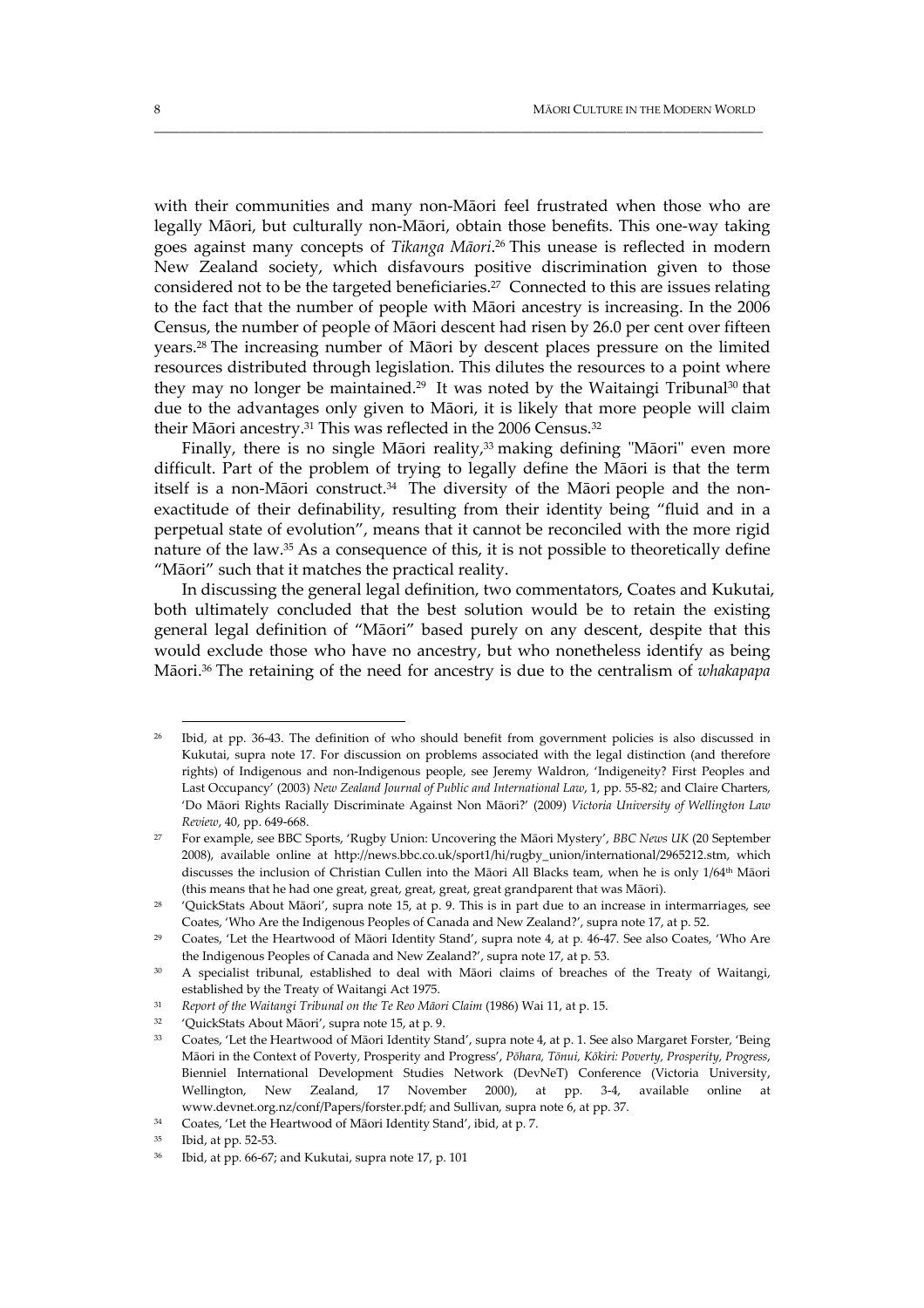in the Māori identity.<sup>37</sup> The definition further includes people who, as a mere reflection of contemporary society or a result of colonisation, no longer associate with the traditional culture, but should not be denied a Māori identity.<sup>38</sup> However, Coates argued that further criteria should be added, according to the specific policy reasons behind why the Māori are being distinguished in the particular Acts.<sup>39</sup> Specifically, each Act should have additional criteria, on top of the requirement of descent, to meet the particular policy interests of the Act. Thus, she argued for a differentiation between the definition of "Māori" and which "Māori" should be entitled to the right endowed by any specific Act. The further restrictions in each Act would acknowledge that there is no one Māori experience. The requirement would also ensure flexibility in law and policy and that the right people benefit from the advantages given through legislation. Furthermore, it would control the number of people competing for the limited resources. Like Coates, Kukutai also argued for further requirements over ancestry alone. Namely, that ethnicity should also be a requirement. In other words, Kukutai concluded that the definition of "Māori" should be limited to those who identify culturally as Māori, as self-identification is an important aspect of identity.

\_\_\_\_\_\_\_\_\_\_\_\_\_\_\_\_\_\_\_\_\_\_\_\_\_\_\_\_\_\_\_\_\_\_\_\_\_\_\_\_\_\_\_\_\_\_\_\_\_\_\_\_\_\_\_\_\_\_\_\_\_\_\_\_\_\_\_\_\_\_\_\_\_\_\_\_\_\_\_\_\_\_\_\_\_\_\_\_\_\_\_\_\_\_\_\_\_\_\_

In the author's view, Kukutai's need for self-identification is too legally undefinable and practically unworkable. It would not be logistically or financially feasible to assess an applicants self-identification (and genuineness of such) under every statute that seeks to give a benefit to the Māori. Coates conclusion is more legally and practically sound and is arguably a refined approach to Kukutai's suggestion, as tailoring each Act to target certain groups of Māori could be used to take into account certain aspects of self-identification. Therefore, the author supports the solution proposed by Coates.

## 3. CREATION AND TRADE OF MĀORI CULTURE

This section of the paper evaluates the socioeconomic reasons why the Māori must be the ones to benefit from their cultural heritage. It further discusses why New Zealand law does not currently protect these interests. As mentioned in the Introduction, this paper takes a novel trade focus, with the approach that the Māori need to be the ones who: (1) decide the trade or non-tradeability of their cultural heritage; and (2) be the ones who profit from such trade. It takes this approach keeping in mind that the overall solution proposed needs to be one of a procedural nature, as many sociopsychological studies, performed with many different cultures, have proven that when parties to a decision-making process have a sense of fair procedure they more ready to accept the outcome as being just.<sup>40</sup>

<sup>37</sup> Kukutai, supra note 17, p. 101.

Due to governments' tendency to only deal with *iwi*, urban Māori have been left out of Treaty settlements, For example, see Te Waka Hi Ik o Te Arawa v The Treaty of Waitangi Fisheries Commission (2000) 1 NZLR 285 (CA), where urban Māori were denied a share of a fisheries settlement, even though it was intended as a pan-Māori settlement, as it was only for iwi.

<sup>39</sup> Kukutai, supra note 17, p. 101.

<sup>40</sup> Christoph Beat Graber, 'Institutionalization of Creativity in Traditional Societies and in International Trade Law', in Shubha Ghosh (ed.), Creativity, Law and Entrepreneurship, Cheltenham, UK: Edward Elgar, 2010 (forthcoming).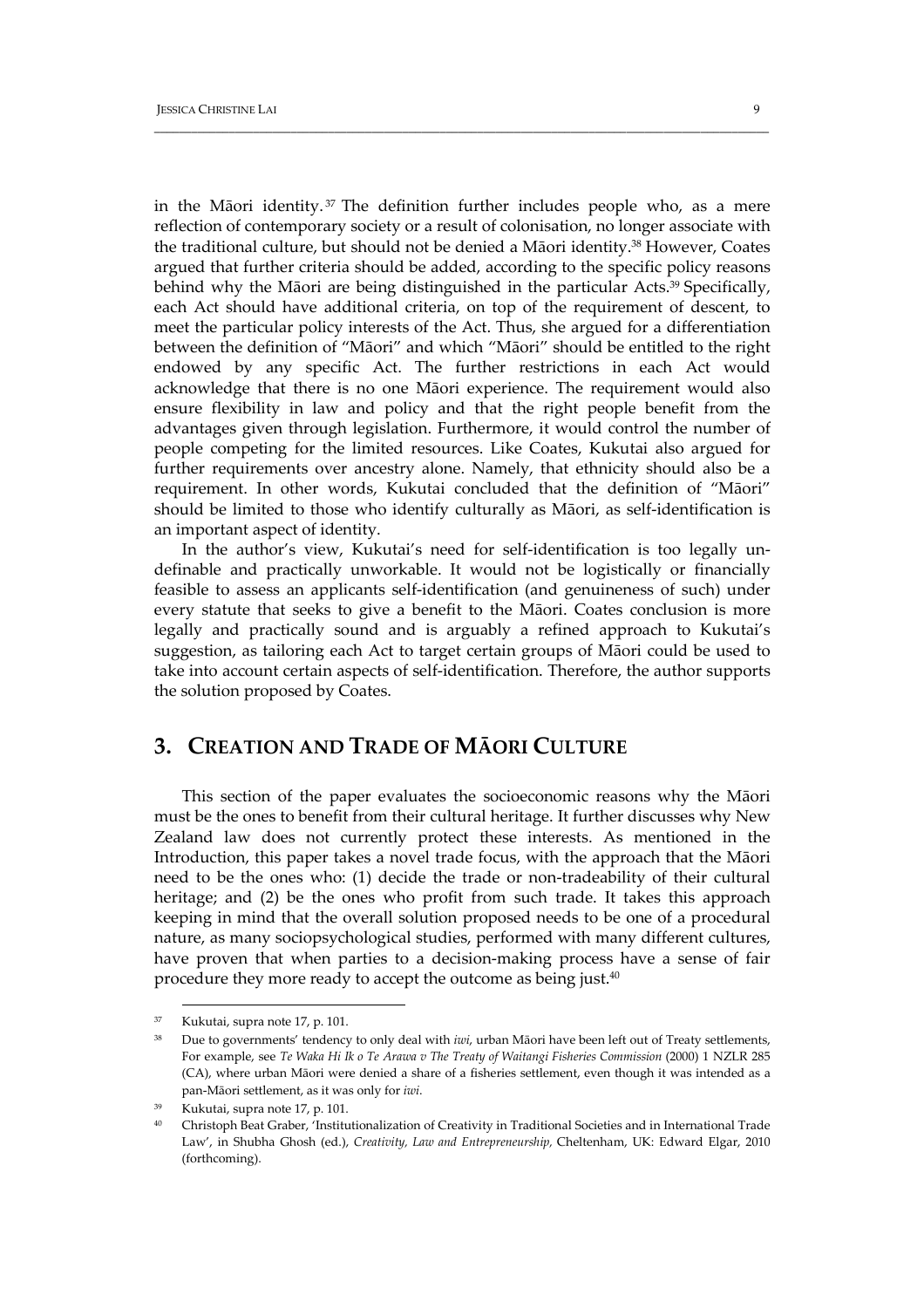## 3.1 HOW THE MĀORI ARE MISSING OUT

Outside of New Zealand, there is currently something "cool" and "hot" about Māori designs and culture that have made them increasingly popular on the global market and in the tourism industry in New Zealand.<sup>41</sup> As Māori MP John Tamihere said "[w]orldwide indigenous shares are skyrocketing".<sup>42</sup> When products from New Zealand are associated with Māori symbols, they tend to gain a higher value overseas from seeming more "authentic" and "in touch with nature".<sup>43</sup> In fact, Māori culture is considered to be more "in" overseas than in New Zealand. This prompted Aroha Mead to point out the irony of this, stating that "[i]t's cool to be Māori overseas, but for us here, it's a daily struggle." <sup>44</sup> Though this may seem like something that should benefit the Māori, at least in an economic sense, it is likely that it seldom does.<sup>45</sup> Rather, aspects of Māori cultural heritage are appropriated, often without their knowledge and outside of Tikanga Māori. It is probable that oftentimes, consumers are not even aware of the appropriation and are, thus, not even appreciative of the deeper significance of the items that they purchase.

\_\_\_\_\_\_\_\_\_\_\_\_\_\_\_\_\_\_\_\_\_\_\_\_\_\_\_\_\_\_\_\_\_\_\_\_\_\_\_\_\_\_\_\_\_\_\_\_\_\_\_\_\_\_\_\_\_\_\_\_\_\_\_\_\_\_\_\_\_\_\_\_\_\_\_\_\_\_\_\_\_\_\_\_\_\_\_\_\_\_\_\_\_\_\_\_\_\_

The current interest and, hence, increased pop-culture visibility of Indigenous cultural heritage is sometimes mistakenly viewed as contributing towards the modern movement by Indigenous peoples to recover their heritage. However, this perspective does not appreciate the underlying values of a culture and its ability to change over time. Furthermore, it fails to understand the "political, economic, and cultural battles fought by indigenous activists, motivated by a desire for sovereignty and the right to cultural self determination". <sup>46</sup> Many Māori do not consider inappropriate uses of their cultural heritage as being complimentary or somehow a sign of esteem for their culture. As Nicole MacDonald stated:<sup>47</sup>

Māori are prepared to fight to protect their traditions, to hide them, if necessary, from the bored, fascinated eyes of a world hungry for the "exotic." Though they do not feel compelled to share their culture with those who do not respect it, they are eager to educate others who are willing to understand. They want to show them that there is important, sacrosanct meaning behind the beauty of the design, in order to further protect the art from those who look purely out of horrified curiosity or who attempt to appropriate the patterns for uses other than those that are personal and sacred.

<sup>41</sup> Maui Solomon stated that 'Māori imagery has become fashionable nationally and internationally', see TVNZ, 'BBC Hijacks the Haka', TVNZ National (8 April 2002), available at http://tvnz.co.nz/view/page/423466/92609.

<sup>42</sup> Paul Ward, 'Moko: Te Māori Ki Te Ao', nzedge.com (April 2002), available at http://www.nzedge.com/features/ar-moko.html.

<sup>43</sup> Andrew Janes, 'Selling Your Culture Sensitively', Unlimited (26 April 2005), available online at http://unlimited.co.nz.nsf/growth/selling-your-culture-sensitively.

<sup>44</sup> Quoted in 'Māori Culture Taking Off Overseas', The Dominion Post (4 February 2008), available online at http://www.stuff.co.nz/dominion-post/archive/national-news/252323.

<sup>&</sup>lt;sup>45</sup> An example where it has benefited some Māori *iwi* is 'Tohu Wines', owned by four *iwi*. The chief executive of the company stated that the story about their culture gave them a "marketing edge". See Janes, supra note 43.

<sup>46</sup> Christian Palmer and Mervyn L. Tano, Mokomokai: Commercialization and Desacralization, Denver, USA: International Institute for Indigenous Resource Management, 2004 (electronic version, available online at www.nzetc.org).

<sup>&</sup>lt;sup>47</sup> In Hans Neleman, *Moko: Māori tattoos*, Zürich, New York: Edition Stemmle, 1999, at p. 13.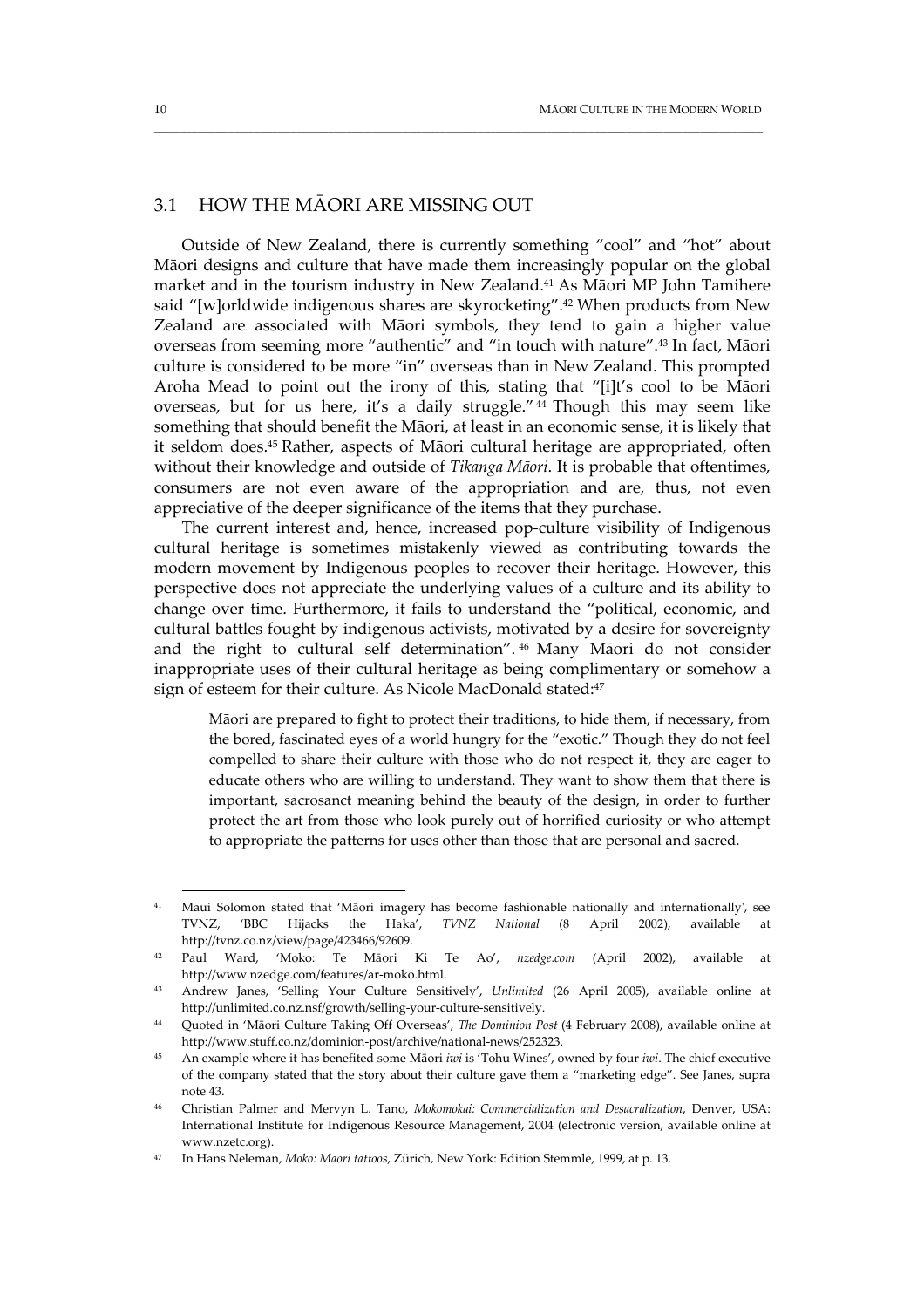j

It is, however, important to note that there are some Māori who do not take such a restricted point of view. For example, Māori MP and leader of the New Zealand First party Winston Peters has made statements pertaining to the over-sensitivity of some Māori. When a Dutch restaurant (selling New Zealand and Australian cuisine) re-named itself "Moko", some Māori groups were outraged, which Peters called being "precious".<sup>48</sup> Peters viewed the imitation as the "highest form of flattery".

\_\_\_\_\_\_\_\_\_\_\_\_\_\_\_\_\_\_\_\_\_\_\_\_\_\_\_\_\_\_\_\_\_\_\_\_\_\_\_\_\_\_\_\_\_\_\_\_\_\_\_\_\_\_\_\_\_\_\_\_\_\_\_\_\_\_\_\_\_\_\_\_\_\_\_\_\_\_\_\_\_\_\_\_\_\_\_\_\_\_\_\_\_\_\_\_\_\_\_

As is clear from the often publicised appropriations of Indigenous culture, in New Zealand, the Māori are not reaping all the benefits from the trade of their cultural heritage, whether nationally or internationally. For example, in 2008, matryoshka dolls featuring a Māori family were designed in New Zealand and manufactured in China to be sold in New Zealand. They were described as insulting and ugly.<sup>49</sup> The "Russian doll" imports were particularly controversial due to the fact that New Zealand had just signed a Free Trade Agreement with China, which was feared to have detrimental effects on Māori interests. Critics warned that similar exploitations of Māori cultural heritage could be expected as a result of the Free Trade Agreement. Aroha Mead (a senior lecturer in Māori business studies at Victoria University of Wellington) stated that it was ironic that the same Government that encouraged the Māori to become entrepreneurial had just signed an agreement which would "flood the market with cheap, poor-quality imitations". $^{50}$ 

This situation emphasises the problem that the Māori have in controlling and benefiting from the trade of their culture. It is likely that the insult would not have been as great had there been prior-consultation, perhaps if the dolls been designed by a Māori and had they not appeared "cheap and simplistic".<sup>51</sup> Palmer and Tano stated that, as with the historical commercial demand for the mokomokai (dried, tattooed Māori heads), modern Western<sup>52</sup> demands on Indigenous art "not only desacralized ... but destroyed their aesthetic value as well".<sup>53</sup> In other words, modern interest in Māori art often causes the breach of Tikanga Māori, while at the same time being somewhat crude or vulgar. However, a problem is that the dolls were very well-received and sold very well. It is questionable if better-made, more authentic and, thus, more expensive dolls would have sold as well. Arguably not. This is due to the interest in Māori culture being shallow, which is discussed further below.

<sup>&</sup>lt;sup>48</sup> New Zealand First Party, 'Māori Moko - Are We Getting Precious Or What?', Press Release (20 March 2002), available online at http://www.scoop.co.nz/stories/PA0203/S00341.htm.

<sup>49</sup> Māori Party Co-leader Pita Sharples stated that he opposed "this kind of commodification" of Māori culture. "These dolls tell us exactly what the 941 pages of the free trade agreement with China will mean for Māori people." See Craig Simcox, 'Māori Russian Dolls Made in China, Sold in NZ', The Dominion Post (11 April 2008), available online at http://www.stuff.co.nz/dominion-post/361204.

<sup>50</sup> Furthermore, she considered the dolls to be an insult to traditional artists: "If you compare these to authentic Russian dolls, which are well-designed and beautiful with very intricate patterns, they are cheap and simplistic. They certainly don't have anything to do with Māori culture ... I don't think any Māori would make something like this." Ibid.

<sup>51</sup> Ibid. For a discussion on whether Māori cultural images and designs can only be "Māori" if created by Māori, see Pania Waaka, 'Hei Tiki and Issues of Representation Within Contemporary Māori Arts' (2007) MAI Review, 1, available online at www.review.mai.ac.nz.

<sup>&</sup>lt;sup>52</sup> In this paper, the term "Western" is used to denote the non-Indigenous majority, usually Anglo-Saxon.

<sup>53</sup> Palmer and Tano, supra note 46. For a discussion on mokomokai at auction, see Robert K. Paterson, 'Protecting Taonga: The Cultural Heritage of the New Zealand Māori' (1999) International Journal of Cultural Property, 8 (1), pp. 108-132, at pp. 125-126.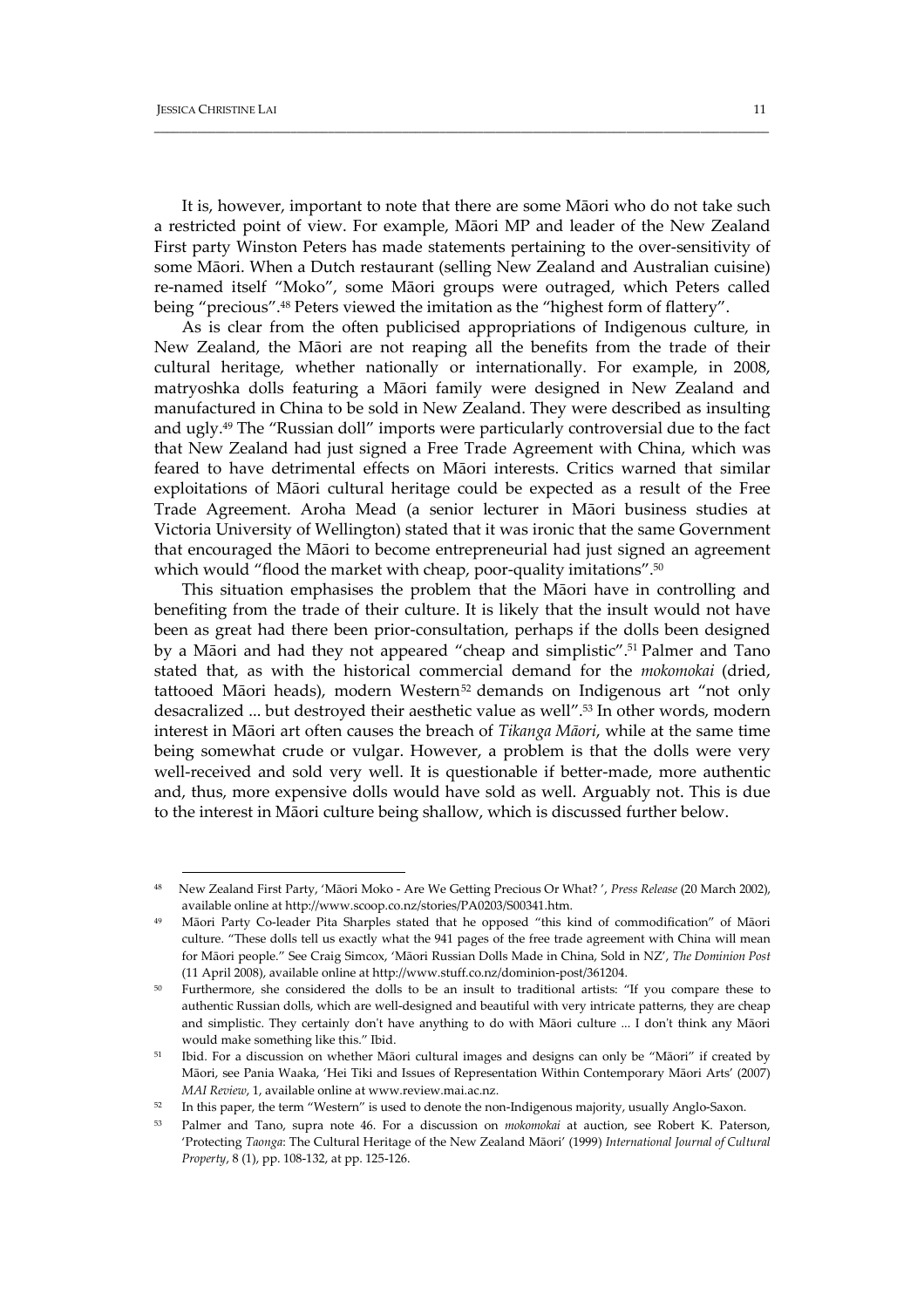The loss of control over the trade of Māori culture is partly due to its increasing popularity. Te Puni Kōkiri (Ministry of Māori Development) believes that Māori culture can give New Zealand a competitive advantage in international trade, particularly the Māori. It was stated that "[p]oints of difference are potentially very valuable and traditional Māori values, activities and protocols are providing Māori with natural advantages they can exploit."<sup>54</sup> Well-known Māori MP John Tamihere also believes that the Māori need to take advantage of the obvious interest in Māori culture, rather than complain about it. With reference to European designers using the moko (Māori facial tattoos) to sell clothing, Tamihere stated that it was wonderful and "not an insensitive act at all".<sup>55</sup> He further urged Māori and New Zealand to increase marketing and branding strength through Māori culture. He argued that using Māori culture as a point of differentiation would ensure that New Zealand "goods, services and products are highly priced, niche marketed, value added and highly sought after … this is all about releasing potential and we must acknowledge that the world-wide indigenous shares are sky rocketing. Take advantage of this as a nation."<sup>56</sup>

\_\_\_\_\_\_\_\_\_\_\_\_\_\_\_\_\_\_\_\_\_\_\_\_\_\_\_\_\_\_\_\_\_\_\_\_\_\_\_\_\_\_\_\_\_\_\_\_\_\_\_\_\_\_\_\_\_\_\_\_\_\_\_\_\_\_\_\_\_\_\_\_\_\_\_\_\_\_\_\_\_\_\_\_\_\_\_\_\_\_\_\_\_\_\_\_\_\_

However, the reality is that the more popular Māori culture becomes overseas, the more likely it is that "intellectual property rights may be lost, and that Māori won't benefit from it."<sup>57</sup> In other words, it is not necessarily only about taking advantage of international trends, as without a means to prevent appropriation there is no control over who can benefit from Māori cultural heritage. Furthermore, offence may still be caused when there is no means to control what can or cannot be traded. This is exacerbated by the fact that, as is within New Zealand, this interest in Māori culture appears to be somewhat shallow. Those that truly wish to understand the culture and respect Tikanga Māori are likely few and far between. This is evidenced by recent figures, which indicate that most tourists in New Zealand know almost nothing about the Māori (if they have heard of them at all) and are sometimes unaware that the cultural attractions that they attend are Māori and are often deterred by Māori-appearing products.<sup>58</sup>

In summary, there is a growing demand for "Māori" cultural products. Though this may benefit the trade of authentic Māori cultural products, it also results in an increase of trade of non-authentic products outside of Tikanga Māori, as the demand lacks real depth.

### 3.2 WHY MUST MĀORI BENEFIT FROM THEIR CULTURE?

There are many reasons why the Māori should be allowed to reap the potential benefits of their cultural heritage. The first reason discussed elaborates on the link between cultural identity and well-being (as defined below). Secondly, this part addresses the relationship between culture and socioeconomic development. The

<sup>54</sup> Te Puni Kōkiri CEO Leith Comer, quoted in 'Māori Culture Taking Off Overseas', supra note 44.

<sup>55</sup> Ward, supra note 42.

Ibid.

<sup>57</sup> Victoria University Māori Studies Head Peter Adds, quoted in 'Māori Culture Taking Off Overseas', supra note 44.

<sup>58</sup> The Press, 'Māori Culture Not a Hit with Visitors', stuff.co.nz Travel (13 August 2008), available at http://www.stuff.co.nz/travel/579029.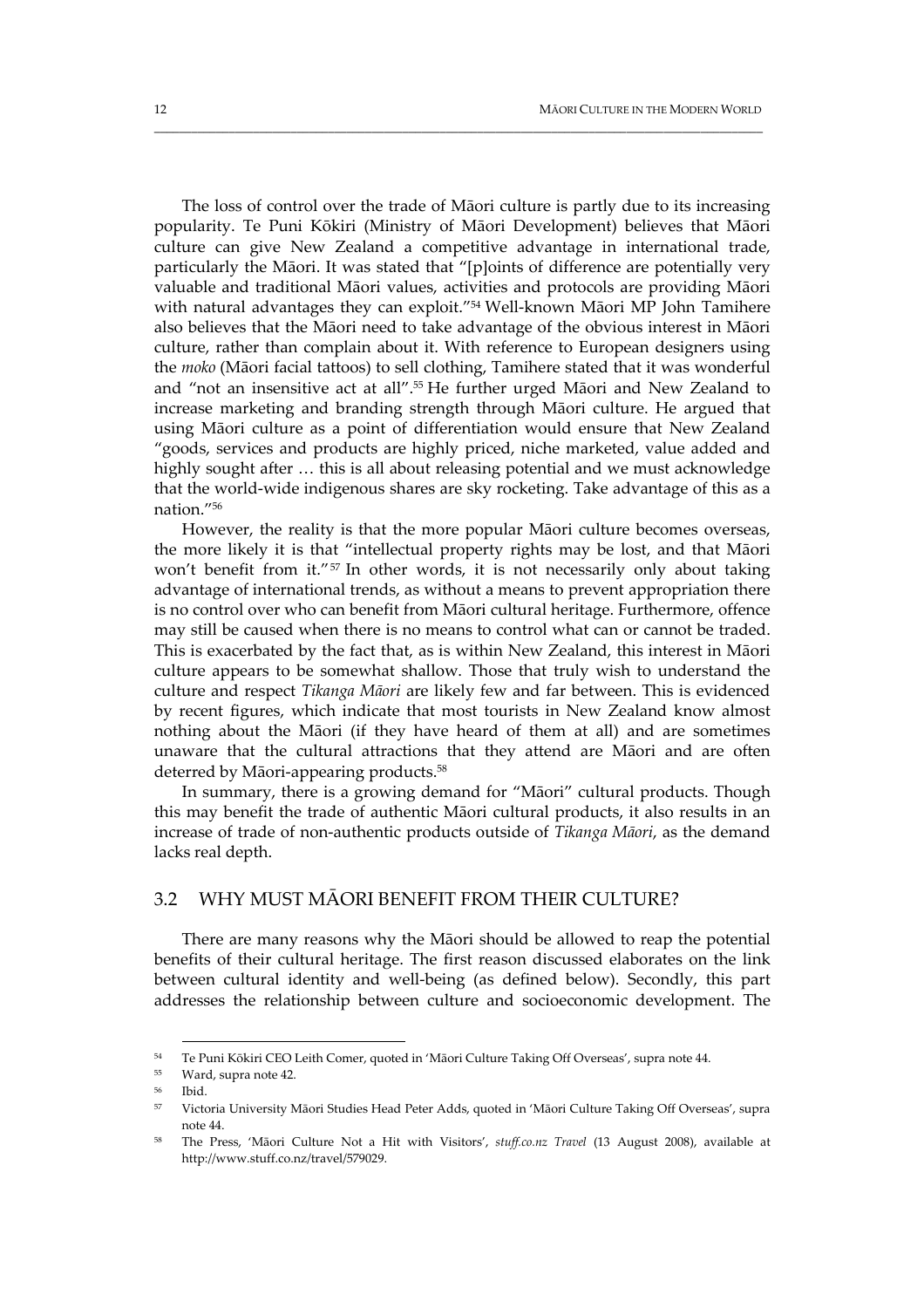final ground relates to the history of the colonisation of the Māori and the Treaty of Waitangi obligations towards them.

\_\_\_\_\_\_\_\_\_\_\_\_\_\_\_\_\_\_\_\_\_\_\_\_\_\_\_\_\_\_\_\_\_\_\_\_\_\_\_\_\_\_\_\_\_\_\_\_\_\_\_\_\_\_\_\_\_\_\_\_\_\_\_\_\_\_\_\_\_\_\_\_\_\_\_\_\_\_\_\_\_\_\_\_\_\_\_\_\_\_\_\_\_\_\_\_\_\_\_

#### 3.2.1 Cultural Identity and Overall Well-being

The Māori do not wish to "preserve their cultural heritage in amber for the edification of nationalists or blandishments of the tourist trade. Quite the reverse, they want to consolidate a unique cultural identity based on the retention of selective patterns".<sup>59</sup> Thus, one of the main goals of the Māori is the sustainability of Te Ao *Māori* (the Māori world).<sup>60</sup> There is likely a fear that misappropriation of their cultural heritage may not only potentially be offensive, but may dilute the culture or eradicate its connection to the Māori identity. Thereby, a vital aspect of the Māori ethnicity would be removed.

Like many terms related to culture, "cultural identity" is a nebulous concept that is difficult to define.<sup>61</sup> The UNESCO Universal Declaration on Cultural Diversity noted "that culture is at the heart of contemporary debates about identity" and that "diversity is embodied in the uniqueness and plurality of the identities of the groups and societies making up humankind".<sup>62</sup> However, this Declaration, as well as the UNESCO Convention on the Protection and Promotion of the Diversity of Cultural Expressions,<sup>63</sup> fail to actually define "cultural identity".

Claire Wright stated that cultural identity is the "freedom to create and choose our own images. A society which abandons the means of depicting itself would soon be an enslaved society." <sup>64</sup> She further wrote that common identity, which distinguishes a group from other people, is created through the transmission of the group's culture via group participation in shared practices, which inform or remind members of what is "meaningful" to them.<sup>65</sup> There are many ways to more precisely define cultural identity, which are discussed in depth by Wright.<sup>66</sup> What follows is a short summary thereof. Structuralism defines identity through binary word systems, which serve to mark "outsiders" and "insiders". It is limited in that it only considers

<sup>59</sup> Augie Fleras, 'Redefnining the Politics Over Aboriginal Language Renewal: Māori Language Preschools as Agents of Social Change'' (1987) The Canadian Journal of Native Studies VII, 1, pp. 1-40, at pp. 12.

Whetu Wereta and Darin Bishop, 'Towards a Māori Statistics Framework', UNESCO Meeting on Indigenous Peoples and Indicators of Well-Being, Aboriginal Policy Research Conference (Ottawa, 22-23 March 2006), at p. 8.

<sup>&</sup>lt;sup>61</sup> See, for example, the discussion in Christopher M. Bruner, 'Culture, Sovereignty, and Hollywood: UNESCO and the Future of Trade in Cultural Products' (2008) New York University Journal of International Law and Policy, 40, pp. 351-436, at p. 360-365.

<sup>62</sup> UNESCO, Universal Declaration on Cultural Diversity (2001) 41 ILM 57 (2 November 2001), General Conference and art. 1.

<sup>&</sup>lt;sup>63</sup> UNESCO, Convention on the Protection and Promotion of the Diversity of Cultural Expressions (20 October 2005) (in force 18 March 2007).

<sup>64</sup> Claire Wright, 'Reconciling Cultural Diversity and Free Trade in the Digital Age: A Cultural Analysis of the International Trade in Content Items' (2008) Akron Law Review, 41, pp. 399-507, at p. 400.

<sup>65</sup> Ibid, at p. 446. Wright references Harry C. Triandis, 'Culture and Psychology: A History of the Study of Their Relationship', in Shinobu Kitayama and Dov Cohen (eds.), Handbook of Cultural Psychology, New York: Guilford, 2007, pp. 59-76, at p. 64; and Melvin Konner, 'Evolutionary Foundations of Cultural Psychology', in Shinobu Kitayama and Dov Cohen (eds.), Handbook of Cultural Psychology, New York: Guilford, 2007, pp. 77-108, at pp. 77-78.

<sup>66</sup> Ibid, at pp. 450-467.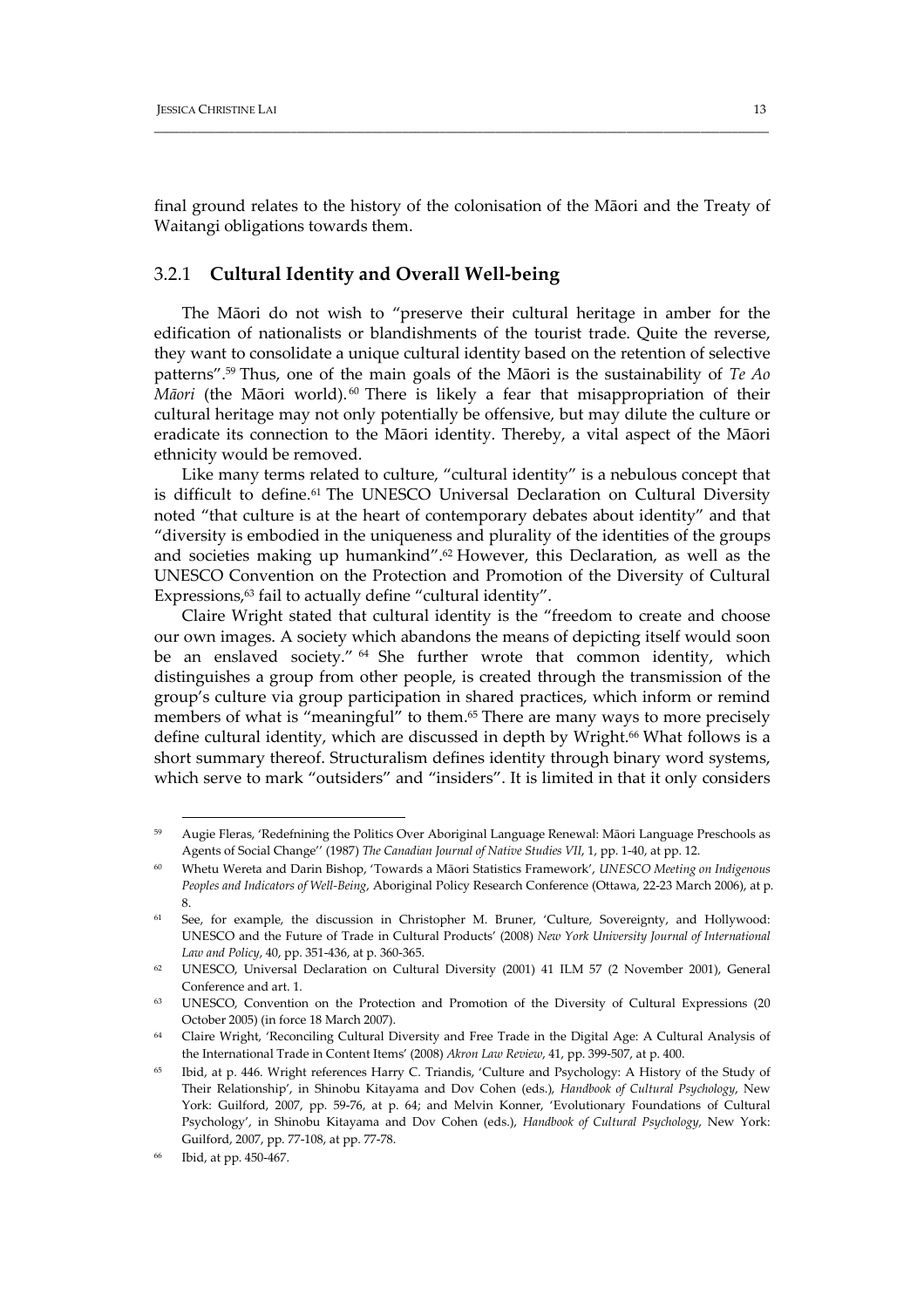language to differentiate peoples. Psychoanalytical theories also hold that people define themselves through the continual process of differentiating themselves from others. The concept is taken further by Post-Structuralism, which incorporates into the theory the fact that there is constant evolution of individuals and groups, thus aspects of social practice and the group's knowledge are also considered. Culturalism takes a different approach, defining identity as all aspects of a group's way of life and the "meaning" that is taken from these aspects. Finally, Critical Theory extends this by taking into account that each individual has his or her own "meaning" and the resultant identity of the group is a negotiation between all the different members of society. Put simply, "cultural identity" is a means by which groups differentiate themselves from others and is determined by shared practices and the "meaning" attributed to these practices.

\_\_\_\_\_\_\_\_\_\_\_\_\_\_\_\_\_\_\_\_\_\_\_\_\_\_\_\_\_\_\_\_\_\_\_\_\_\_\_\_\_\_\_\_\_\_\_\_\_\_\_\_\_\_\_\_\_\_\_\_\_\_\_\_\_\_\_\_\_\_\_\_\_\_\_\_\_\_\_\_\_\_\_\_\_\_\_\_\_\_\_\_\_\_\_\_\_\_

In line with this, there is a strong Māori view that knowledge and use of Māori cultural practices are important for a Māori person's sense of identity, and connectedness to other Māori and important Māori institutions like *marae*.<sup>67</sup> When customary norms are not adhered to and the market is flooded with poor imitations of aspects of Māori cultural heritage, it becomes harder to distinguish exactly what Māori culture is and what it means to be an "insider" Māori. In other words, the things by which the Māori distinguish themselves are blurred, as are the "meanings" that would traditionally be associated with the appropriated aspects of culture. Thus, Māori lose the ability to differentiate themselves and their sense of cultural identity is diluted. This is made worse by the urbanisation of the Māori, which has resulted in many Māori having very little contact with Māori culture, other than what is "mainstreamed".

As cultural identity affects overall well-being, the loss of the Māori cultural identity impacts negatively on this. In a philosophical sense, well-being is what is ultimately good for a person.<sup>68</sup> This includes health, economic, social and cultural aspects. In New Zealand, cultural well-being has been defined as "[t]he vitality that communities and individuals enjoy through: participation in recreation, creative and cultural activities; and the freedom to retain, interpret and express their arts, history, heritage and traditions."<sup>69</sup> From this, it is clear that cultural identity is closely related to cultural well-being. It also strongly believed in the Māori community that Māori culture is critical for their well-being.<sup>70</sup> Moreover, the New Zealand Ministry of Culture and Heritage noted that a strong sense of cultural identity contributes

<sup>67</sup> Statistics New Zealand, Māori Social Survey Discussion Document, Wellington: Statistics New Zealand, 2009, at pp. 17-18. In line with this, the two co-leaders of the Māori Party (currently part of the coalition Government) argued for Māori-run prisons, if the Government decides to privatise the prison system, as over half of the prison population is currently Māori. They view that in imbuing the inmates with Māori culture and teaching them about where they come from, they will be inspired by a sense of pride and selfesteem to not re-offend. They consider it a way to allow for Māori *iwi* and whanau to take responsibility for their own, in accordance with tikanga Māori. This increases the well-being of the inmates and New Zealand society as a whole. See Karla Akuhata, 'Restoring Pride', Waikato Times (13 April 2009), available online at http://www.stuff.co.nz/waikato-times/features/2331298/Restoring-pride.

<sup>68</sup> Stanford Encyclopedia of Philosophy, California: Metaphysics Research Lab, CSLI, Stanford University, 2008, available online at http://plato.stanford.edu/entries/well-being/.

<sup>69</sup> Ministry of Cultural Heritage, 'Cultural Well-being and Local Government: Report 1 Definitions and Contexts of Cultural Well-being', available online at http://www.culturalwellbeing.govt.nz/files/report1.pdf (emphasis added).

<sup>70</sup> Statistics New Zealand, Māori Social Survey Discussion Document, supra note 67, at p. 6.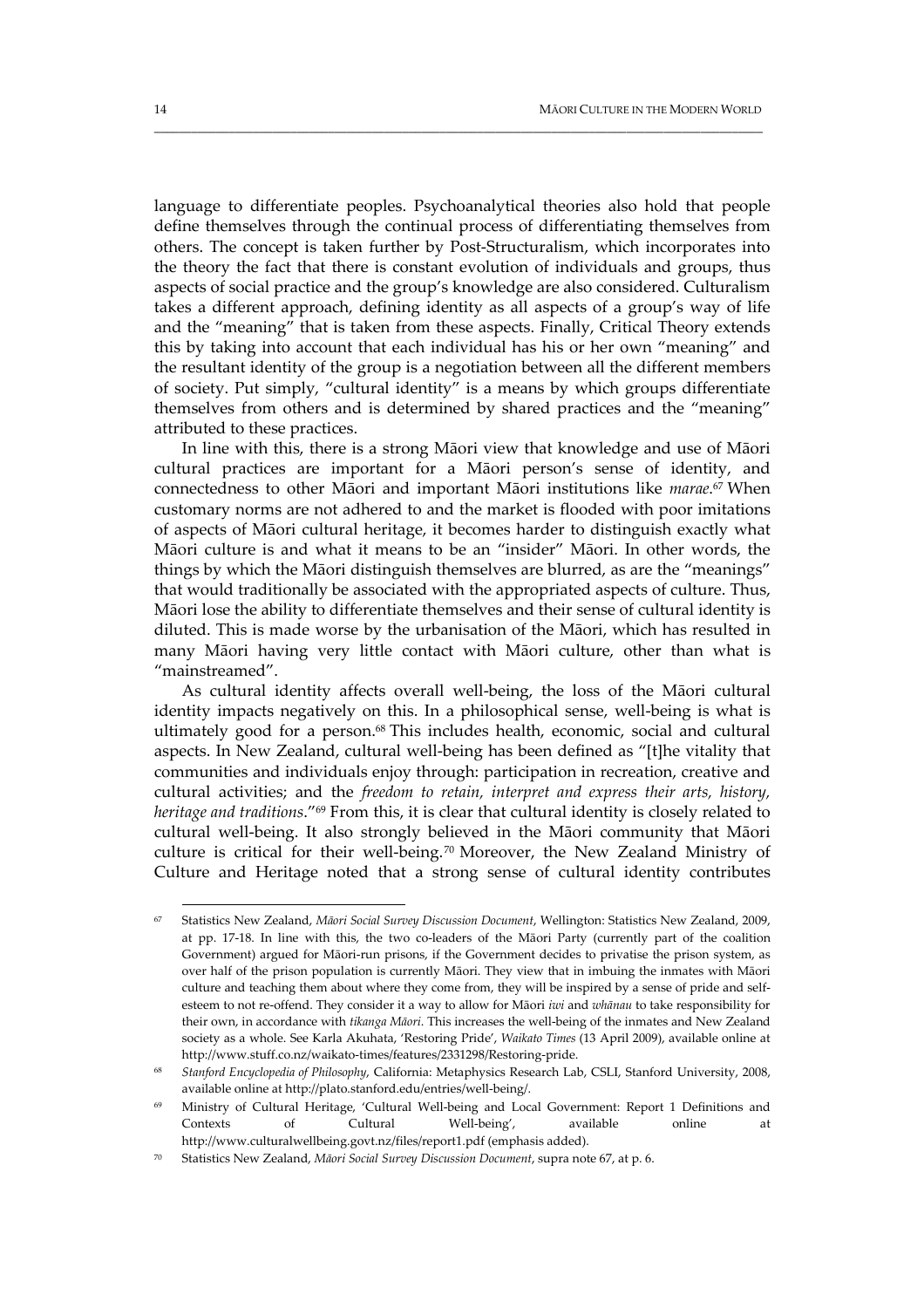positively to employment, economic growth, social cohesion, the acceptance and encouragement of diversity and creative thinking in a range of fields (in other words, overall well-being) and, additionally, pointed out that "cultural aspects of development sit alongside the economic, social and environmental dimensions of sustainability".<sup>71</sup> Thus, though there are intrinsic benefits in the growth and development in the cultural sector, there are also positive social and economic side effects. Furthermore:<sup>72</sup>

\_\_\_\_\_\_\_\_\_\_\_\_\_\_\_\_\_\_\_\_\_\_\_\_\_\_\_\_\_\_\_\_\_\_\_\_\_\_\_\_\_\_\_\_\_\_\_\_\_\_\_\_\_\_\_\_\_\_\_\_\_\_\_\_\_\_\_\_\_\_\_\_\_\_\_\_\_\_\_\_\_\_\_\_\_\_\_\_\_\_\_\_\_\_\_\_\_\_\_

Cultural identity is important for people's sense of self and how they relate to others [and] overall well-being. Identifying with a particular culture gives feelings of belonging and security, and accesses social networks that provide support and shared values and aspirations. These can help break down barriers and build a sense of trust between people – sometimes referred to as social capital – although excessively strong cultural identity can also contribute to barriers between groups.

In summary, the dilution of Māori culture, through the continual appropriation and/or disrespect for Tikanga Māori, diminishes the cultural identity of the Māori and impacts negatively on their overall well-being. This could have spiral effects of disenfranchising a minority group of New Zealand, which is already struggling to cope with the changes to their social structures since colonisation.<sup>73</sup> In a sense, the effects would be similar to continued colonisation.<sup>74</sup> As Kawharu noted, "[it] has long been recognised that the lack of secure identity and sense of place in today's tribal realities have contributed toward poor performance for Māori generally."<sup>75</sup>

#### 3.2.2 Social and Economic Development

Similar to many other Indigenous peoples, statistics on the prosperity of different ethnic groups in New Zealand do not reflect well on the Māori. For example, Māori unemployment rates and median wages are lower than the national average, $76$  there are more violent crimes committed by Māori than any other ethnic group,<sup>77</sup> and they

<sup>&</sup>lt;sup>71</sup> Ministry of Culture and Heritage, 'Cultural Indicators for New Zealand', Cultural Statistics Programme, (2009), at p. 3 [hereinafter MCH, 'Cultural Indicators'].

<sup>72</sup> Ibid, at p. 41.

See Horatio G. Robley, Moko; or, Māori Tattooing, Middlesex, UK: Senate Press, 1998, at p. 123, where it is stated that "European civilization…obliterated the distinction which prevailed, upset all their social order, and reduced the entire race to one dead level of social inferiority to the Pakeha".

<sup>74</sup> For an example of such a perspective, see Makere Harawira, 'Neo-Imperialism and the (Mis)appropriation of Indigenousness' (1999) Pacific World, 54, available online at http://www.maorinews.com/writings/papers/other/makere.htm. Harawira calls the appropriation of Māori tradition and culture "theft" of "indigenousnss", which is "nothing less than an act of blatant cultural genocide."

<sup>75</sup> Merata Kawharu, 'Local Māori Development and Government Policies' (2001) Social Policy Journal of New Zealand, 16, pp. 1-16. Merata Kawharu is the Director of Research at the James Henare Māori Research Centre at the University of Auckland.

<sup>76</sup> 'QuickStats About Māori', supra note 15, at pp. 7.

Gary R. Hook, "Warrior Genes" and the Disease of Being Māori' (2009) MAI Review, 2, at p. 1, available online at www.review.mai.ac.nz. Hook notes that these kinds of statistics are similar with the Inuits, Metis, and Indians of Canada and the Australian Aborigines. He comments that the common factors between these groups are colonisation and the "perceptions of their colonizers [of the Indigenous Peoples being excessively violent], their dispossession from their lands, their impoverishment, deprivation, and assimilation" (at p. 7).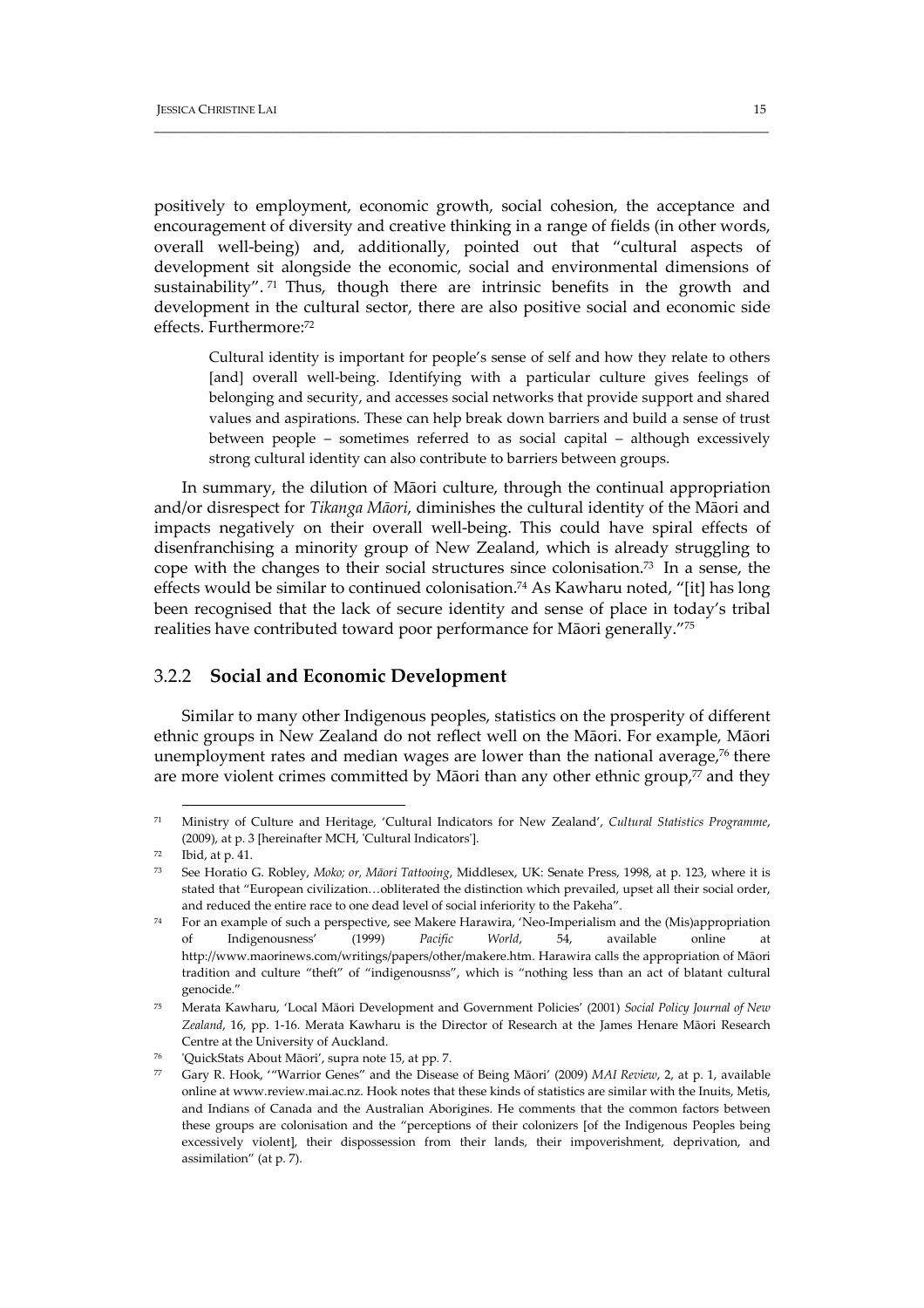fair worse in health-related statistics.<sup>78</sup> Additionally, families with at least one Māori parent populate the "low income" bracket more than any other ethnic group, they have generally lower education levels, with more households having no educational qualifications, lower percentages of home ownership and more crowded living standards.<sup>79</sup> As stated by Parekura Horomia, the former Minister of Māori Affairs, "[t]he statistics are bad ... The picture is bad."  $80$ 

\_\_\_\_\_\_\_\_\_\_\_\_\_\_\_\_\_\_\_\_\_\_\_\_\_\_\_\_\_\_\_\_\_\_\_\_\_\_\_\_\_\_\_\_\_\_\_\_\_\_\_\_\_\_\_\_\_\_\_\_\_\_\_\_\_\_\_\_\_\_\_\_\_\_\_\_\_\_\_\_\_\_\_\_\_\_\_\_\_\_\_\_\_\_\_\_\_\_

Hence, there is an over representation of Māori in the lower socioeconomic profile of New Zealand. However, the evidence that they do not fully benefit from the national and global use of their culture, combined with the fact that Māoribranding appears to be beneficial for trade and, thus, socioeconomic development (as discussed further below), suggests that some (if not many) of the issues faced by modern Māori could be alleviated through a mechanism that allows them to have greater control over their culture.

Beyond merely trading aspects of their cultural heritage, there are also many arguments supporting that there is a need for Māori to connect to their culture to achieve self-identity (as discussed above), which allows for even deeper and real socioeconomic development. After stating that "cultural development" is one of the goals of Māori, Forster continued:<sup>81</sup>

Cultural development involves cultural affirmation - maintaining and developing a cultural identity. ... Protection of taonga is directly linked to cultural identity and well being, which contributes to both social and cultural development. Without cultural identity positive Māori development is incomplete. "There is not much point in an effective Māori organisation if it lacks a Māori heart". The cultural uniqueness of Māori is determined by te reo Māori, by Māori cultural values, Māori knowledge, social structure and heritage. If these taonga are lost so is the unique character of the Māori people. Therefore, the preservation of taonga, knowledge and elements of Māori identity allows the "retention of a cultural identity and the maintenance of a way of life". The diversity or pluralistic nature of Māori society is an asset.

Similar statements were made by Wereta and Bishop, who noted that three of the main goals of the Māori are: (1) the sustainability of Te Ao Maori (the Māori world); (2) economic self-sufficiency; and (3) empowerment and enablement. <sup>82</sup> They continued by stating that because culture is "all-pervasive", "it penetrates and influences all aspects of life".<sup>83</sup> Consequently, "cultural survival is both the reason

<sup>78</sup> Forster, supra note 33, at p. 1.

See Gerard Cotterell, Martin von Randow and Mark Wheldon, Measuring Changes in Family and Whānau Wellbeing Using Census Data, 1981-2006: A Preliminary Analysis, Wellington: Statistics New Zealand, 2008. See also Kukutai, supra note 17, at 97-101, who discusses whether associating with Māori identity incurs costs.

<sup>80</sup> Parekura Horomia (former Minister of Māori Affairs), 'Opening', Pōhara, Tōnui, Kōkiri: Poverty, Prosperity, Progress, Bienniel International Development Studies Network (DevNeT) Conference (Victoria University, Wellington, New Zealand, 17 November 2000), at p. 2, available online at www.devnet.org.nz/conf/Papers/parekura.pdf.

<sup>81</sup> Forster, supra note 33, at pp. 1-2, quoting Mason Durie, 'Keynote Address', Kia pumau tonu, Hui Whakapumau Māori Development Conference (Palmerston North, New Zealand, 10-11 August 1994); and Mason Durie, Te Mana Kawangatanga: Politics of Māori Self-determination, Auckland, New York: Oxford University Press, 1998, at pp. 1-20.

<sup>82</sup> Wereta and Bishop, supra note 60, at p. 8.

<sup>83</sup> Ibid.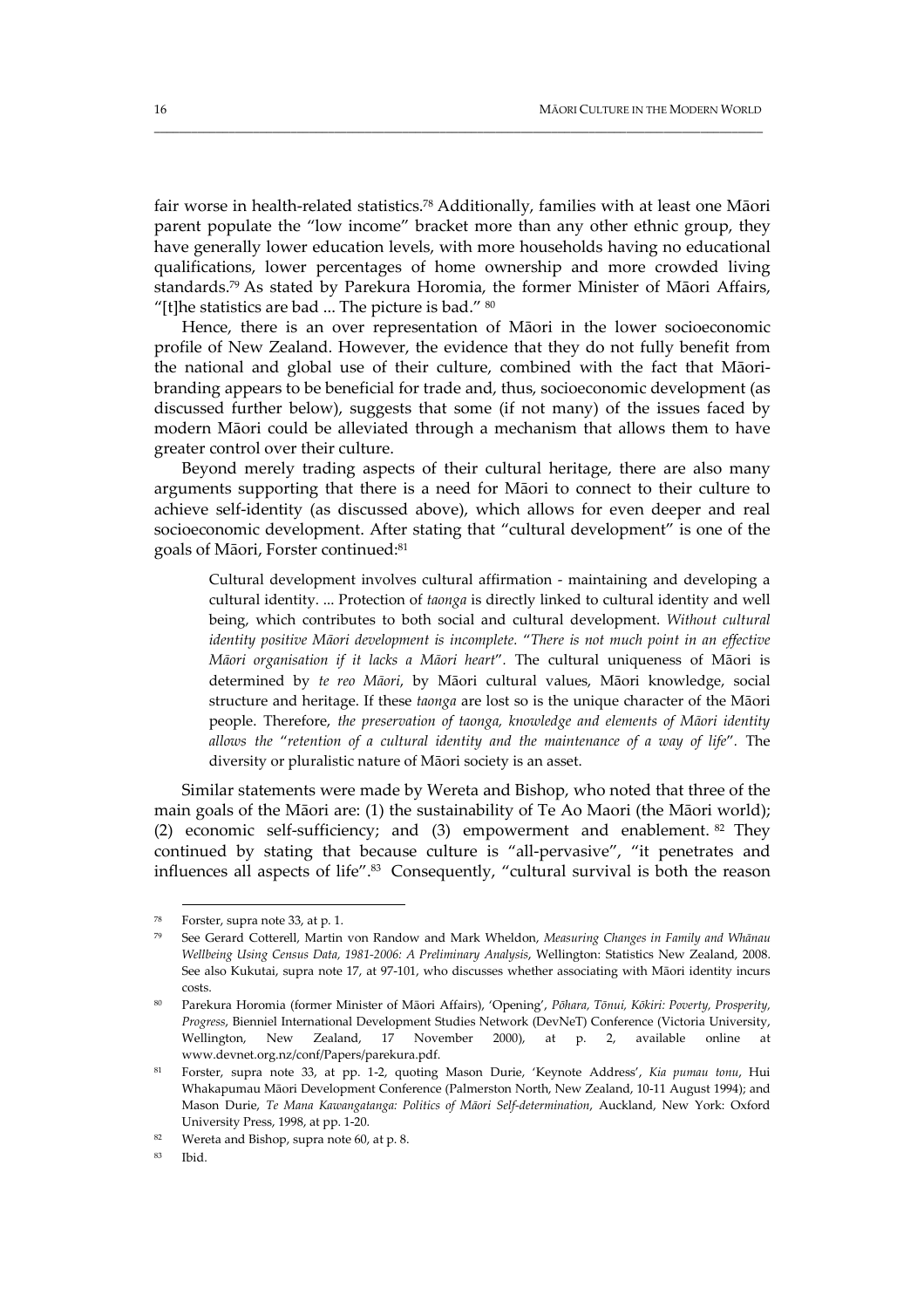for and the ultimate end of indigenous people's development" and "[i]ndeed, the notion of cultural vitality is at the very heart of the concept of Māori well-being."<sup>84</sup>

\_\_\_\_\_\_\_\_\_\_\_\_\_\_\_\_\_\_\_\_\_\_\_\_\_\_\_\_\_\_\_\_\_\_\_\_\_\_\_\_\_\_\_\_\_\_\_\_\_\_\_\_\_\_\_\_\_\_\_\_\_\_\_\_\_\_\_\_\_\_\_\_\_\_\_\_\_\_\_\_\_\_\_\_\_\_\_\_\_\_\_\_\_\_\_\_\_\_\_

That the maintenance and development of Māori culture needs to be achieved via some form of cultural self-determination is supported by statements made by Parekura Horomia. When talking about Māori economic development, he stated that Māori communities would benefit through being resourced and given the chance to make decisions for themselves and "driv[e] their future."<sup>85</sup> Horomia continued that both social and economic outcomes for Māori must start from within the Māori communities, and "Māori need to take, and must be given, ownership and responsibility for shaping their own development."<sup>86</sup> Such an approach would give the Māori the opportunity to develop their own initiatives and solutions to meet their needs and aspirations.<sup>87</sup>

Therefore, it is argued here that it is important to allow the Māori to regain, maintain, develop and control the connection with their cultural heritage, so that they gain a greater sense of identity and social cohesiveness as an ethnic group. This positive affirmation and assertion of identity could assist in the improvement of the situation of the average Māori by increasing his or her individual sense of dignity,<sup>88</sup> allowing for positive development, socially and economically, through an enhanced desire to be the architect of his or her future and not dependent on the State. Furthermore, an increased control over their cultural heritage would not only assist in easing the feeling that their colonisation is still continuing, but would also allow the Māori to better take advantage of its potential trade, both nationally and internationally.

#### 3.2.3 The Treaty of Waitangi and Its Guarantees

An important consideration in any dialogue over Māori cultural heritage and its protection and promotion in New Zealand today is the Treaty of Waitangi 1840, signed on behalf of the Queen of England and the Indigenous people of New Zealand. It is essential to note that there exists some controversy surrounding the signing of the documents and that there are differences between the English and Māori texts and, consequently, debate over exactly what was ceded and promised. However, these issues will not be discussed in any depth here.<sup>89</sup>

The Treaty of Waitangi is interpreted and enforced through the Treaty of Waitangi Act 1975, which is an "Act to provide for the observance, and confirmation" of the Treaty principles, through the established Tribunal, which makes "recommendations on claims relating to the practical application" of the said

j <sup>84</sup> Ibid.

<sup>85</sup> Ibid, at p. 2.

Ibid, at p. 3. See also Forster, supra note 33, at p. 1.

Wereta and Bishop, supra note 60, at p. 3.

<sup>88</sup> For example, an increase in Te Reo Māori proficiency has proven to have this effect. See Te Puni Kōkiri, 'Use of Broadcasting and e-Media, Māori Language and Culture', Kohi Tātea, (2010), at p. 7, available online at http://www.tpk.govt.nz/en/in-print/our-publications/fact-sheets/use-of-broadcasting-and-e-media-Māorilanguage-and-culture/download/tpk-broadcast-factsheet-en-2010.pdf.

<sup>89</sup> For a history of the Treaty of Waitangi, see Claudia Orange, The Treaty of Waitangi, Wellington: Bridget Williams Books Limited, 1987.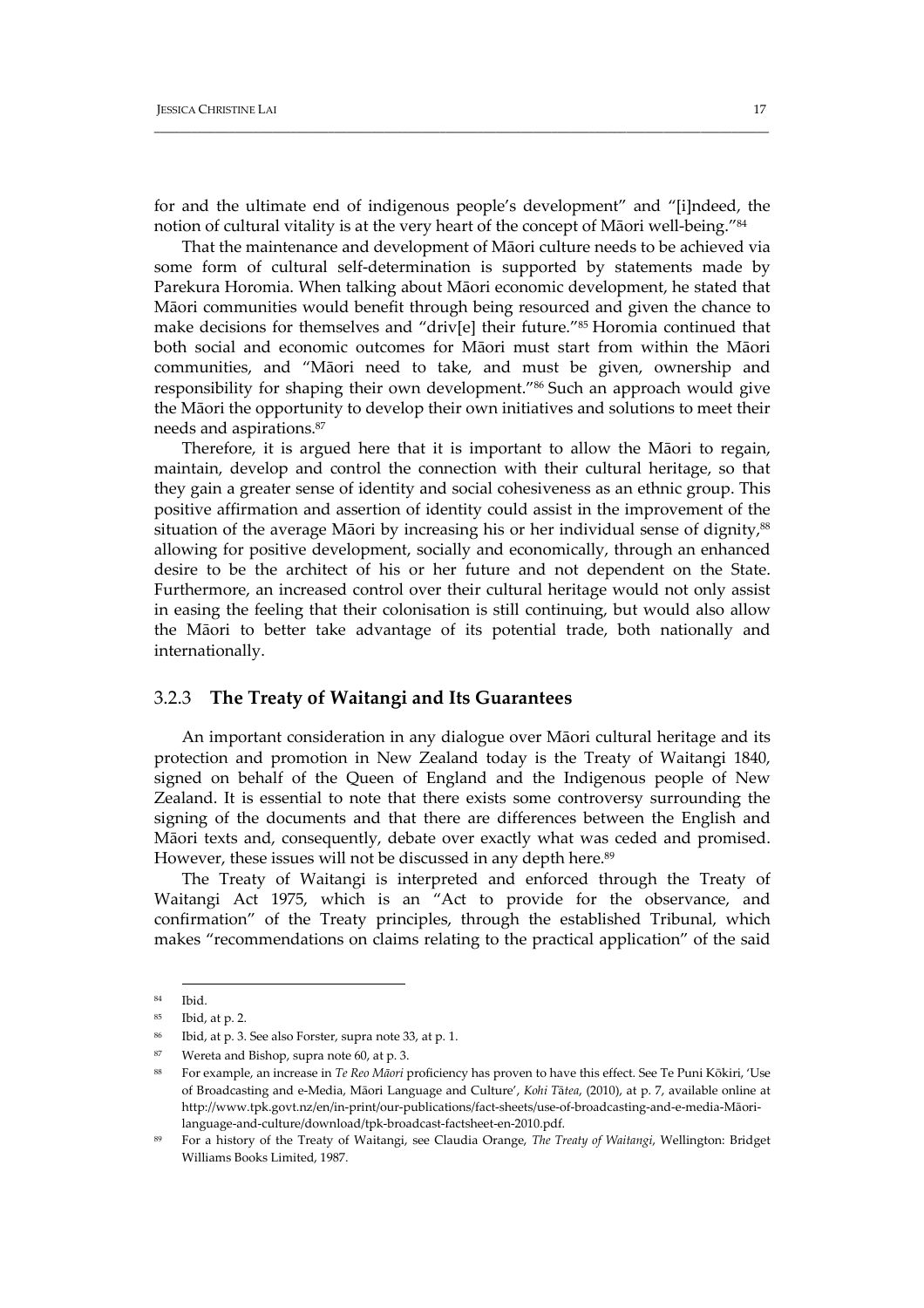principles.<sup>90</sup> The reference to the "Principles" of the Treaty, rather than the Treaty provisions themselves, is due to the differences between the English and Māori text.

\_\_\_\_\_\_\_\_\_\_\_\_\_\_\_\_\_\_\_\_\_\_\_\_\_\_\_\_\_\_\_\_\_\_\_\_\_\_\_\_\_\_\_\_\_\_\_\_\_\_\_\_\_\_\_\_\_\_\_\_\_\_\_\_\_\_\_\_\_\_\_\_\_\_\_\_\_\_\_\_\_\_\_\_\_\_\_\_\_\_\_\_\_\_\_\_\_\_

According to the English text, Article 2 of the Treaty guarantees to the Māori "the full exclusive and undisturbed possession of their Lands and Estates Forests Fisheries and other properties which they may collectively or individually possess so long as it is their wish and desire to retain the same in their possession ...". The modern English translation of the Māori text, however, guarantees "unqualified exercise of their chieftainship (rangātiratanga) over their lands, villages and all their treasures." <sup>91</sup> The Waitangi Tribunal has made it clear that "treasures" (taonga) includes all dimensions of a tribal group's estate, material and non-material heirlooms and sacred places (wahi tapu), ancestral lore and genealogies (whakapapa).<sup>92</sup>

As a consequence of the Treaty and the retention of Customary Title,<sup>93</sup> there exists customary usage rights for some aspects of cultural heritage in New Zealand. This has not always been the case and it was not until the ground-breaking judgement of Lord Cooke, in 1986, which truly realised the concept of the "Principles of the Treaty", that the contemporary understanding of Treaty rights was moulded and established. <sup>94</sup> Two of these Principles are that the Māori are to retain the chieftainship over their resources and taonga and that the Crown has an "active" duty to protect the interests guaranteed under the Treaty.<sup>95</sup> Though calls for the Crown to abide by the Principles usually relate to land (and claims for fisheries have also been very important), the Principles have also played a large role in the revival of te reo Māori (the Māori language), as taonga.<sup>96</sup> A dispute over Government policy relating to the distribution of radio broadcasting frequencies and the argument that the Government had a duty to do so in a way that protected te reo Māori, ultimately resulted in the creation of the Māori Broadcasting Funding Agency, which funds Māori radio stations around New Zealand.<sup>97</sup> The existence of the Treaty and its principles has also allowed for a claim to be made to the Waitangi Tribunal over the rights of the Māori regarding Indigenous knowledge and Indigenous flora and fauna. The intellectual property aspects of the claim have never been addressed before. The report of the Tribunal is expected to be released in 2010.

<sup>90</sup> Treaty of Waitangi Act 1975, preamble.

<sup>91</sup> For the English and modern translation of the Māori text of the Treaty of Waitangi, see Ministry of Cultural Heritage (with explanatory footnotes by Professor Hugh Kawharu), 'Te Tiriti o Waitangi - The Treaty of Waitangi', available online at http://www.tiritiowaitangi.govt.nz/treaty/translation.pdf.

<sup>92</sup> Waitangi Tribunal, 'Treaty of Waitangi', available at http://www.waitangi-tribunal.govt.nz/treaty/; and Report of the Waitangi Tribunal on Te Roroa (1992) Wai 38, at p. 210.

<sup>93</sup> For a short summary of customary title in New Zealand, see David V. Williams, 'Wi Parata is Dead, Long Live Wi Parata', Foreshore and Seabed: the New Frontier, NZ Centre for Public Law Conference (Victoria University of Wellington, 10 December 2004).

<sup>94</sup> New Zealand Māori Council v Attorney-General [1987] 1 NZLR 687. See also David Baragwanath, 'A Perspective of Counsel', In Good Faith Symposium (University of Otago, 29 June 2007); and Paterson, supra note 53, at p. 111.

<sup>95</sup> New Zealand Māori Council v Attorney-General, ibid, at p. 664 Cooke P.

<sup>96</sup> Report of the Waitangi Tribunal on Claims Concerning the Allocation of Radio Frequencies (1990) Wai 26, 150; and Attorney-General v New Zealand Māori Council [1991] 2 NZLR 129 (CA).

David V. Williams, 'Customary Rights and Crown Claims: Calder and Other Canadian Contributions to the Revival of the Doctrine of Aboriginal Title in Aotearoa New Zealand', Let Right Be Done: Calder, Aboriginal Rights and the Treaty Process: Looking Forward, Looking Back (University of Victoria, British Columbia, 13-15 November 2003), at p. 18.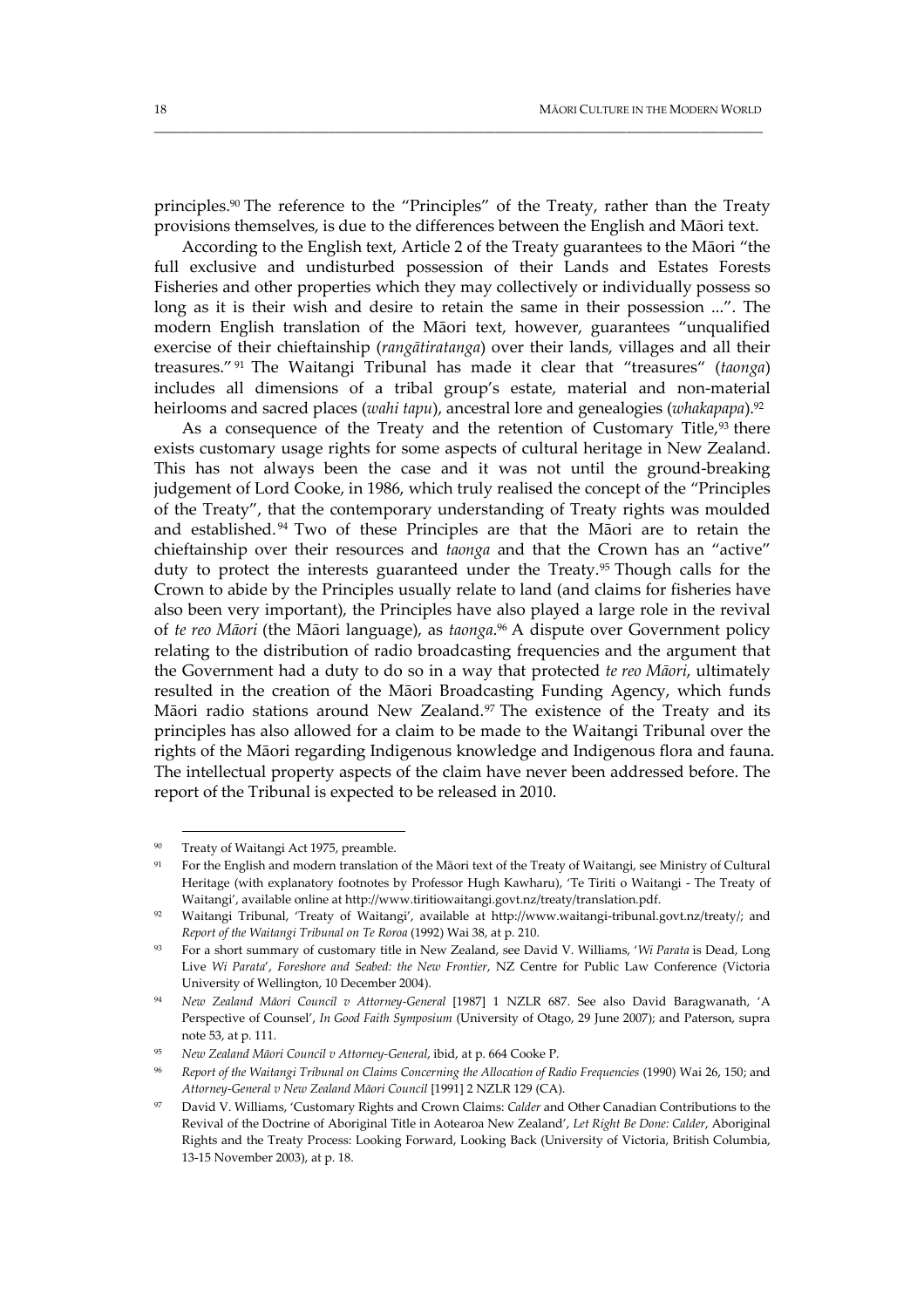It is arguable that the existence of the Treaty of Waitangi and the guarantees therein mean that the Indigenous people of New Zealand may have a greater likelihood of meeting their interests and needs, compared with other Indigenous peoples, with respect to the protection and development of their cultural heritage. This observation requires further analysis, outside of the scope of this paper.

\_\_\_\_\_\_\_\_\_\_\_\_\_\_\_\_\_\_\_\_\_\_\_\_\_\_\_\_\_\_\_\_\_\_\_\_\_\_\_\_\_\_\_\_\_\_\_\_\_\_\_\_\_\_\_\_\_\_\_\_\_\_\_\_\_\_\_\_\_\_\_\_\_\_\_\_\_\_\_\_\_\_\_\_\_\_\_\_\_\_\_\_\_\_\_\_\_\_\_

## 3.3 EXISTING REGIMES TOWARDS THIS END

There are many statutes that potentially affect the creation and trade of Māori artefacts, designs, dances, songs and stories, as examples. Moreover, there are many different legislative, policy-based and ministerial mechanisms through which successive governments have attempted to encourage the creation, maintenance and trade of aspects of Māori cultural heritage. <sup>98</sup> However, there are no existing organisations that monitor, control and distribute revenues from the trade of Māori cultural heritage, in New Zealand, or that ensure that only Māori benefit from the trade of their cultural heritage. If an *iwi* wants to make a specific complaint, they can only do so through regular intellectual property mechanisms, the media, or via direct negotiations with the Government. Furthermore, most existing legal regimes are defensive in nature,<sup>99</sup> rather than creating positive rights or any form of selfdetermination. However, there is recognition of the economic potential from such trade and there exists intellectual property mechanisms to protect Māori cultural interests and their trade. This recognition and protection is expounded herein.

#### 3.3.1 Māori "Cultural Capital" as an Economic Input

It has been acknowledged by the New Zealand Government that "Māori cultural capital" can contribute positively to the New Zealand economy and Māori economic status as "assets". This may be through the "relationship between having a strong sense of identity and cultural wellbeing and successful economic outcomes for individual Māori",<sup>100</sup> as well as through the creation of "businesses based on cultural expression and engagement with cultural practises, cultural commoditisation, and the production of cultural goods and services". <sup>101</sup> It was a goal of the last Government to develop the trade of Māori cultural products, made by Māori.<sup>102</sup> The

<sup>98</sup> For example, see the Ministry of Māori Development Act 1991 and the Māori Community Development Act 1962, (this Act is currently under review; see Māori Affairs Committee, 'Inquiry into the Operation of the Māori Community Development Act 1962 and Related Issues', Press Release: Select Committee (31 July 2009), available online at http://www.parliament.nz/en-NZ/PB/SC/About/Media/f/c/f/00SCMA\_MediaRelease20090731\_1-Inquiry-into-the-operation-of-the-Maori htm).

<sup>99</sup> For example, the Protected Objects Act 1975, Historic Places Act 1993 and Resource Management Act 1991.

<sup>100</sup> Statistics New Zealand, Culture and Identity Statistics Domain Plan: Draft for Consultation, Wellington: Statistics New Zealand, 2009, at p. 15 [hereinafter Statistics New Zealand, 'Draft for Consultation'].

<sup>101</sup> Ibid, at p. 32.

<sup>102</sup> For example, see Judith Tizard (former Minister of Arts, Culture and Heritage), 'Toi Iho Māori Made Mark Will Bring Cultural and Economic Benefits to New Zealand', Press Release: New Zealand Government (8 February 2002), available online at http://www.beehive.govt.nz/node/12988 [hereinafter Tizard, 'Toi Iho'].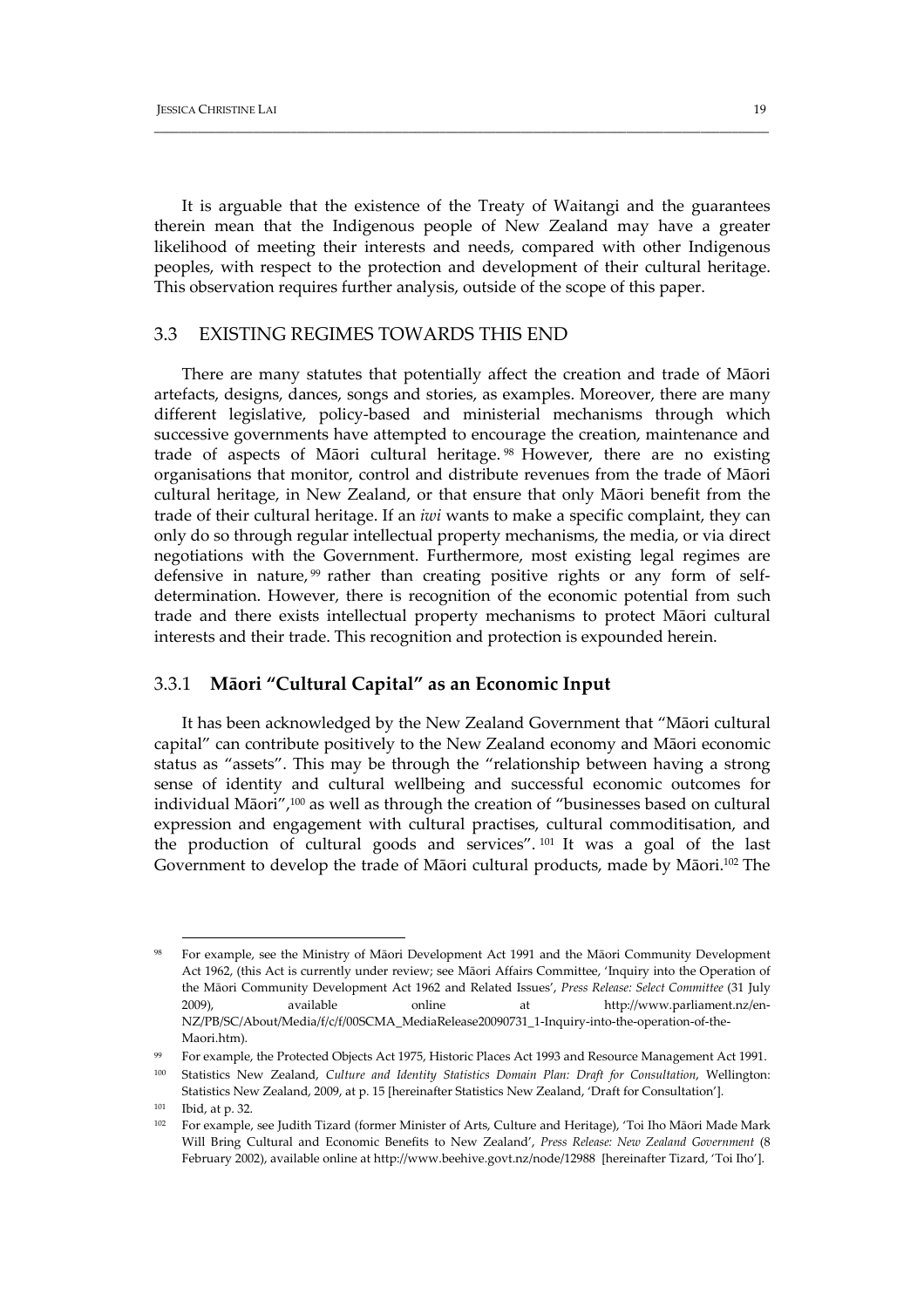term "cultural capital" is used in a very broad sense. Examples of what these "assets" may consist of were inexhaustibly listed by Statistics New Zealand as:<sup>103</sup>

\_\_\_\_\_\_\_\_\_\_\_\_\_\_\_\_\_\_\_\_\_\_\_\_\_\_\_\_\_\_\_\_\_\_\_\_\_\_\_\_\_\_\_\_\_\_\_\_\_\_\_\_\_\_\_\_\_\_\_\_\_\_\_\_\_\_\_\_\_\_\_\_\_\_\_\_\_\_\_\_\_\_\_\_\_\_\_\_\_\_\_\_\_\_\_\_\_\_

- extended family and tribal structures whānau, hapū and iwi the whānau and the practice of whanaungatanga
- collective assets this relates to tino rangātiratanga (fullness of control, eg sovereignty, chieftainship, self-determination, self-management), as well as to kaitiakitanga (the concept of Māori stewardship or guardianship over their lands, villages and treasures)
- Māori identifications through *whakapapa* (eg genealogy, lineage, descent) and locality, rather than ethnicity
- sense of mana as distinct from economic criteria
- Māori understanding and expression through a fundamental relationship to the land
- differential concepts of location and belonging
- differential notions of wellbeing, success and positive outcomes.

Judith Tizard (the former Minister of Arts, Culture and Heritage) stated that "cultural activities are intrinsically good; they play a huge role in defining our nation; and they are a rich source of employment, foreign exchange earnings, productivity and cultural tourism". <sup>104</sup> Therefore, it is recognised that there is a fundamental, as well as economic, value in cultural heritage.

#### 3.3.2 Intellectual Property and the Māori

The means by which classical forms of intellectual property (trade marks, copyright, patents, trade secrets, confidential information performers, design and plant variety rights) can be used to protect Indigenous interests has been discussed in depth by many other authors and need not be overviewed for the purposes of this paper.<sup>105</sup> Instead, the following paragraphs briefly assess the particular position of the Māori under New Zealand intellectual property laws and policies. The Intellectual Property Office of New Zealand (IPONZ) Māori Trade Marks Advisory Committee and the "toi iho" (Māori made) trade mark are discussed in the following paragraphs. This is followed by a short discussion on issues pertaining to the classical intellectual property concept of the public domain.

j <sup>103</sup> Ibid.

<sup>104</sup> Ibid.

<sup>105</sup> For example, see Silke von Lewinski (ed.), Indigenous Heritage and Intellectual Property: Genetic Resources, Traditional Knowledge and Folklore, London: Kluwer Law International, 2008. See also Ministry of Economic Development, Te Mana Taumaru Mātauranga: Intellectual Property Guide for Māori Organisations and Communities, Wellington: The Crown, 2007; which advises on how Māori can protect their intellectual property rights.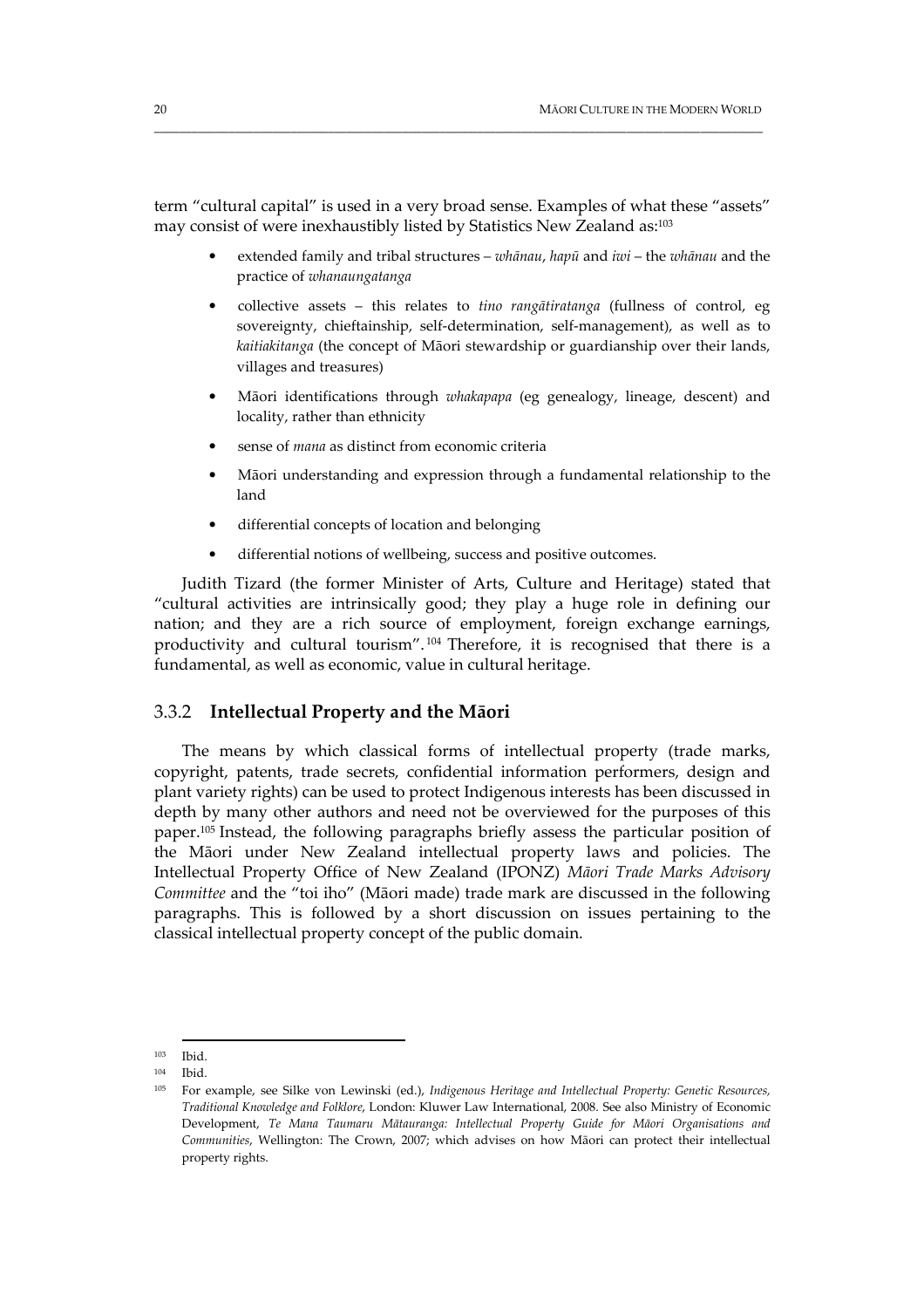Differentiating the rights of the Māori from other Indigenous peoples, under the New Zealand Trade Marks Act 2002, a Māori Trade Marks Advisory Committee was set up, to which is forwarded any sign which "is, or appears to be, derivative of a Māori sign, including text and imagery, is, or is likely to be, offensive to Māori", in order to assess and advise on "offensiveness".<sup>106</sup> Despite the wording of the IPONZ Practice Guidelines, which state that all marks containing Māori signs, texts or imagery will be forwarded to the Committee,<sup>107</sup> not every application for such a sign is actually sent to the Committee. For example, with regard to the koru (a motif of Māori customary art), the Committee advised the Commissioner that not all uses of koru on signs are offensive, but it depends on the goods or services with which the sign is associated. Thus, the Commissioner decided that it is not necessary to refer a sign to the Māori Trade Marks Advisory Committee to assess just because it utilises a koru, unless the sign claims associations with genetic technologies, due to the Koru's symbolism of natural generation, growth and nurturing to the Māori.<sup>108</sup> General IPONZ policies have also been established for other symbols that are associated with the Māori and the use of which could be potentially offensive to them, such as the Kiwi and New Zealand place names.<sup>109</sup>

\_\_\_\_\_\_\_\_\_\_\_\_\_\_\_\_\_\_\_\_\_\_\_\_\_\_\_\_\_\_\_\_\_\_\_\_\_\_\_\_\_\_\_\_\_\_\_\_\_\_\_\_\_\_\_\_\_\_\_\_\_\_\_\_\_\_\_\_\_\_\_\_\_\_\_\_\_\_\_\_\_\_\_\_\_\_\_\_\_\_\_\_\_\_\_\_\_\_\_

An analogous Patents Māori Advisory Committee has also been proposed in the new Patents Bill, which requires that the Committee advise the Commissioner as to whether a claimed invention is derived from Māori TK or "indigenous plants or animals" and, if so, whether "the commercial exploitation of that invention is likely to be contrary to Māori values". <sup>110</sup> For the Committee to become involved, the Commissioner must decide to seek advice from the Committee regarding whether the "commercial exploitation" of the claimed invention would be contrary to "public order" or "morality", with respect to the Māori.<sup>111</sup> As a Government Bill, it is likely that this Committee will come to fruition.

The existence of the Committee for trade marks (and likely also for patents) is an encouraging sign for the recognition of Indigenous interests, with respect to cultural heritage and, importantly, intangible forms thereof. Of great value is that the assessment is automatic, not requiring complaint or challenge by the Māori, thus creating pseudo-positive rights. Also relevant are the potential trade implications,

<sup>106</sup> Trade Marks Act 2002, s 178. Under this Act, an application can be rejected if "likely to offend a significant section of the community, including Māori" (s  $17(1)(c)$ ). The history of the establishment of the Committee is described in IPONZ, 'Trade Marks Practice Guidelines', (26 January 2010), chapter 16.2. The sections of the Act relevant to Indigenous cultural property are also explained in Susy Frankel, 'Third-Party Trade Marks as a Violation of Indigenous Cultural Property: A New Statutory Safeguard' (2005) Journal of World Intellectual Property, 8, pp. 83-98; and Owen Morgan, 'Protecting Indigenous Signs and Trade Marks -The New Zealand Experiment' (2004) Intellectual Property Quarterly, 1, pp. 58-84.

<sup>107</sup> IPONZ Trade Marks Practice Guidelines, ch. 4 and 6.3.

<sup>108</sup> IPONZ, 'Proposed Amendments to the Practice Guidelines: Pitau (Koru)', IPONZ Newsletter (9 November 2006), available online at http://news.business.govt.nz/news/business/iponz/article/3409; and IPONZ, 'Trade Mark Practice Guideline Amendment 2006/11 - Pitau (Koru)', IPONZ Newsletter (15 December 2006), available online at http://news.business.govt.nz/news/business/iponz/article/4907.

<sup>109</sup> IPONZ, 'Trade Marks Practice Guidelines', supra note 107, chapter 16.1-3.

<sup>110</sup> Patents Bill (As Reported from the Commerce Committee) 2010, cls 275-278.

<sup>111</sup> Patents Bill (As Reported from the Commerce Committee) 2010, cl 14(3).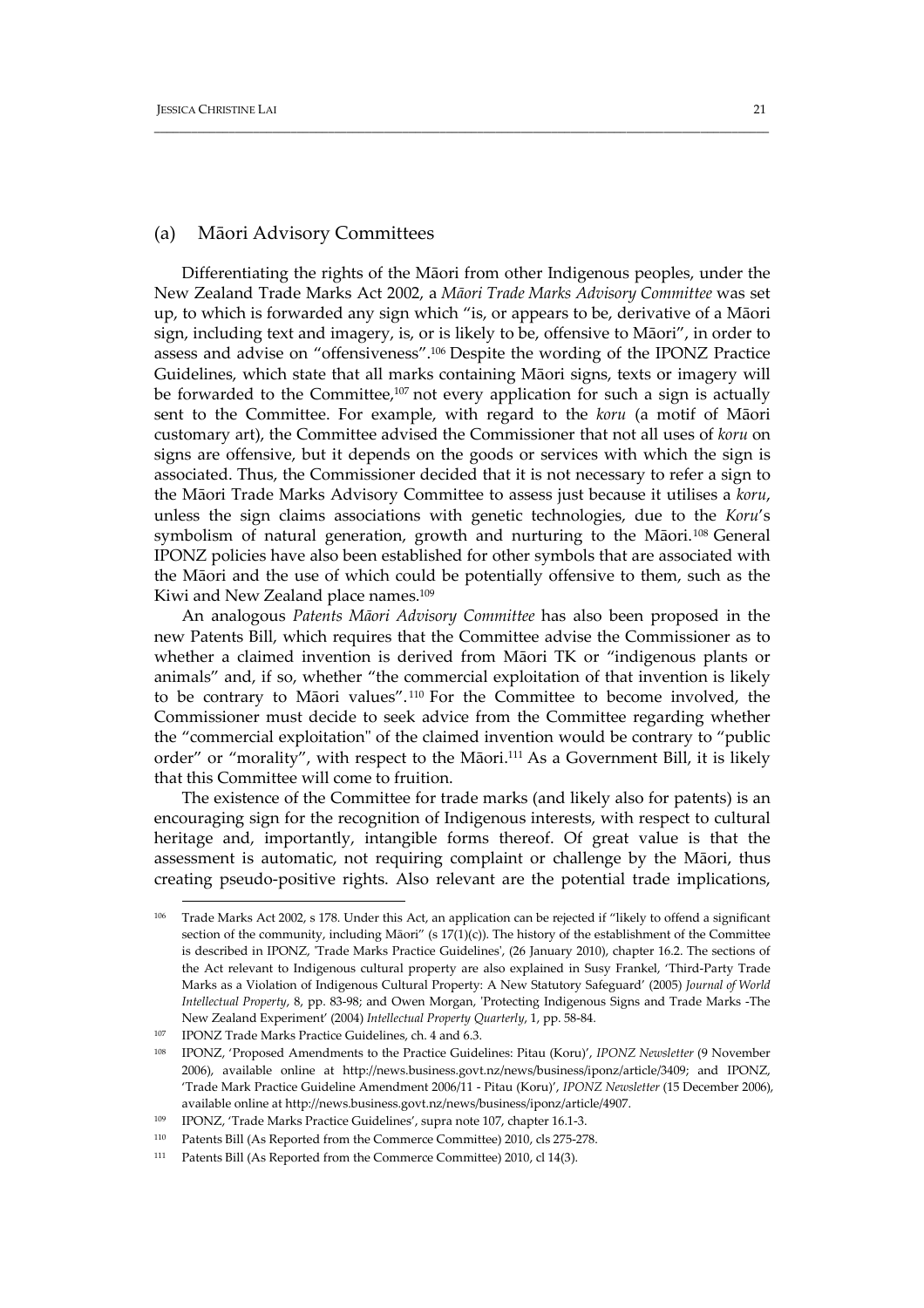due to the commercial nature of trade marks and patents, which could prove to direct or limit commercial benefits derived from Māori TCE or TK, in favour of the Māori. However, the protection offered through these Committees is limited when one considers that much appropriation is international. These mechanisms do not protect Māori interests from offence or bio-prospecting by those who do not try to register their trade mark or be granted a patent, within New Zealand. In fact, as the Trade Marks Act only applies to marks for which registration is sought, this mechanism has no effect over un-registered marks, even within New Zealand. With regard to the Trade Marks Committee, the protection is not actually positive, as full control is not bestowed, but only the prevention of offence. Finally, the Commissioner is not bound by the recommendations of either Committee, although, to date, the Commissioner has not contradicted the Trade Marks Committee.

\_\_\_\_\_\_\_\_\_\_\_\_\_\_\_\_\_\_\_\_\_\_\_\_\_\_\_\_\_\_\_\_\_\_\_\_\_\_\_\_\_\_\_\_\_\_\_\_\_\_\_\_\_\_\_\_\_\_\_\_\_\_\_\_\_\_\_\_\_\_\_\_\_\_\_\_\_\_\_\_\_\_\_\_\_\_\_\_\_\_\_\_\_\_\_\_\_\_

Also problematic, the Patents Bill requires that the Commissioner seek the advice of the Committee, meaning that there must first be a realisation that the patent application may be derived from Māori TK, or Indigenous plants or animals. This is not an easy task, given that this knowledge is often not well publicised, even if not secret. It is worth bearing in mind that the Committee may "regulate its own procedure, subject to any direction given by the Commissioner",<sup>112</sup> thus raising the possibility that the Committee may informally advise the Commissioner, even if not approached to do so. Furthermore, as with trade marks prior to the formation of the Māori Trade Marks Advisory Committee, the Commissioner has already been known to informally take into account Māori values when assessing patent applications.

Under the Bill, if the decision is made to seek advice from the Committee, the role of the Committee and the exception to patentability are narrow. This is because the Committee must assess both the conditions of: (1) derivation; and (2) commercial exploitation being contrary to Māori values. This second requirement severely limits the protection over Māori TK, plants or animals. The provision closely mirrors that for trade marks, which also requires derivation and likelihood of offence. However, as the protection from trade marks is over the use in trade of exact (and confusingly similar) expressions, and not the idea behind the mark, it is arguable that the requirement for likelihood of offence from the use or registration makes sense. This is not the case with patents, which protect the ideas embodied in an invention, as stipulated in the claims of the patent specification.<sup>113</sup> If it is the idea that is protected, the more relevant point (with specific regard to the issue of derivation from TK) is where that idea came from, rather than its use. It is not clear, from the Bill, whether the role of the Committee falls under the auspice of "public order" or "morality". The Bill does not define either of these terms (nor "values"). Arguably, under either, the fact that the derivation has occurred, without consent or benefit sharing, should be enough. In other words, the exception requires that the commercial exploitation of the invention would be contrary to public order or morality, and the commercial exploitation of an invention derived from Māori TK, or Indigenous plants or animals should be contrary to public order or morality.

<sup>112</sup> Patents Bill (As Reported from the Commerce Committee) 2010, cl 278. This is the same in the Trade Marks Act 2002, s 180.

<sup>113</sup> William Cornish and David Llewelyn, Intellectual Property: Patents, Copyright, Trade Marks and Allied Rights, 5th edn, London: Sweet & Maxwell, 2003, at para. 1-05.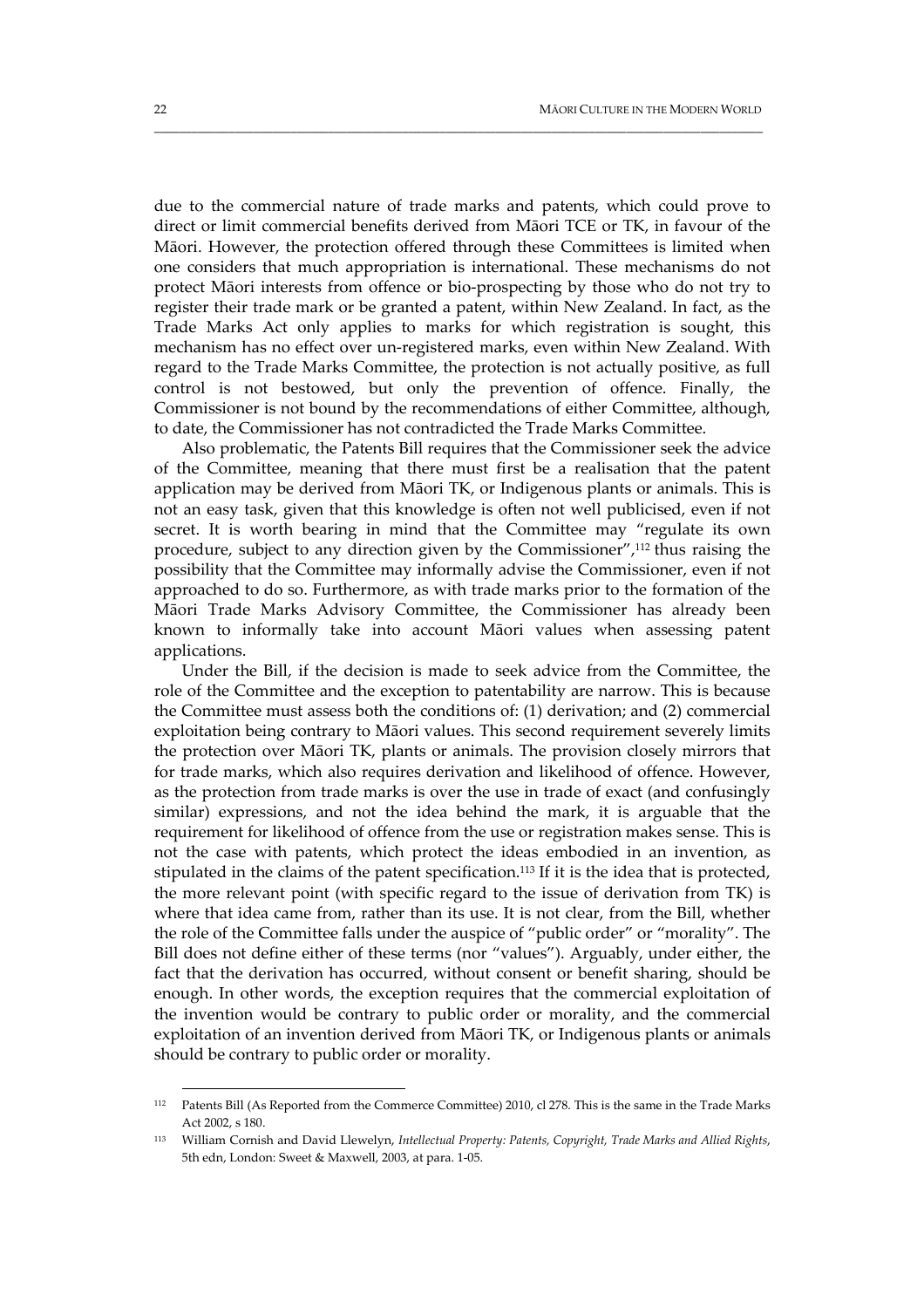#### (b) The "Toi Iho" Trade Mark

Another point of difference, in New Zealand, is the existence of trade marks for goods and services that are "Māori Made". The idea of a trade mark to denote authenticity and also quality was first suggested, in 1936, by Sir Apirana Ngata.<sup>114</sup> Though discussed by the Māori Council, in 1964, such a mark was not created until 2002. "Toi iho" came to existence when the previous Labour Government, in 2000, developed a Cultural Recovery Package, part of which funded the "Seriously Māori" strategy, which sought to "strengthen and develop the infrastructure for Māori art."<sup>115</sup> The then Minister in charge, Judith Tizard, further stated that the "strategy w[ould] assist Māori artists, iwi and Māori authorities to protect and develop their art, deliver community projects and increase employment opportunities." <sup>116</sup> Moreover, it sought to address the need to protect Māori intellectual and cultural property rights.<sup>117</sup> Toi iho was, thus, created.

\_\_\_\_\_\_\_\_\_\_\_\_\_\_\_\_\_\_\_\_\_\_\_\_\_\_\_\_\_\_\_\_\_\_\_\_\_\_\_\_\_\_\_\_\_\_\_\_\_\_\_\_\_\_\_\_\_\_\_\_\_\_\_\_\_\_\_\_\_\_\_\_\_\_\_\_\_\_\_\_\_\_\_\_\_\_\_\_\_\_\_\_\_\_\_\_\_\_\_

The toi iho brand includes four trademarks: toi iho Māori Made, toi iho Mainly Māori made, toi iho Māori Co-production and toi iho Licensed Stockist. Thus, crosscultural ventures were also acknowledged. Creative New Zealand stated that the Mark aims to "promote Māori artworks commercially; protect the integrity of Māori art and culture in the marketplace; and encourage Māori artists to create and market their works", creating long-term financial benefits for Māori artists and *iwi* .<sup>118</sup> A second goal of the Seriously Māori campaign was to help iwi and Māori authorities to develop and implement arts management plans, in order to preserve and develop heritage arts. It was perceived that the mark would "assist Māori to create viable careers as practising artists, and promote Māori art and artists in the global market".<sup>119</sup> It would do this by taking advantage of the burgeoning interest in Māori art through provision of "[a]ssurances of authenticity and quality have been lacking in the tourism industry for many years."<sup>120</sup>

It is important to note that a trade mark does not protect the goods or services with which it is associated. If any intellectual property resides in the goods or services themselves, it is not typically in the form of trade marks, $121$  but possibly in other forms, such as patent, copyright or design law. For example, a trade mark for a telephone manufacturing company does not prevent others from also manufacturing identical telephones. However, if the first company has copyright in the design of the

<sup>114</sup> Sarah Hardie, 'Māori Save Art Trade Mark Toi Iho From Demise', NewsWire.co.nz WaeaRongokōrero (18 February 2010), available at http://www.newswire.co.nz/2010/02/maori-save/.

<sup>115</sup> Judith Tizard (former Minister of Arts, Culture and Heritage), 'Māori Benefit from Arts Cash Injection', Press Release: New Zealand Government (29 May 2000), available online at http://www.beehive.govt.nz/release/Maori+benefit+arts+cash+injection [hereinafter Tizard, 'Arts Cash Injection'].

<sup>116</sup> Ibid.

<sup>117</sup> Creative New Zealand, 'Background To Creative NZ Funding Announcement', Press Release (5 September 2000), available online at http://www.scoop.co.nz/stories/SP0009/S00004.htm.

<sup>118</sup> Tizard, 'Arts Cash Injection', supra note 115; Creative New Zealand, 'Background To Creative NZ Funding Announcement', ibid.

<sup>119</sup> Tizard, 'Toi Iho', supra note 102.

<sup>120</sup> Ibid.

<sup>&</sup>lt;sup>121</sup> There has been some case law development where "shape marks" have essentially resulted in the goods itself being trade marked. For example, in Fredco Trading Ltd v Miller (2006) 11 TCLR 751 (NZCA). But, such a situation is not perceivable with the Toi Iho marks.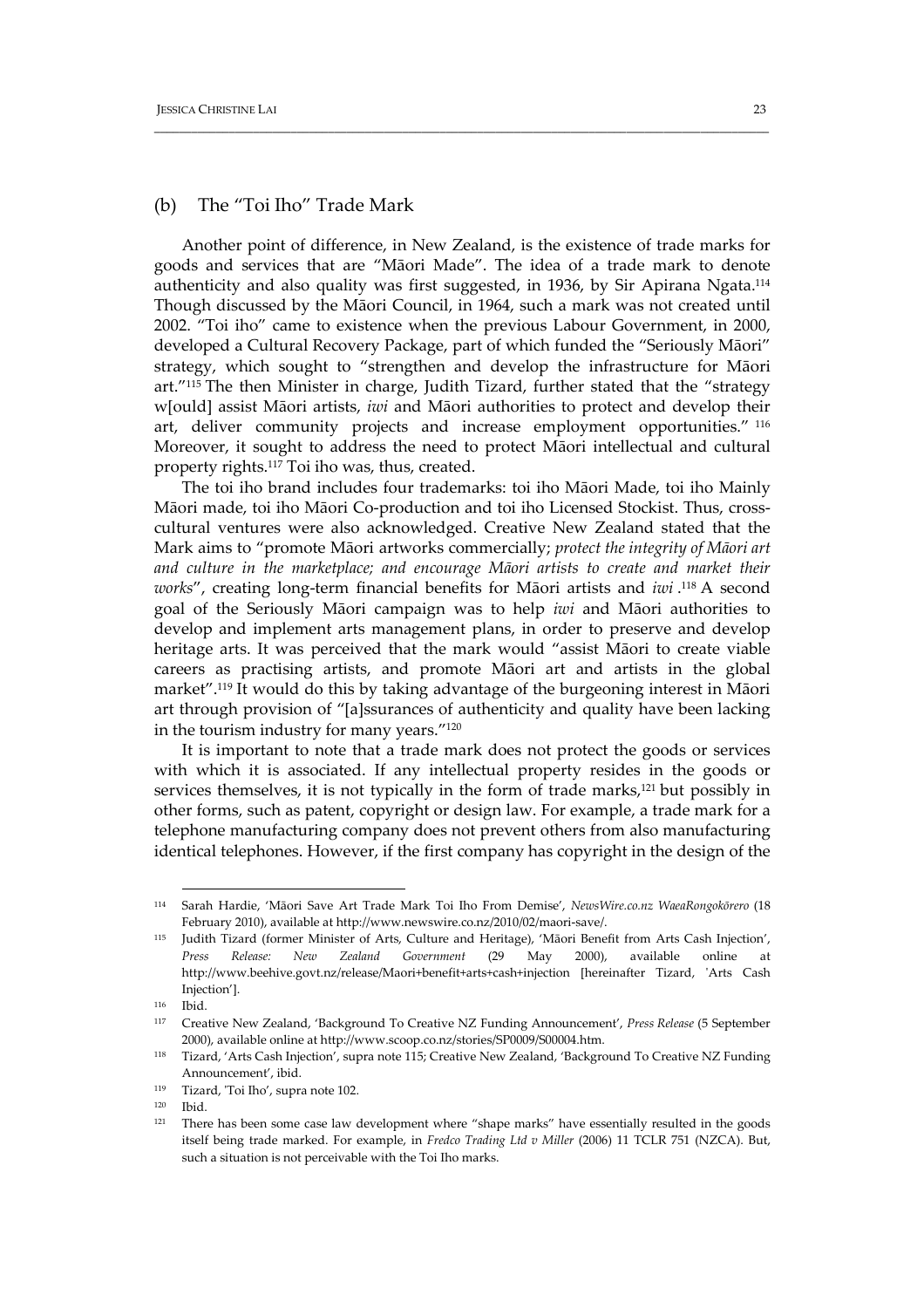phones or a patent over certain functions, these rights can inhibit the second company's manufacturing-related actions. In most cases, trade marks only protect the use of a mark, in relation to certain goods and services. Thus, the toi iho marks do not prevent appropriation of the goods or services for which the marks have been licensed for, but merely restrain un-authorised persons or entities from using the marks in association with their goods or services. Furthermore, the protection afforded is normally limited to use in trade.<sup>122</sup> Though trade marks are narrow in the protection they offer, they are often the favoured form of classical intellectual property mechanisms for the protection of Indigenous interests. This is because of the potentially unlimited term of protection offered by trade marks. Comparatively, patents are limited to twenty year terms and copyrights are also limited, usually to life of the author plus fifty (as in New Zealand) or seventy years (as in the United States). Hence, even though the cultural products associated with the toi iho marks are contemporary in their production and, thus, fall under modern copyright protection, copyright is inadequate for many reasons, including the short time frame of protection and that the idea of exclusive property rights may be foreign to an Indigenous people.<sup>123</sup>

\_\_\_\_\_\_\_\_\_\_\_\_\_\_\_\_\_\_\_\_\_\_\_\_\_\_\_\_\_\_\_\_\_\_\_\_\_\_\_\_\_\_\_\_\_\_\_\_\_\_\_\_\_\_\_\_\_\_\_\_\_\_\_\_\_\_\_\_\_\_\_\_\_\_\_\_\_\_\_\_\_\_\_\_\_\_\_\_\_\_\_\_\_\_\_\_\_\_

On its inception, toi iho was considered to be a world-leading initiative, often cited as a model to be used by other Indigenous peoples. However, the current National Government has decided to cease investment, management, licensing and promotion of toi iho. Creative New Zealand stated that market research showed that it had not achieved increased sales of Māori art by licensed artists or retailers.<sup>124</sup> Though many artists had used the mark successfully (215 artists license the mark for their work), more Māori artists had successful careers without the mark. They further stated that the fund would be relocated to other Creative New Zealand Māori arts development initiatives.<sup>125</sup>

The opposition Labour Party, who had initially set up the mark, disagreed with the withdrawal of government support, accusing the Government of trying to save a "meagre \$320,000 a year" and calling the abandonment of the mark "not aspirational" but "plain short-sighted".<sup>126</sup> Many Māori artists and leaders were also not pleased. A furniture designer, Carin Wilson, refused to relinquish the mark, stating that "Toi Iho is a source of pride and cultural identity for Māori artists."<sup>127</sup>

<sup>122</sup> For a deeper discussion about the limitations of trade marks for Indigenous TCE, see Susy Frankel, 'Trademarks and Traditional Knowledge and Cultural Intellectual Property Rights', in Graeme B. Dinwoodie and Mark D. Janis (eds), Trademark Law and Theory, Cheltenham, UK: Edward Elgar, 2008, pp. 433-463.

<sup>123</sup> For a more comprehensive discussion of the tensions between TCEs and copyright law, see Christoph Beat Graber, 'Traditional Cultural Expressions in a Matrix of Copyright, Cultural Diversity and Human Rights', in Fiona Macmillan (ed), New Directions in Copyright Law, Vol. 5, Cheltenham, UK: Edward Elgar, 2007, pp, 45-71, especially at pp. 55-56.

<sup>124</sup> Creative New Zealand, 'Statement on Toi Iho<sup>™</sup>, News (21 October 2009), available online at http://www.creativenz.govt.nz/funding/toi\_iho%E2%84%A2\_maori\_made\_mark.

<sup>125</sup> Ibid.

<sup>126</sup> New Zealand Labour Party, 'Axing of Toi Iho Brand a Backwards Step', Press Release (22 October 2009), available online at http://www.scoop.co.nz/stories/PA0910/S00342.htm.

<sup>127</sup> NZPA, 'Māori Craft Brand to Go', The Nelson Mail (23 December 2009), available online at http://www.stuff.co.nz/nelson-mail/features/arts/3189952/Maori-craft-brand-to-go.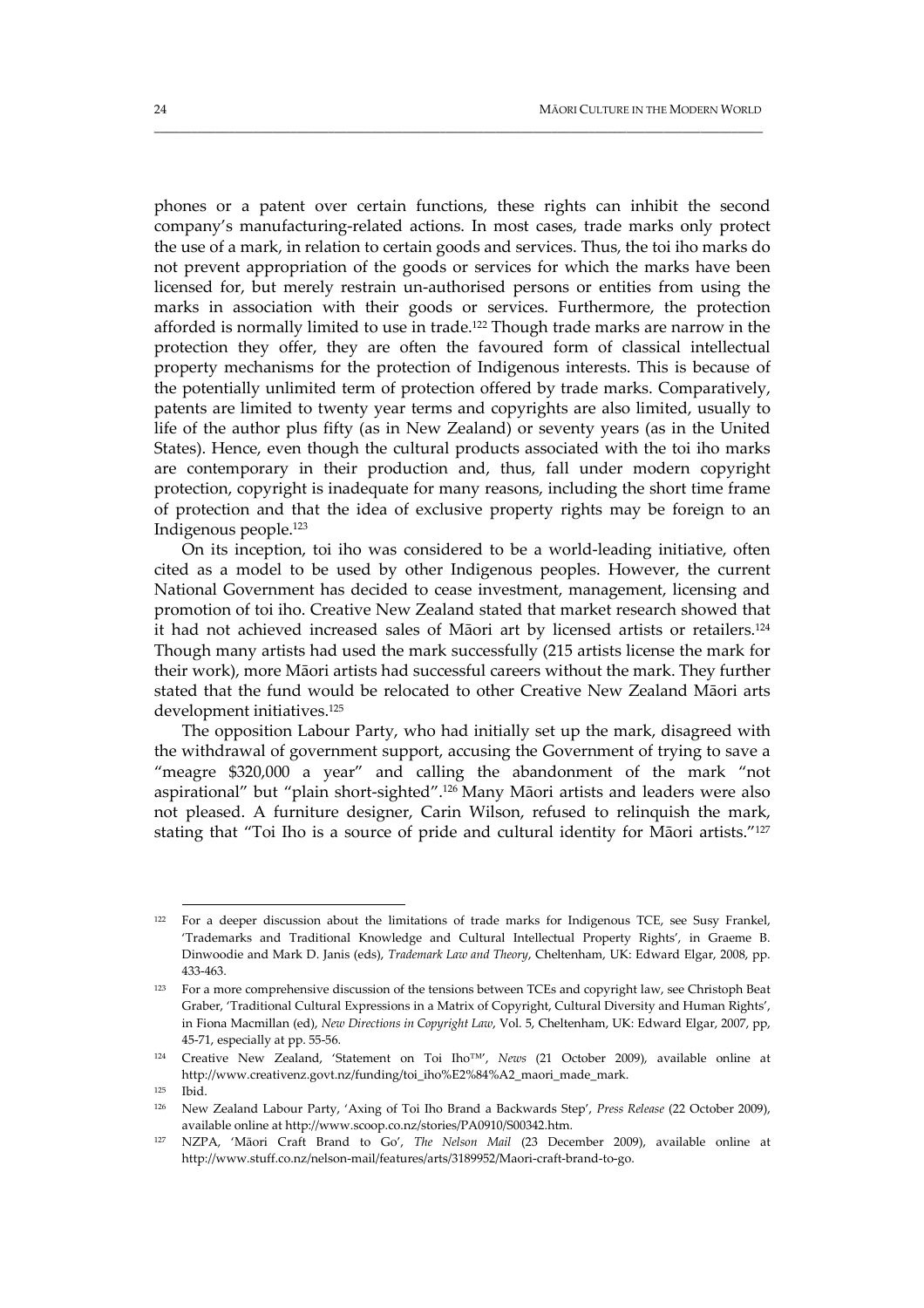This has lead to Māori artists attempting to take control of the mark themselves.<sup>128</sup> Aroha Mead sees the opportunity for the mark to be managed by Māori themselves as meaning that it is a "time for a new energy, new enthusiasm and Toi Iho being managed by people who genuinely care about authenticity and quality of Māori arts and don't just see it as another 'job'."<sup>129</sup> A Transition toi iho Foundation made up of Māori artists has been created to ensure that the trade marks continue.<sup>130</sup> Elizabeth Ellis, a member of the Foundation, stated that she was disappointed by Creative New Zealand's decisions, as "[w]e, Māori, regard [toi iho] as a living entity, as an icon for Māori creativity and as a positive initiative for high quality Māori art. It is not like a bureaucratic project that can be easily discarded."<sup>131</sup>

\_\_\_\_\_\_\_\_\_\_\_\_\_\_\_\_\_\_\_\_\_\_\_\_\_\_\_\_\_\_\_\_\_\_\_\_\_\_\_\_\_\_\_\_\_\_\_\_\_\_\_\_\_\_\_\_\_\_\_\_\_\_\_\_\_\_\_\_\_\_\_\_\_\_\_\_\_\_\_\_\_\_\_\_\_\_\_\_\_\_\_\_\_\_\_\_\_\_\_

#### (c) The Public Domain

At the heart of the issue of appropriation of Indigenous cultural heritage is the Western intellectual property concept of the "public domain" and the fact that this is often not recognised by Indigenous peoples.<sup>132</sup> Under Western laws, all information, knowledge and expressions eventually enter the public domain, except those kept secret. This is so even if protected by intellectual property or a related right. Once something enters the public domain, it is considered to be open for use by all. This is not the case in Tikanga Māori, under which certain things may be publically known, but never open to use by all. However, free from intellectual property protection, these are considered to be part of the public domain of the Western world. This divorce of concepts can be illustrated through the customary use of the moko, compared to its appropriation. A moko is a facial tattoo, worn by both women and men, but which historically acted as an identifier of men.<sup>133</sup> A *moko* shows one's social and political rank and status, which means that the wearer's position of power and authority can be instantly recognised from his *moko*.<sup>134</sup> Moreover, ancestry is indicated on each side of the face and, thus, descent is, traditionally, an absolute requirement before a moko can be undertaken. For example, if one side of a person's ancestry is not of rank or descent, that side of the face would have no *moko* design. Thus, even though it is a well-known aspect of Māori culture and in the public domain, its use must conform with Tikanga Māori. Even Eva Rickard, a strong and respected Māori-rights advocate, did not feel that she had earned the mana to be bestowed a moko until one year before her death.<sup>135</sup> Yet, fashion designers Thierry Mugler and Jean Paul Gaultier both used *moko* to promote their clothing lines, on the

<sup>128</sup> Creative New Zealand, 'Expressions of Interest in Toi Iho™ Sought', (25 February 2010), available online at http://www.creativenz.govt.nz/who\_we\_are/news/articletype/articleview/articleid/453/expressionsofinterest-in-toi-iho-sought; and Māori News and Indigenous Views, 'Māori Artists Set on Reclaiming Toi Iho Trademark', TangataWhenua.com (14 December 2009), available at http://news.tangatawhenua.com/archives/2344.

<sup>129</sup> Māori News and Indigenous Views, ibid.

<sup>130</sup> Hardie, supra note 114.

<sup>131</sup> Hardie, supra note 114.

<sup>132</sup> Silke von Lewinski, 'Introduction', in von Lewinski (ed.), supra note 105, pp. 1-5, at p. 2.

<sup>133</sup> See Te Papa, Museum of New Zealand, 'Tā Moko - A History on Skin', available at http://www.tepapa.govt.nz/Education/OnlineResources/Moko/Pages/overview.aspx.

<sup>134</sup> See Palmer and Tano, supra note 46.

<sup>135</sup> Ward, supra note 42.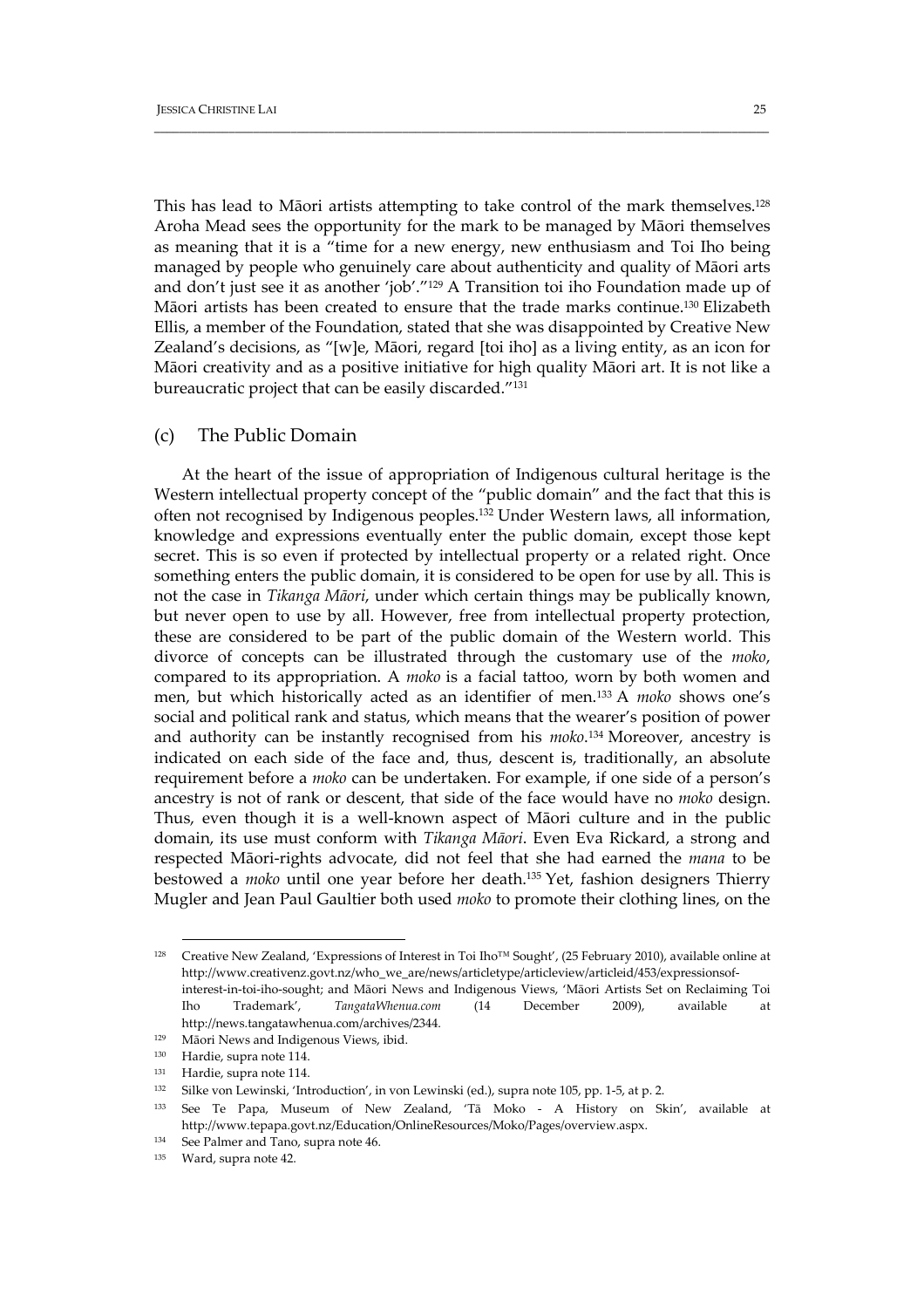catwalk and in advertisements, respectively.<sup>136</sup> In response to Māori outrage,<sup>137</sup> a spokesperson for Thierry Mugler stated: "You should be happy to have a tribute to your country and your people",<sup>138</sup> completely overlooking the fact that the reason for the anger was the breach of Tikanga Māori and that a "tribute" is of no interest to the Māori.<sup>139</sup>

\_\_\_\_\_\_\_\_\_\_\_\_\_\_\_\_\_\_\_\_\_\_\_\_\_\_\_\_\_\_\_\_\_\_\_\_\_\_\_\_\_\_\_\_\_\_\_\_\_\_\_\_\_\_\_\_\_\_\_\_\_\_\_\_\_\_\_\_\_\_\_\_\_\_\_\_\_\_\_\_\_\_\_\_\_\_\_\_\_\_\_\_\_\_\_\_\_\_

Though issues relating to information in the public domain exist for both national and international appropriations, they appear to be more prevalent in the latter. This is arguably due to the fact that Māori are often proud (or at least more accepting) when aspects of their cultural heritage become part of the New Zealand culture and, thus, the New Zealand public domain. Consequently, the threshold for offence is sometimes different depending on whether appropriation is national or international. In other words, though mere use internationally may be deemed inappropriate, something more may be required to be so in New Zealand. This is the case with the Ka Mate haka ("the haka", the famous Māori war-dance), where non-satirical use by New Zealanders is normally acceptable, whereas any non-New Zealand use is not. $^{140}$ 

It is clear that any rights given to Indigenous peoples over their cultural heritage will encroach upon the public domain. Limiting public use of published expressions, information and ideas is not new to intellectual property. For example, a fundamental premise of patent law is the publication of the idea behind the invention in exchange for protection, which then limits public use of that information, and copyright systems protect original expressions from being copied, even though published. However, a central ground for having intellectual property protection is that it encourages creation and invention that otherwise would not occur or would be kept secret, justifying the restrictions placed on public use. This ground may not be relevant for the protection of Indigenous cultural heritage. Furthermore, as classical intellectual property protections exist to promote creativity, invention and innovation and ultimately enhance the public domain and benefit the public, $141$  they are always limited in either time or scope, or both. These limitations are usually exactly why classical forms of intellectual property, even if granted, are not suitable to meet the interests of Indigenous peoples. Therefore, any protection afforded to Indigenous peoples that limits the public domain must be on different grounds than those of classical intellectual property. An example of such a justification could be the social and economic benefits to the Māori.

<sup>136</sup> Ibid; and Public Opinions, 'Your Say: Cheeky French Steal Moko', Stuff.co.nz (13 September 2007), available at http://www.stuff.co.nz/blogs/opinion/your-say/40874.

<sup>137</sup> Former MP Tukuroirangi Morgan called it "rude and ignorant"; Māori studies expert Ngahuia Te Awekotuku stated that "[b]y taking our arts they claim to celebrate our genius. I assume we are supposed to feel flattered"; and MP Willie Jackson said "I'm just getting tired of it. People with no understanding using bits of our culture as it suits them without having any knowledge of us." See Ward, supra note 42.

<sup>138</sup> Ibid.

<sup>139</sup> Ibid.

<sup>140</sup> For an international non-satirical use of the haka that was deemed offensive, see Ellen Connolly, 'Māori Win Battle to Control All Blacks' Haka Ritual', The Guardian UK (12 February 2009), available online at http://www.guardian.co.uk/world/2009/feb/12/new-zealand-haka-Maoris, who discusses the use of the haka in the Hollywood film "Forever Strong".

<sup>141</sup> This is particularly with copyright and patents. See Cornish and Llewelyn, supra note 113, at paras 3.36- 3.53, especially paras 3.49-3.51; and Susy Frankel and Geoff McLay, Intellectual Property in New Zealand, Wellington: LexisNexis Butterworths, 2002, pp. 161-162.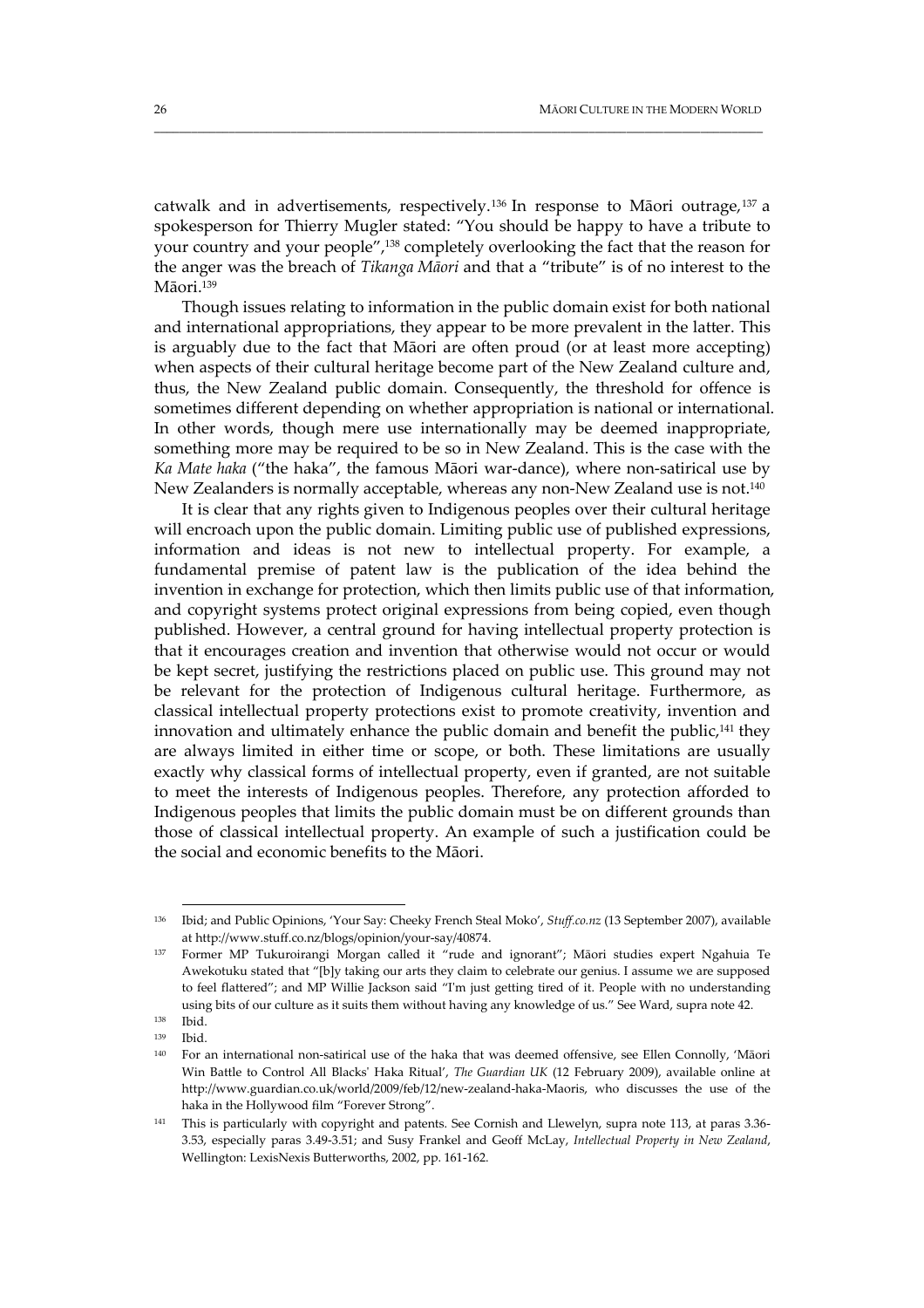#### 3.4 LOOKING TO THE FUTURE

The Māori need to be given self-determination over their cultural heritage to ensure their cultural identity, cultural integrity and socioeconomic development and maintenance. Although there are schemes to moderate the use of Māori art and culture, such as on registered trade marks and in relation to the Māori made trade marks, protection from appropriation is by no means guaranteed. There are no positive rights given to the Māori. Rather, the protections offered to the Māori over their cultural heritage, including those proposed in the Patents Bill, are only defensive rights. However, on 20 April 2010, the New Zealand Government announced its support of the UN Declaration on the Rights of Indigenous Peoples, after opposing it in September 2007, when adopted by the General Assembly.<sup>142</sup> Though non-binding, the Declaration recognises the rights of Indigenous peoples to self-determination over their cultural heritage. The effects of this announcement and of other international laws and agreements on the Māori warrant further discussion; however, this lies outside of the purpose of this paper. It is enough to note that the existing regimes are not sufficient to meet the bar of self-determination.

\_\_\_\_\_\_\_\_\_\_\_\_\_\_\_\_\_\_\_\_\_\_\_\_\_\_\_\_\_\_\_\_\_\_\_\_\_\_\_\_\_\_\_\_\_\_\_\_\_\_\_\_\_\_\_\_\_\_\_\_\_\_\_\_\_\_\_\_\_\_\_\_\_\_\_\_\_\_\_\_\_\_\_\_\_\_\_\_\_\_\_\_\_\_\_\_\_\_\_

So far, in this paper, the needs and interests of the Māori have been assessed in a very general way, as simply a need to reclaim and benefit from their cultural heritage. In the remainder of the paper, the role of Māori culture in New Zealand and its appropriation are assessed to discuss particular issues relating to their needs and interests and, thus, what any potential solution will need to principally attend to.

## 4. MĀORI CULTURE IN CONTEMPORARY NEW ZEALAND

#### 4.1 THE MĀORI POPULATION IN NUMBERS

The most recent Census, in 2006, showed that the Māori population (via descent) increased by almost 30 per cent over fifteen years.<sup>143</sup> In New Zealand, 14.6 per cent of the population self-identified as being ethnically Māori. Of these, 52.8 per cent identified only as Māori and 42.2 per cent identified as being Māori and European. The number of Māori by descent was greater, at 17.7 per cent of the population.<sup>144</sup> Thus, the Māori are a minority in New Zealand, the majority being classified as "European or other"<sup>145</sup> and having a population over four times as large as that of the Māori. The relative position of these two ethnic groups has been projected to 2026 as remaining similar, with the Māori ethnic group being around a quarter that of the

<sup>142</sup> John Key (Prime Minister), 'National Government to Support UN Rights Declaration', Press Release: New Zealand Government (20 April 2010), available online at http://www.beehive.govt.nz/release/national+govt+support+un+rights+declaration; and Pita Sharples (Māori Party Co-leader), 'Supporting UN Declaration Restores NZ's Mana', Press Release: New Zealand Government (20 April 2010), available online at http://www.beehive.govt.nz/release/supporting+un+declaration+restores+nz039s+mana.

<sup>143</sup> 'QuickStats About Māori', supra note 15, at p.2.

<sup>144</sup> Ibid, at p.9.

<sup>145</sup> "Other" includes English, Dutch, British, Australian and "New Zealander" (a term new to the 2006 Census).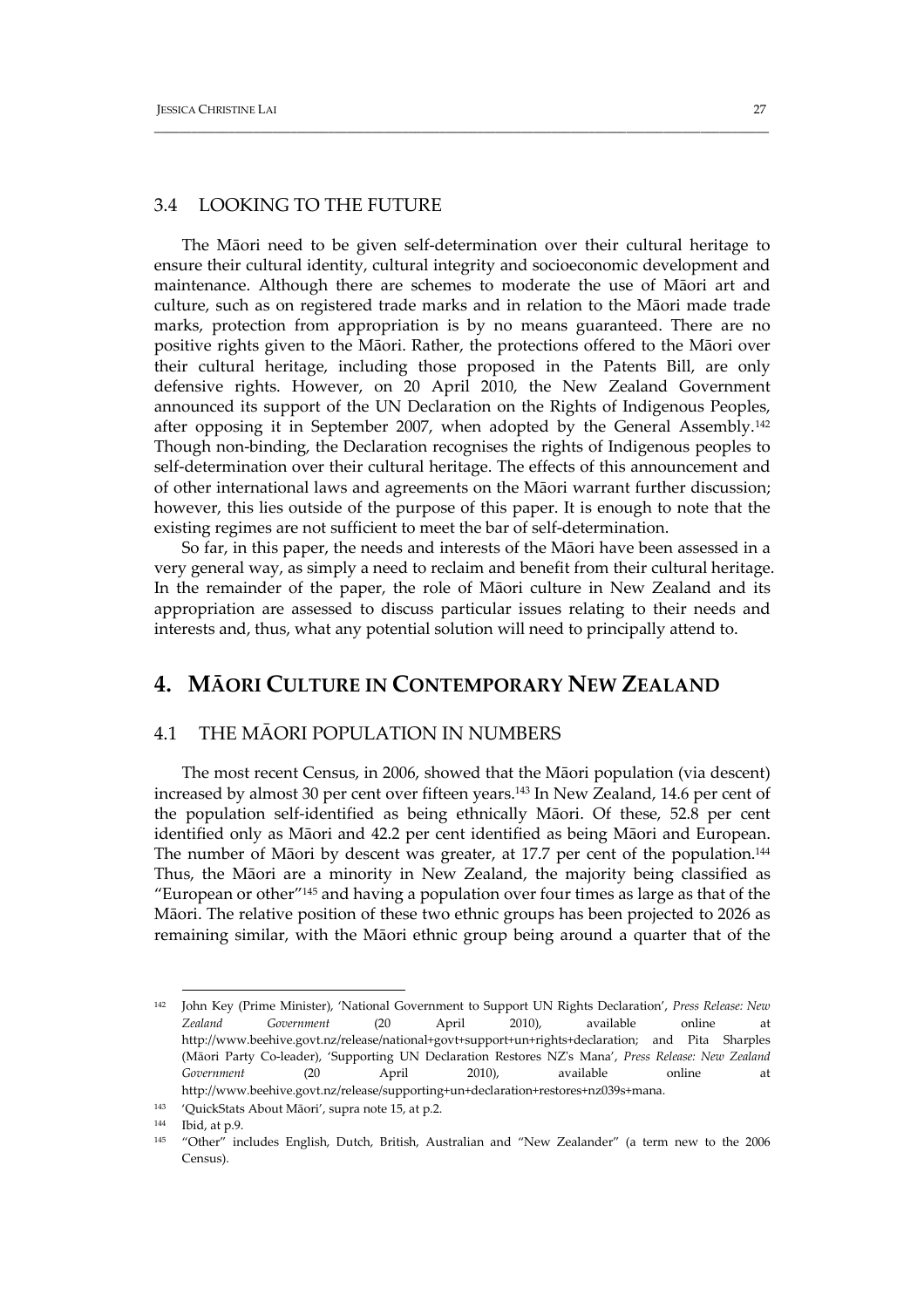majority ethnic group. <sup>146</sup> However, the number of Indigenous people is not insignificant. As the second largest ethnic population, their numbers are certainly large enough to impact political elections and to be considered and not be ignored in important government decisions.

\_\_\_\_\_\_\_\_\_\_\_\_\_\_\_\_\_\_\_\_\_\_\_\_\_\_\_\_\_\_\_\_\_\_\_\_\_\_\_\_\_\_\_\_\_\_\_\_\_\_\_\_\_\_\_\_\_\_\_\_\_\_\_\_\_\_\_\_\_\_\_\_\_\_\_\_\_\_\_\_\_\_\_\_\_\_\_\_\_\_\_\_\_\_\_\_\_\_

## 4.2 MĀORI CULTURE IN MODERN-DAY NEW ZEALAND

#### 4.2.1 From the Perspective of the Māori

Population numbers aside, there are many other factors that need to be considered when discussing the relevance of Māori cultural heritage in New Zealand. Firstly, as has already been mentioned, many Māori no longer affiliate with their ancestral tribes, nor do they practice what is considered to be Māori culture. Many have been fully assimilated into "mainstream" New Zealand. Part of the reason for this is historical, as Māori culture was often suppressed either legally or through strict enforcement of certain policies.<sup>147</sup> For example, the Tohunga Suppression Act 1907 expressly denied Māori the freedom to practice their culture by outlawing the spiritual and educational role of tohunga (priests or experts in Māori medicine and spirituality). The ancient art of *moko* (facial tattoos) was almost lost as a consequence of its repression by Pākehā missionaries and colonial governments. <sup>148</sup> Stories of children being physically punished by school teachers for speaking in te reo Māori throughout the nineteenth and twentieth centuries are also common.<sup>149</sup>

As recognised by the New Zealand Ministry of Culture and Heritage, "[o]ne of the essential components of any culture is the language in which it is communicated. The degree to which Māori is spoken, both by Māori and non-Māori, is a measure of the extent to which Māori culture permeates New Zealand society and is valued by it."<sup>150</sup> Te reo Māori is taonga (sacred).<sup>151</sup> However, in 2006, only 23.7 per cent of Māori (and 4.1 per cent of the general population) could hold a conversation about everyday things in te reo Māori, even though it was the second most common language after English, in New Zealand. <sup>152</sup> Furthermore, the number of fluent speakers is significantly less<sup>153</sup> and the statistics reflect that knowledge of te reo Māori

<sup>146</sup> Statistics New Zealand, 'National Ethnic Population Projections: 2006 (base) - 2026', New Zealand Census 2006 (2008), at pp. 4-5.

<sup>&</sup>lt;sup>147</sup> Such as the removal of *iwi* from their land, when a large part of Māori identity was traditionally tied to their land, and by promoting a single New Zealand identity; see Taima Moeke-Pickering, 'Māori Identity Within Whanau: A Review of Literature', Hamilton, New Zealand: University of Waikato, 1996, at p. 2 and 4-5, available online at http://researchcommons.waikato.ac.nz/bitstream/10289/464/1/content.pdf. For an indepth discussion on policies and law that have affected Māori cultural practices, see David Williams, Crown Policy Affecting Maori Knowledge Systems and Cultural Practices, Wellington: Waitangi Tribunal, 2001.

<sup>&</sup>lt;sup>148</sup> Ward, supra note 42. It was also due to the trade of *mokomokai* (dried, *moko*-tattooed heads), which acted as a disincentive to have a moko, as many Māori men feared being killed for their heads if they received a moko; see Palmer and Tano, supra note 46.

<sup>&</sup>lt;sup>149</sup> Kōrero Māori, 'Whakapapa Reo Māori - Short History of Māori Language', The Maori Language Commission, available at http://www.korero.Maori.nz/forlearners/history.

<sup>150</sup> MCH, 'Cultural Indicators', supra note 71, at p. 42. See also Te Puni Kōkiri, supra note 88.

<sup>151</sup> Statistics New Zealand, Māori Social Survey Discussion Document, supra note 67, at p. 17.

<sup>152</sup> 'QuickStats About Māori', supra note 15, at p. 5; and Statistics New Zealand, 'QuickStats About Culture and Identity', New Zealand Census 2006 (2006), at p. 10.

<sup>153</sup> Kōrero Māori, supra note 149.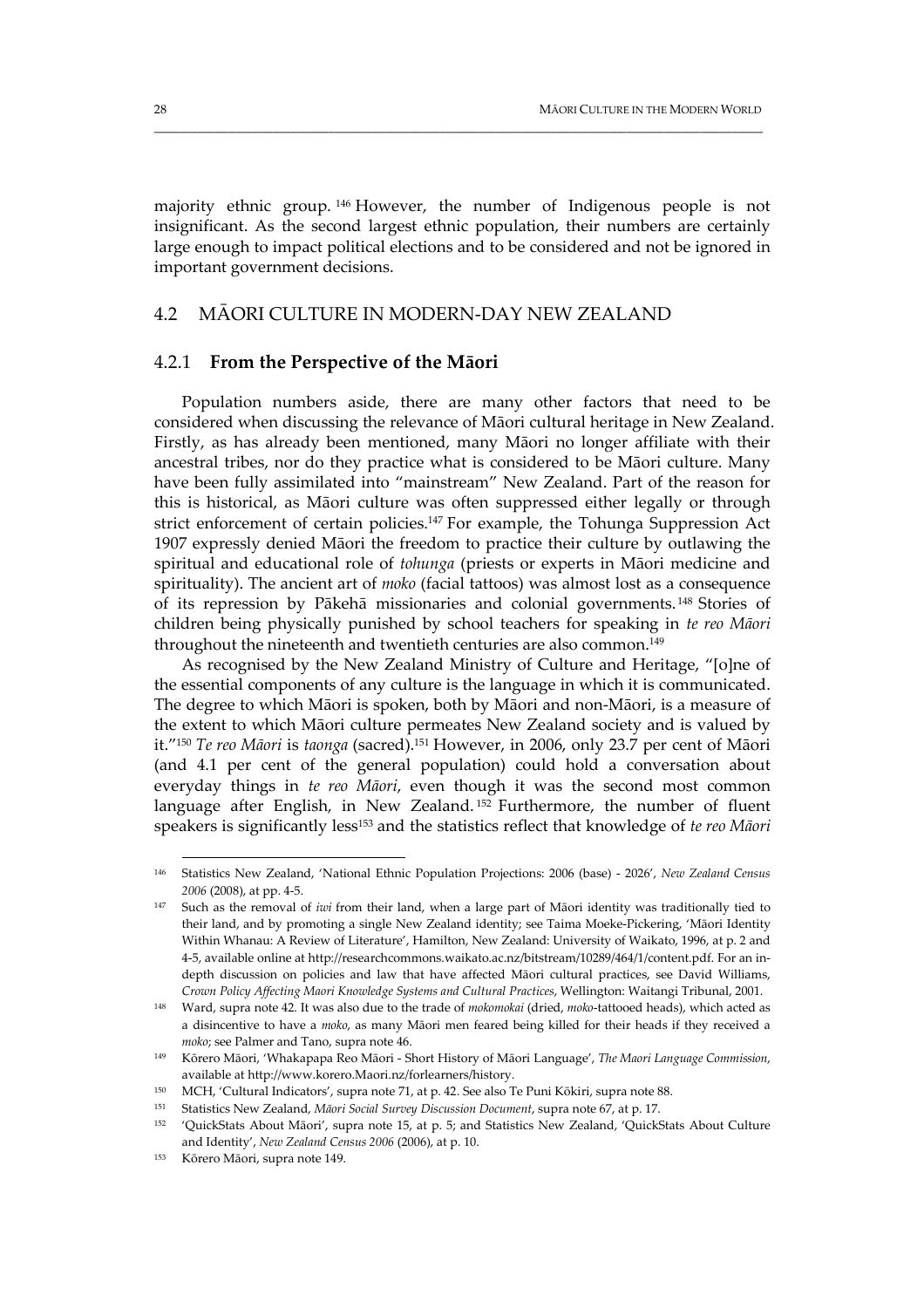is decreasing with the newer generations. Just under half (48.7 per cent) of Māori aged 65 years and over could hold a conversation in te reo Māori. Whereas, this was only the case for one-quarter of Māori aged between 15 to 64 years and only just over one in six Māori aged under 15 years. Of the Māori by descent, a total of 102,366 people (15.9 per cent) did not know their *iwi*.<sup>154</sup> However, there is some evidence that there is an increasing recognition, among Māori, of the importance of te reo Māori.<sup>155</sup>

\_\_\_\_\_\_\_\_\_\_\_\_\_\_\_\_\_\_\_\_\_\_\_\_\_\_\_\_\_\_\_\_\_\_\_\_\_\_\_\_\_\_\_\_\_\_\_\_\_\_\_\_\_\_\_\_\_\_\_\_\_\_\_\_\_\_\_\_\_\_\_\_\_\_\_\_\_\_\_\_\_\_\_\_\_\_\_\_\_\_\_\_\_\_\_\_\_\_\_

Another reason for the loss of cultural heritage in most Māori is urbanisation. In 1956, nearly two-thirds of Māori lived in rural areas. Fifty years later, 84.4 per cent of Māori usually living in New Zealand lived in urban areas,<sup>156</sup> aiding in the loss of historical ties, such as their *whakapapa* and *iwi*. Ironically, when most Māori lived in rural New Zealand, Indigenous issues were more easily set aside and ignored by the greater population. The urbanisation of much of the Māori population was one of the major factors behind why such concerns came to the foreground.

Finally, there is no one Māori perspective or Māori reality. There is evidence that the social, economic and cultural realities among Māori show more differences than commonalities.<sup>157</sup> Thus, in some cases, discussions over the contemporary Māori viewpoint and Māori versus non-Māori comparisons are somewhat meaningless.

Though, in many cases, the loss of touch with traditional Māori culture is not the fault of the individuals, it does raise questions about what Māori cultural heritage even means in contemporary New Zealand. What do the Māori actually seek to protect and promote? And who would receive the benefits of such protection or promotion? Such questions tie in closely with the debate over the legal definition of Māori, which also mirrors concerns as to Māori identity. That there is a scarcity of data relating to the Māori identity and what Māori culture means in modern-day New Zealand has also been recognised by the current Government, who are now seeking to correct this.<sup>158</sup>

#### 4.2.2 From the Perspective of New Zealand as a Whole

With respect to New Zealand culture at large, "Māori culture is valued for the contribution it makes to New Zealand's identity",<sup>159</sup> which includes how it impacts the national identity and social, cultural and economic outcomes.<sup>160</sup> The Ministry of Culture and Heritage recently stated that "[d]efining a national identity is not a simple matter".<sup>161</sup> The Ministry reasoned that this is due to the cultural diversity

1

<sup>154</sup> 'QuickStats About Māori', supra note 15, at p.9.

<sup>155</sup> Iain McGregor, 'Traditional Māori Values More Important Than Ever', Waikato Times (29 October 2007), available online at http://www.stuff.co.nz/archived-stuff-sections/archived-national-sections/korero/5797.

<sup>156</sup> 'QuickStats About Māori', supra note 15, at p. 3.

<sup>157</sup> Statistics New Zealand, Māori Social Survey Discussion Document, supra note 67, at p. 8.

<sup>158</sup> Statistics New Zealand, 'Draft for Consultation', supra note 100, at p. 13 and 29-32; Wereta and Bishop, supra note 60, at p. 6.

<sup>159</sup> MCH, 'Cultural Indicators', supra note 71, at p. 41.

<sup>160</sup> Statistics New Zealand, 'Draft for Consultation', supra note 100, at p. 31. This Draft also discusses how there is currently insufficient data on the impact on Māori culture on non-Māori New Zealanders (at pp. 27 and 32).

<sup>161</sup> MCH, 'Cultural Indicators', supra note 71, at p. 41. See also Scott Hammond, 'Family Dreams of Total Māori Immersion', The Malborough Express (31 July 2009), available online at http://www.stuff.co.nz/marlborough-express/features/Maori-language-week/2707626/Familydreams-oftotal-Maori-immersion/.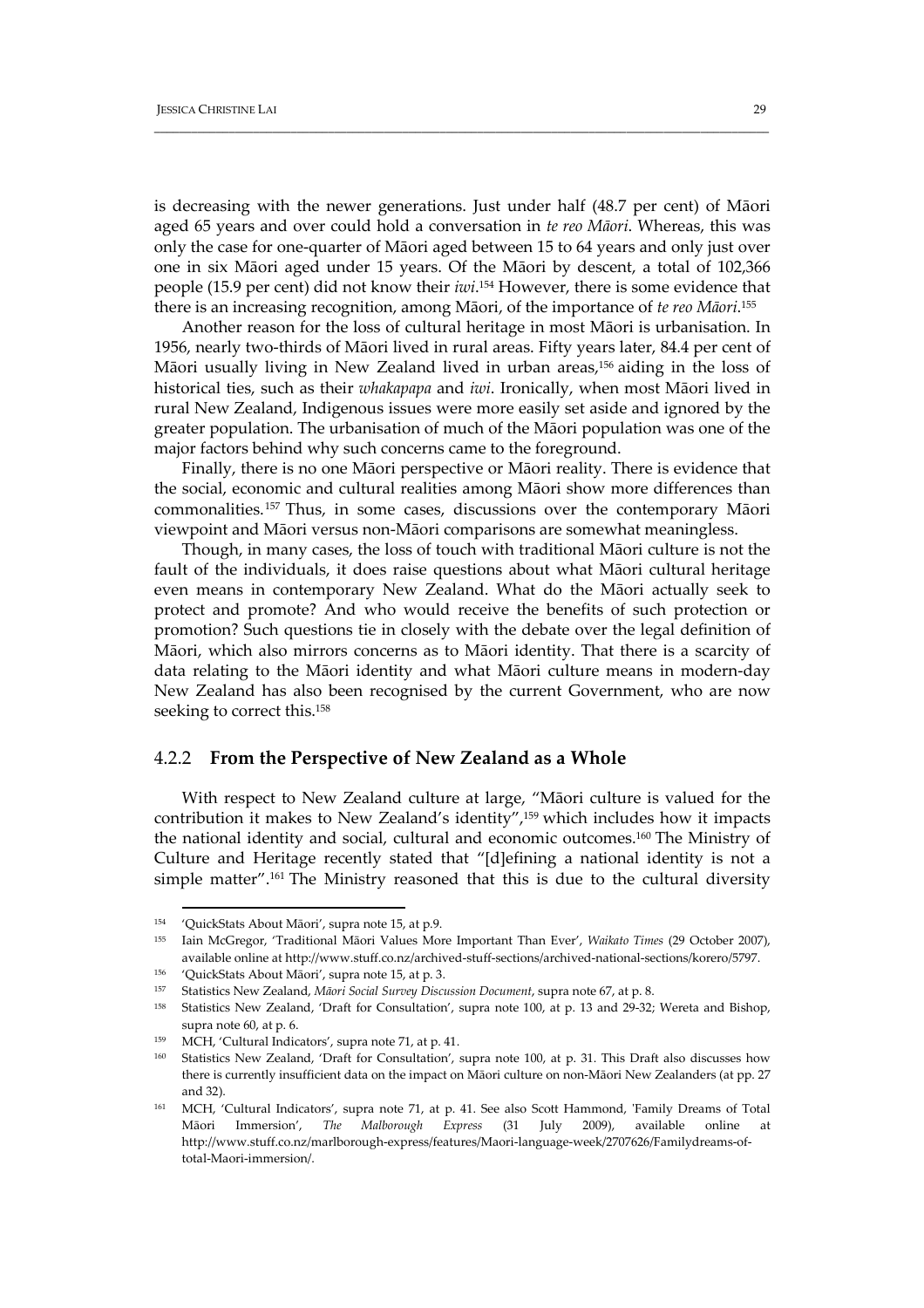existent in New Zealand, which means that, in self-identifying, the Nation emphasises aspects and expressions of culture that are not normally found in other countries. This is consistent with the discursion above, regarding cultural identity, which concluded that cultural identity is a means by which groups differentiate themselves from others. As Māori culture is unique to New Zealand and forms part of the Nation's identity in the outside world, it makes up a high proportion of those aspects and expressions. That Māori culture is increasingly becoming a part of New Zealand culture, as a whole, is undisputable.<sup>162</sup> However, it is questionable how deep this inheritance goes and whether, in fact, it is usually only superficial and "kitschy", rather than a true appreciation and undertaking of Tikanga Māori. As discussed above, cultural identity is determined by shared practices and the "meaning" recognised in these practices. The different "meanings" taken from shared practices derived from Māori culture by Māori and non-Māori arguably fractures the New Zealand identity, creating tensions between the two groups.

\_\_\_\_\_\_\_\_\_\_\_\_\_\_\_\_\_\_\_\_\_\_\_\_\_\_\_\_\_\_\_\_\_\_\_\_\_\_\_\_\_\_\_\_\_\_\_\_\_\_\_\_\_\_\_\_\_\_\_\_\_\_\_\_\_\_\_\_\_\_\_\_\_\_\_\_\_\_\_\_\_\_\_\_\_\_\_\_\_\_\_\_\_\_\_\_\_\_

In 2002, on average per year, per adult: *maraes* (sacred places)<sup>163</sup> were visited 1.2 times; Māori performing arts attended between 0.4-0.5 times, wāhi taonga (treasured places)<sup>164</sup> frequented 0.4 times; and taonga<sup>165</sup> was viewed between 0.3-0.4 times.<sup>166</sup> These can be compared to attendances to popular live music and visits to art galleries and museums, both of which were frequented approximately 1.5 times per year, per adult.<sup>167</sup> Furthermore, though the Māori TV channel began broadcasting in 2004, it was only in 2008 that viewing reached a level such that the channel's viewing percentage share (the lowest at 0.6 per cent) could be measured.<sup>168</sup> In 2008, there were 15,965 New Zealand shows, performances and exhibitions. Of these, only 682 were Māori performing arts, making up just over 4 per cent.<sup>169</sup> All of these sets of statistics reflect the relatively low interest in Māori culture, in New Zealand. That this is the case has resulted in such comments such as that Māori culture is "globally hot, locally not".<sup>170</sup> Additionally, the most important factor in creating a sense of national identity, in 2008, was not the country's shared history or race relations and cultural diversity, but landscape and the environment (21 per cent), followed by culture and cultural activities (17 per cent), which includes aspects of Māori culture, such as those mentioned earlier in this paragraph.<sup>171</sup>

Interestingly, though the Ministry of Culture and Heritage has yet to collect data on the matter, it considers an important indicator of the "social cohesion" in New Zealand to be the non-Māori attendance at Māori cultural events. The rationale for

1

<sup>162</sup> McGregor, supra note 155. See also Susy Frankel and Megan Richardson, 'Cultural Property and "the Public Domain": Case Studies from New Zealand and Australia', in Christoph Antons (ed.), Traditional Knowledge, Traditional Cultural Expressions and Intellectual Property Law in the Asia-Pacific Region, Austin, Boston, Chicago, New York, The Netherlands: Wolters Kluwer, 2009, pp. 275-292, at p. 277.

<sup>163</sup> These serve both a religious and social purpose in pre-Christian Polynesian societies.

<sup>164</sup> Historical sites or places of great Māori significance.

<sup>165</sup> In this context, taonga means corporeal treasures. But, taonga includes intangible treasures.

<sup>166</sup> MCH, 'Cultural Indicators', supra note 71, at p. 27. For more information, see Brian Pink and Martin Matthews, A Measure of Culture: Cultural eExperiences and Cultural Spending in New Zealand, Wellington: Statistics New Zealand and Ministry of Culture and Heritage, 2003.

<sup>167</sup> Ibid, at p. 27.

<sup>168</sup> Ibid, p. 51.

<sup>169</sup> Ibid, p. 57.

<sup>170</sup> Hammond, supra note 161.

<sup>171</sup> MCH, 'Cultural Indicators', supra note 71, at p. 55.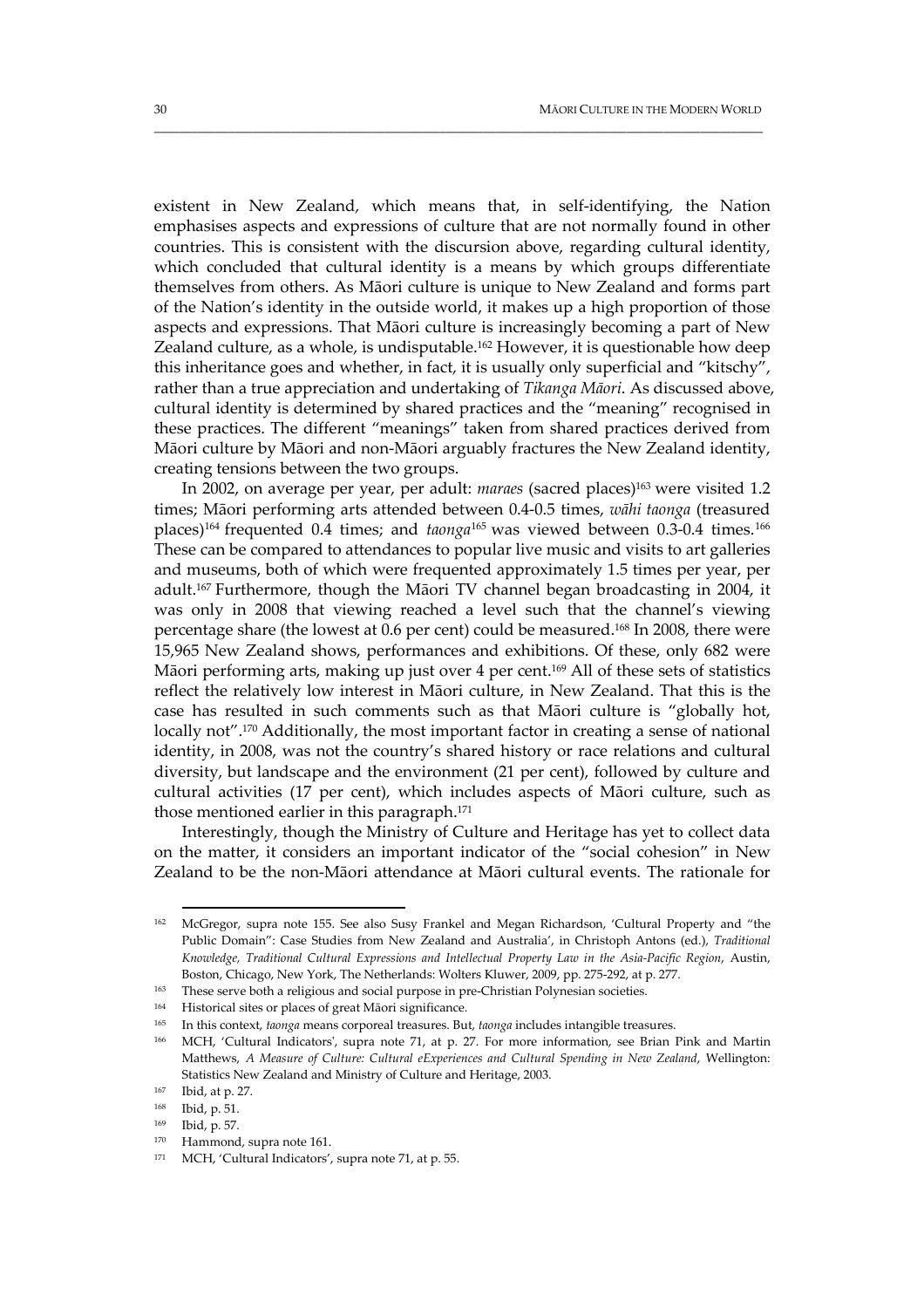this is that social cohesion can be measured by the degree to which people belong to different groups and communities in society and the degree to which those groups interact with one another.<sup>172</sup> The Ministry stated that "arts, culture and heritage events and activities are a means by which New Zealanders can communicate across social, economic, cultural and ethnic groups".<sup>173</sup> This was attributed to the fact that participation in such groups creates a sense of belonging for individuals and that contacts at a collective level provide individuals with "a sense of awareness and tolerance for both the different and the common perspectives of others."<sup>174</sup> Hence, cultural events and activities are able to act as points at which people from diverse cultural backgrounds can interact positively.

\_\_\_\_\_\_\_\_\_\_\_\_\_\_\_\_\_\_\_\_\_\_\_\_\_\_\_\_\_\_\_\_\_\_\_\_\_\_\_\_\_\_\_\_\_\_\_\_\_\_\_\_\_\_\_\_\_\_\_\_\_\_\_\_\_\_\_\_\_\_\_\_\_\_\_\_\_\_\_\_\_\_\_\_\_\_\_\_\_\_\_\_\_\_\_\_\_\_\_

Thus, there is recognition by the New Zealand Government that an understanding and appreciation of Māori culture is important for the overall social cohesion of all its citizens. Furthermore, an acknowledgement for the conflict between maintaining social cohesiveness and the benefits of cultural diversity has also been demonstrated.<sup>175</sup>

### 4.3 APPROPRIATION OF MĀORI CULTURE IN NEW ZEALAND

At the junction between Māori and Pākehā identities, are crossovers of objects and ideas of the Indigenous people, sometimes argued to be misappropriation. The author believes that whether there is indeed "misappropriation", as such, is not clear. This is for two reasons. The first is that the term denotes some form of illegal action, when often the law of the land does not protect the interests of the Indigenous people in the way that they desire from such appropriation. Secondly, the range of views across an Indigenous people is by no means homogenous and it is often the case that some will view non-Māori use of Māori culture offensive, whereas others may be proud of the dissemination and others again may not so much be offended by the appropriation as by the fact that they did not receive any benefits therefrom. More often than not, what the rest of society considers as the "Māori view" is whatever is "shouted" the loudest, which in most cases are the views of prominent Māori figures and leaders and those considered to be at the forefront of the debate in Māori rights. Due to the impossibility of representing every view, for the purposes of this paper, the "Māori view" will reflect this.

In many ways, the appropriation signifies the relevance of Māori culture in New Zealand today and a growing mainstream interest and, in fact, growing mainstream identification with Māori culture. In the following paragraphs, an examination takes place, over-viewing some recent appropriations that highlight four common problems that arise, in New Zealand. Namely, issues when an aspect of Māori culture has become part of mainstream culture, tensions between respecting Māori culture and allowing for free political speech, the problems associated with difficulties in objectively determining whether offence might be caused and issues relating to there being no single Māori opinion. International appropriations are

<sup>172</sup> Ibid, at p. 67. See also Statistics New Zealand, 'Draft for Consultation', supra note 100, at p. 13.

<sup>173</sup> MCH, 'Cultural Indicators', supra note 71, at p. 67.

<sup>174</sup> Ibid, at p. 67.

<sup>175</sup> Statistics New Zealand, 'Draft for Consultation', supra note 100, at p. 13.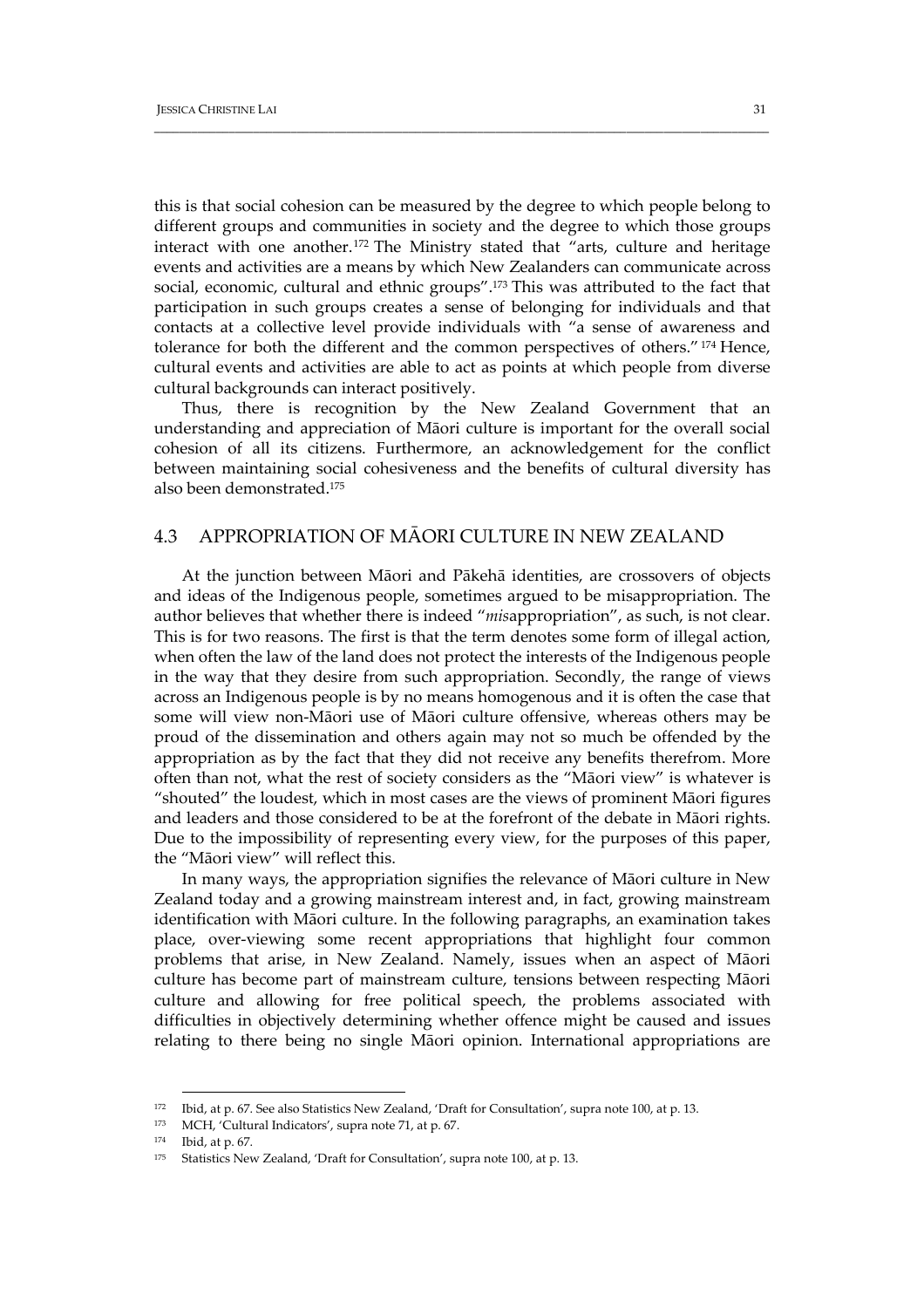discussed in the following section. Through this discourse, it is intended that what the Māori actually seek and particular issues thereto are clarified.

\_\_\_\_\_\_\_\_\_\_\_\_\_\_\_\_\_\_\_\_\_\_\_\_\_\_\_\_\_\_\_\_\_\_\_\_\_\_\_\_\_\_\_\_\_\_\_\_\_\_\_\_\_\_\_\_\_\_\_\_\_\_\_\_\_\_\_\_\_\_\_\_\_\_\_\_\_\_\_\_\_\_\_\_\_\_\_\_\_\_\_\_\_\_\_\_\_\_

#### 4.3.1 The Integration of Māori Culture into New Zealand Culture

The most well-known case of appropriation of Māori culture is over the use either simple or satirical - of the haka. Its misappropriation serves as a good example of the integration of aspects of Māori culture into the general national culture and how this can make it difficult to draw the line for what should or should not be protected as being "Māori", if such protection or rights are to be recognised. This particular haka is the war-dance used by the New Zealand All Blacks, since 1905,<sup>176</sup> and has over this time become a symbol, not only of the All Blacks, but of New Zealand and all its people.<sup>177</sup> In 2000, the Ngāti Toa Tribe threatened to trade mark the haka, creating much argument in New Zealand over who "owns" the haka. Ownership of the haka was not only argued over between the Ngāti Toa Tribe and the rest of New Zealand, but there was also dispute between three tribes as to which of them the haka was actually associated with.<sup>178</sup> Ngāti Toa are the decendants of warrior chief Te Rauparaha, who authored the haka, in 1821, after narrowly escaping enemies from the Ngāti Te Aho Tribe.<sup>179</sup>

The chairman of the New Zealand Rugby Union, at the time, and also a Māori, stated that this would "reduce the spontaneity that the haka means to people",<sup>180</sup> referring to the use of the haka by New Zealanders to support its sports teams and to celebrate successes. He further stated that the haka "is a treasure which [has] been handed down to use, to enhance and hand on".<sup>181</sup> By 2005, it was clear that the Tribe's intention was not to prevent the All Blacks using the haka - who had the consent of the *iwi* to use it - but to prevent any other unauthorised use, such as commercial organisations who use the haka to market their products.<sup>182</sup> Furthermore, a spokesman for Ngāti Toa, Taku Parai, stated that the iwi did not object to widespread public use of the haka and the average New Zealander performing it: "For all New Zealanders who wish to participate and use the haka - not a problem. But when it comes to commercial activity we feel strongly that we need to be sitting down at the table."<sup>183</sup> For example, the use of the haka by strippers in a night club, in Auckland, angered the iwi, whose representatives called it "totally inappropriate".<sup>184</sup> In another example, upset was caused when a video was created for a bakery award,

1

<sup>181</sup> Ibid.

<sup>176</sup> BBC Asia-Pacific, 'All Blacks Fight to Keep Haka', BBC News UK (16 June 2000), available online at http://news.bbc.co.uk/2/hi/asia-pacific/793975.stm.

<sup>177</sup> Frankel and Richardson, supra note 162, at p. 280. Interestingly, the Ngai Tahu Tribe find the haka offensive, due to the brutality of its author towards them. See Jonathan Milne, 'Iwi Threaten to Place Trademark on All Black Haka', New Zealand Herald (22 May 2005), available online at http://www.nzherald.co.nz/nz/news/article.cfm?c\_id=1&objectid=10126807.

<sup>178</sup> BBC Asia-Pacific, 'All Blacks Fight to Keep Haka', supra note 176.

<sup>179</sup> Milne, supra note 177.

<sup>180</sup> BBC Asia-Pacific, 'All Blacks Fight to Keep Haka', supra note 176.

<sup>182</sup> Milne, supra note 177. See also Megan Richardson, 'The Haka, Vintage Cheese and Buzzy Bee: Trade Mark Law The New Zealand Way' (2001) European Intellectual Property Review, 23 (4), pp. 207-210, at p. 207.

<sup>183</sup> Patrick Crewdson, 'Iwi Claim to All Black Haka Turned Down', New Zealand Herald (2 July 2006), available online at http://www.nzherald.co.nz/nz/news/article.cfm?c\_id=1&objectid=10389347.

<sup>184</sup> Milne, supra note 177.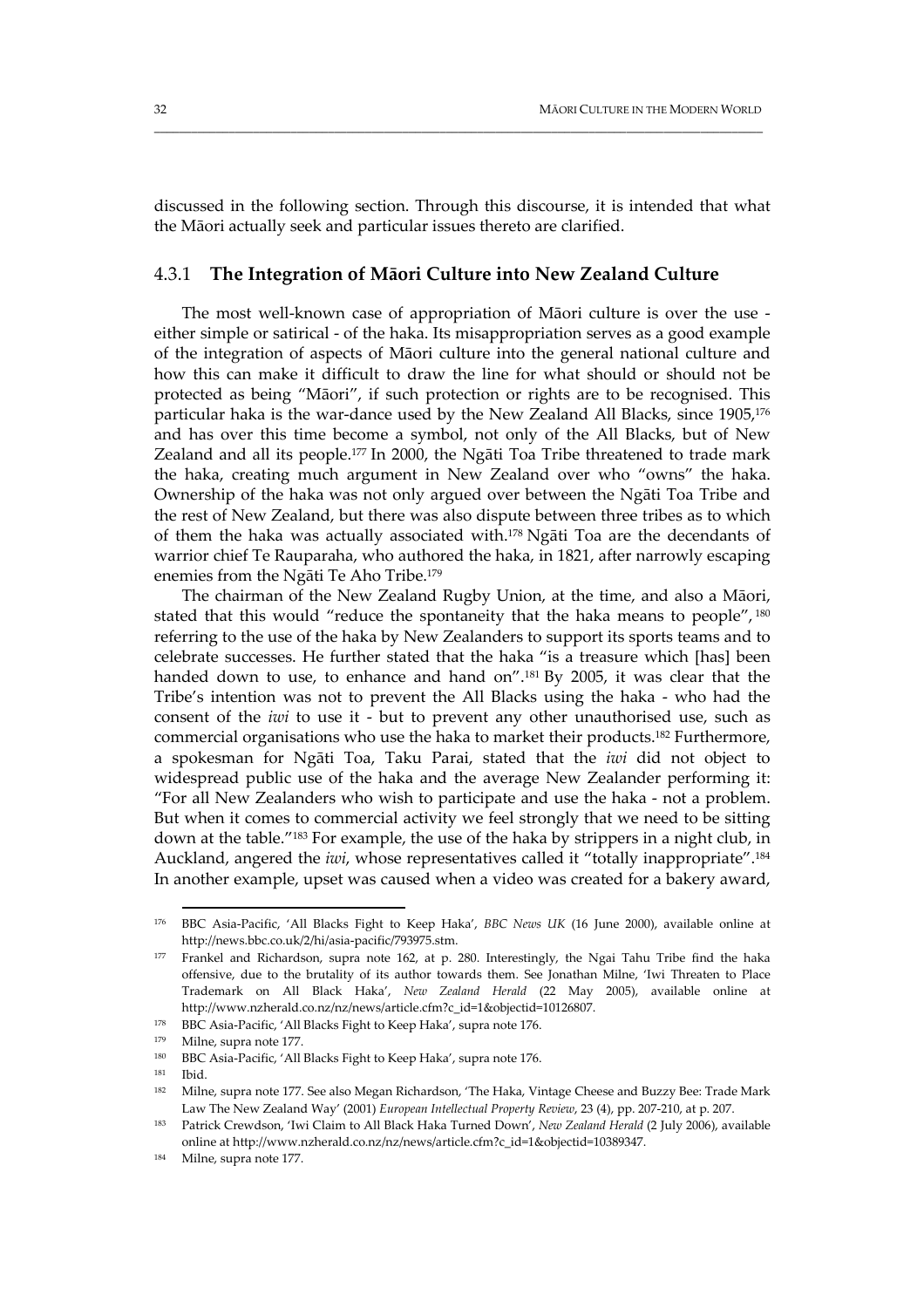by the Bakery Industry Association of New Zealand, which depicted gingerbread cookie men performing the haka, with high-pitched, squeaky voices, before being crushed by a sack of white flour.<sup>185</sup> Though not intended by its creators, many Māori found the video to be inappropriate and culturally offensive.

\_\_\_\_\_\_\_\_\_\_\_\_\_\_\_\_\_\_\_\_\_\_\_\_\_\_\_\_\_\_\_\_\_\_\_\_\_\_\_\_\_\_\_\_\_\_\_\_\_\_\_\_\_\_\_\_\_\_\_\_\_\_\_\_\_\_\_\_\_\_\_\_\_\_\_\_\_\_\_\_\_\_\_\_\_\_\_\_\_\_\_\_\_\_\_\_\_\_\_

After a long battle with the Intellectual Property Office of New Zealand (IPONZ), Ngāti Toa's application for a trade mark was rejected, as the haka was widely recognised in New Zealand and abroad as representing New Zealand as a whole and not a particular trader. The application was also rejected because of who filed the application. Originally, this was an individual Ngāti Toa member, who later passed on the application to a Trust representing the Ngāti Toa people. IPONZ stated that it was a "legally scandalous" matter, because the Trust did not necessarily represent all Ngāti Toa people and registration had the potential to offend some descendents of Te Rauparaha.<sup>186</sup> This issue of representation is a recurring one in discussions over Indigenous rights and the recognition of collective identity. <sup>187</sup> The inability of Western property concepts to deal with collective identities is highlighted by Parai's response that it did not matter in whose name the application had been lodged, as all Ngāti Toa are "one and the same people".<sup>188</sup>

However, in 2009, the Government came to an agreement with the Tribe, recognising the significance of the haka to Ngāti Toa.<sup>189</sup> The agreement does not confer to Ngāti Toa full ownership rights, in the sense of receiving royalties from performances or the right to veto its use. Prime Minister John Key said that the issue was about "cultural redress" and was not financial.<sup>190</sup> But, it is an "expectation of the Tribe" that "the primary objective of this redress is to prevent the misappropriation and culturally inappropriate use or performance of the haka 'Ka Mate'."<sup>191</sup> In doing this, a balance is to be struck between the "rights and interests of Ngāti Toa, users, and the broader public" and there must be a "safeguarding [of] legitimate third party interests and the interests of the general public".<sup>192</sup> The exact means of protecting Ngāti Toa's interests in the haka have not yet been decided upon.<sup>193</sup> This means that any use of the haka for commercial reasons should recognise the tribe's cultural interests. However, John Key was clear in indicating that the All Blacks' use would not be considered as commercial exploitation and their use would not be prevented nor monetarily constrained.<sup>194</sup>

<sup>185</sup> Mike Knott, 'Gingerbread Haka Causes Upset', North Shore Times (31 July 2007), available online at http://www.stuff.co.nz/national/14479.

<sup>186</sup> Crewdson, supra note 183.

<sup>187</sup> Peter-Tobias Stoll and Anja von Hahn, 'Indigenous Peoples, Indigenous Knowledge and Indigenous Resources in International Law', in von Lewinski (ed.), supra note 106, pp. 7-57, at pp. 17-20.

<sup>188</sup> Crewdson, supra note 183.

<sup>&</sup>lt;sup>189</sup> Ngāti Toa Rangatira, 'Letter of Agreement', Office of Treaty Settlements (11 February 2009), at para 39, available online at http://nz01.terabyte.co.nz/ots/DocumentLibrary%5CNgatiToaofferletter.pdf; and BBC Asia-Pacific, 'New Zealand Māori Win Haka Fight', BBC News UK (11 February 2009), available online at http://news.bbc.co.uk/2/hi/asia-pacific/7882775.stm.

<sup>190</sup> Martin Kay and Katherine Newton, 'Haka Seals Ka Mate Deal', The Dominion Post (11 February 2009), available online at http://www.stuff.co.nz/archived-stuff-sections/archived-nationalsections/korero/1397833/Haka-seals-Ka-Mate-deal.

<sup>191</sup> Ngāti Toa Rangatira, supra note 189, at para. 41-42.

<sup>192</sup> Ibid, at para. 40.

<sup>193</sup> Kay and Newton, supra note 190.

<sup>194</sup> Connolly, supra note 140.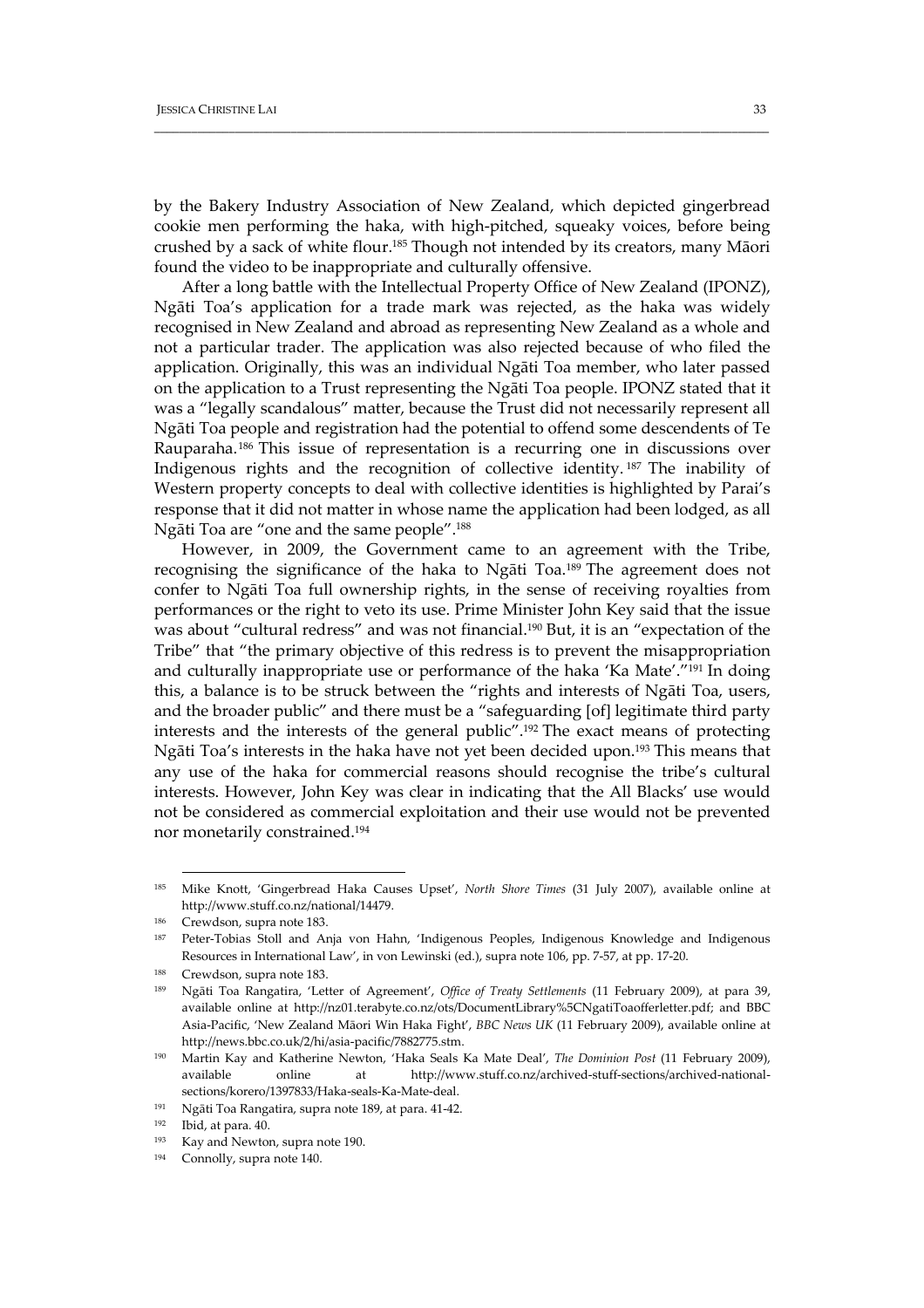The result from the negotiations with the Government is encouraging, in the sense that there is a clear recognition of the positive rights that Māori maybe entitled to with regard to aspects of their cultural heritage. Moreover, the interests of the greater public and the requirement of balancing the competing interests are also acknowledged (as it was by IPONZ). However, the wide and nebulous wording of the agreement and the fact that exactly how the haka should be protected has not been decided indicates that it is not simple to define what should fall into the auspice of the protection. Furthermore, requiring direct negotiations with the Government for each aspect of cultural heritage sought to be protected seems to be inefficient in time and resources. No doubt, in this particular situation, the negotiations only took place due to the great public interest in the haka, and no government would be willing to negotiate over each aspect of culture for which protection is desired. Therefore, it is argued that there needs to be a more general and procedurally structured approach, allowing the Māori or *iwi* to more readily claim for and assert their rights over their cultural heritage.

\_\_\_\_\_\_\_\_\_\_\_\_\_\_\_\_\_\_\_\_\_\_\_\_\_\_\_\_\_\_\_\_\_\_\_\_\_\_\_\_\_\_\_\_\_\_\_\_\_\_\_\_\_\_\_\_\_\_\_\_\_\_\_\_\_\_\_\_\_\_\_\_\_\_\_\_\_\_\_\_\_\_\_\_\_\_\_\_\_\_\_\_\_\_\_\_\_\_

#### 4.3.2 Political Free Speech & Fundamental Rights

The moko is another aspect of Māori cultural heritage, which often causes debate. Here, its appropriation is used to demonstrate the fine line between potentially protecting one people's culture and inhibiting another's political free speech. As discussed above, not all Māori can have a moko and those that do have the requisite qualities have different moko, depending on their mana, identity and ancestry. There are numerous international examples of misuse of the *moko*,<sup>195</sup> however, recently in New Zealand, controversy arose over a portrait of Queen Elizabeth II (the current Monarch) with a moko on her chin, which was painted by a Pākehā, Barry Ross Smith.<sup>196</sup> The particular *moko* is only worn by people from Tuhoe of the Chief's bloodline. The use of the moko outside of Tikanga Māori was considered to be offensive and also an insult to the Queen. However, the artist had not intended this. Rather, he stated that it represented the "self determination" of New Zealand from England. The artist continued that the signing of the Treaty of Waitangi created a new race and the Queen of that new race needed a *moko*. The same artist additionally made a self-portrait with a full facial *moko* to symbolise the merging of the two equal cultures.

The issue of the freedom of expression of non-Indigenous people and where the line should be drawn between ensuring non-offence or self-determination and allowing for free political speech, in itself, elicits problems of the clash of the two cultures, where one culture may more greatly value the underlying meaning of the moko (or any other aspect of their cultural heritage), whereas the other places more value in free speech (or another basic right). Western legal systems have always heavily favoured free political speech, with the effect that the existing law is unable to take into account the interests of Indigenous peoples and their desire for nonoffence. The situation also begs the question of whether the same offence would have

 $\ddot{ }$ 

<sup>195</sup> Ward, supra note 42.

<sup>196</sup> Jonathon Howe, 'Queen with Moko Portrait Draws Complaints', Manuwatu Standard (17 December 2009), available online at http://www.stuff.co.nz/national/3171317/Portrait-draws-complaints.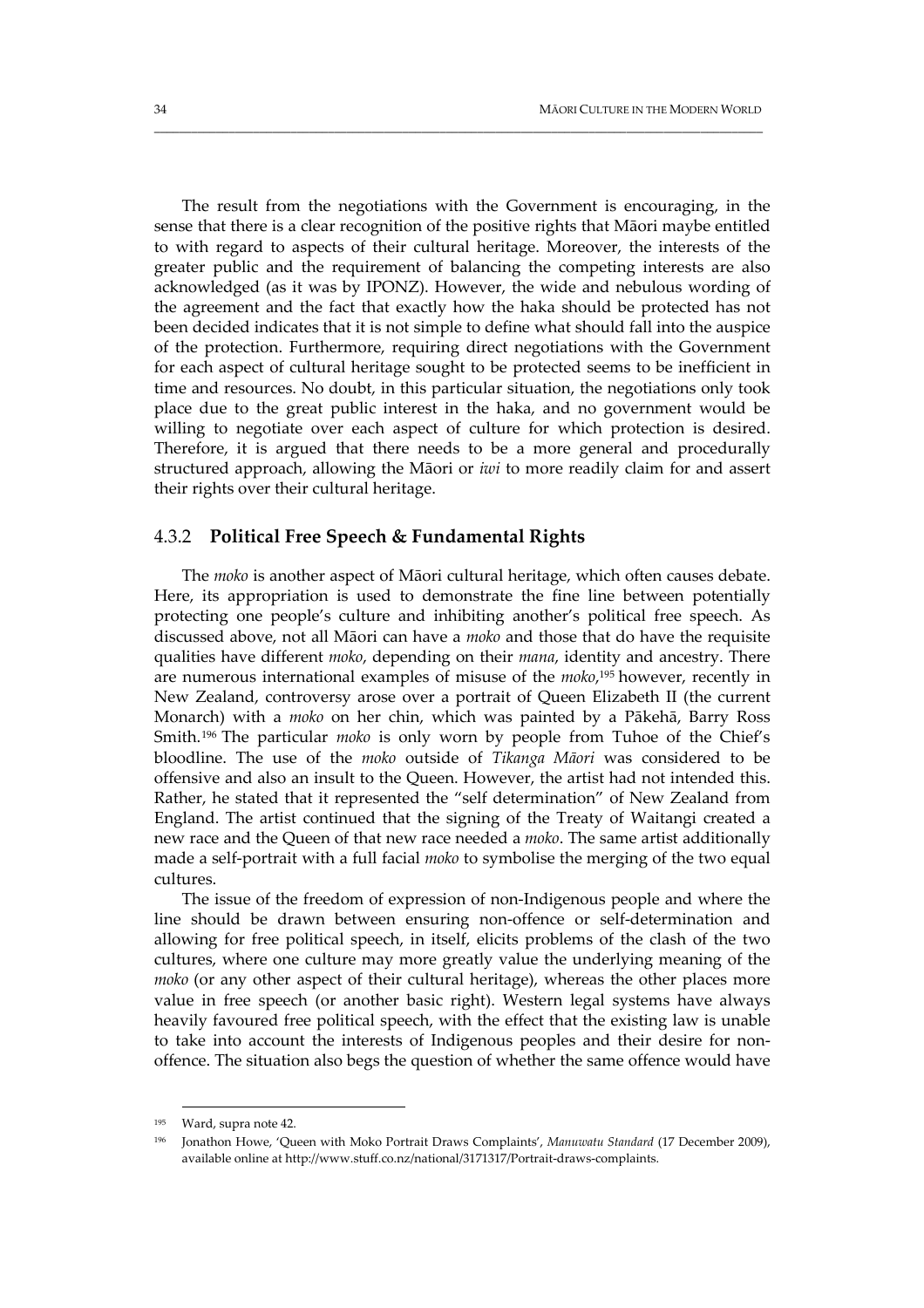j

been felt had the artist himself been Māori, or if that sole fact would make the painting a valid political statement from the Māori point of view.

\_\_\_\_\_\_\_\_\_\_\_\_\_\_\_\_\_\_\_\_\_\_\_\_\_\_\_\_\_\_\_\_\_\_\_\_\_\_\_\_\_\_\_\_\_\_\_\_\_\_\_\_\_\_\_\_\_\_\_\_\_\_\_\_\_\_\_\_\_\_\_\_\_\_\_\_\_\_\_\_\_\_\_\_\_\_\_\_\_\_\_\_\_\_\_\_\_\_\_

Closely related to this are issues relating to the parodying and satirical use of Māori cultural heritage. For example, there are many situations where the haka has been performed or shown satirically, often purely for commercial reasons.<sup>197</sup> To the Māori (and indeed all New Zealanders, generally), the haka is something which holds much mana and pride and is not something to have fun poked at. Of course, it is likely that the users do not consider the cultural implications towards the Māori. Indeed, in the Western view, parody is not normally frowned upon, but is often promoted and considered an intelligent form of debate on social or political issues. In many copyright systems, parody and satire are exceptions to infringement, <sup>198</sup> reflecting how highly the right of freedom of expression is valued. Though a full analysis is beyond the frame of this paper, it is important to note that these examples illustrate that the protection of Māori cultural heritage could potentially cross policyset, intellectual property boundaries. Such concerns are relevant in the consideration of any limitations placed on rights proposed for Indigenous peoples, with regard to their cultural heritage.

Although these particular examples are only illustrative of the potential of limiting free speech, it is not difficult to perceive that there could easily be other instances where other human rights could also be constrained, if complete cultural control were given to the Māori. For example, as with the Ka Mate haka, certain aspects of Māori cultural expressions may be (from a Western perspective) discriminatory against women. The larger issue of how to limit any cultural protection afforded to Indigenous peoples, and whether it is somehow contradictory to do so with Western limitations, is outside of the confines of this paper.<sup>199</sup> Suffice it to say that any proposed protection over Māori cultural heritage will need to be weighed against, not only the interests of the greater public in the culture itself, but also the human rights of both Māori and non-Māori alike.

<sup>197</sup> For example, the "Handbag Haka" (BBC Asia-Pacific, 'New Zealand Ire at "Handbag Haka"', BBC News UK (6 July 2006), available online at http://news.bbc.co.uk/2/hi/asia-pacific/5153506.stm; Peter Lewis, 'Handbag Haka Ads Outrage All Blacks', ABC Australia (6 July 2006), available online at http://www.abc.net.au/news/stories/2006/07/06/1680430.htm; and Frankel and Richardson, supra note 162, at p. 282.) and an Italian Fiat car advertisement (Newstalk ZB, 'Italian Female Haka', News and Talkback Radio Station (4 July 2006), available at http://www.newstalkzb.co.nz/newsdetail1.asp?storyID=99040; and Frankel and Richardson, supra note 162, at p. 282).

<sup>198</sup> Such as in Australia (Copyright Act 1968 ss 41A and 103AA). There is also the requirement that use be 'fair'. The satire/parody exception was also being considered in New Zealand; see Judith Tizard (former Associate Commerce Minister), 'Commissioning Rule to be Repealed and Parody Satire Review Announced', Press Release: New Zealand Government (23 September 2008), available online at http://www.beehive.govt.nz/release/commissioning+rule+be+repealed+and+parody+satire+review+announ ced. The intention to make this review was, however, indicated by the prior Labour-led Government, who also stated that a discussion paper on the subject would be released in December 2008. However, the November 2008 elections resulted in a change in government, after which no such discussion paper was released and it appears that the new National-lead Government is not pursuing this review.

<sup>199</sup> This issue is discussed in Christoph B. Graber, 'Using Human Rights to Tackle Fragmentation in the Field of Traditional Cultural Expressions: an Institutional Approach', in Christoph B. Graber and Mira Burri-Nenova (eds.), Intellectual Property and Traditional cultural Expressions in a Digital Environment, Cheltenham, UK: Edward Elgar, 2008. pp. 96-120, at pp. 115-117.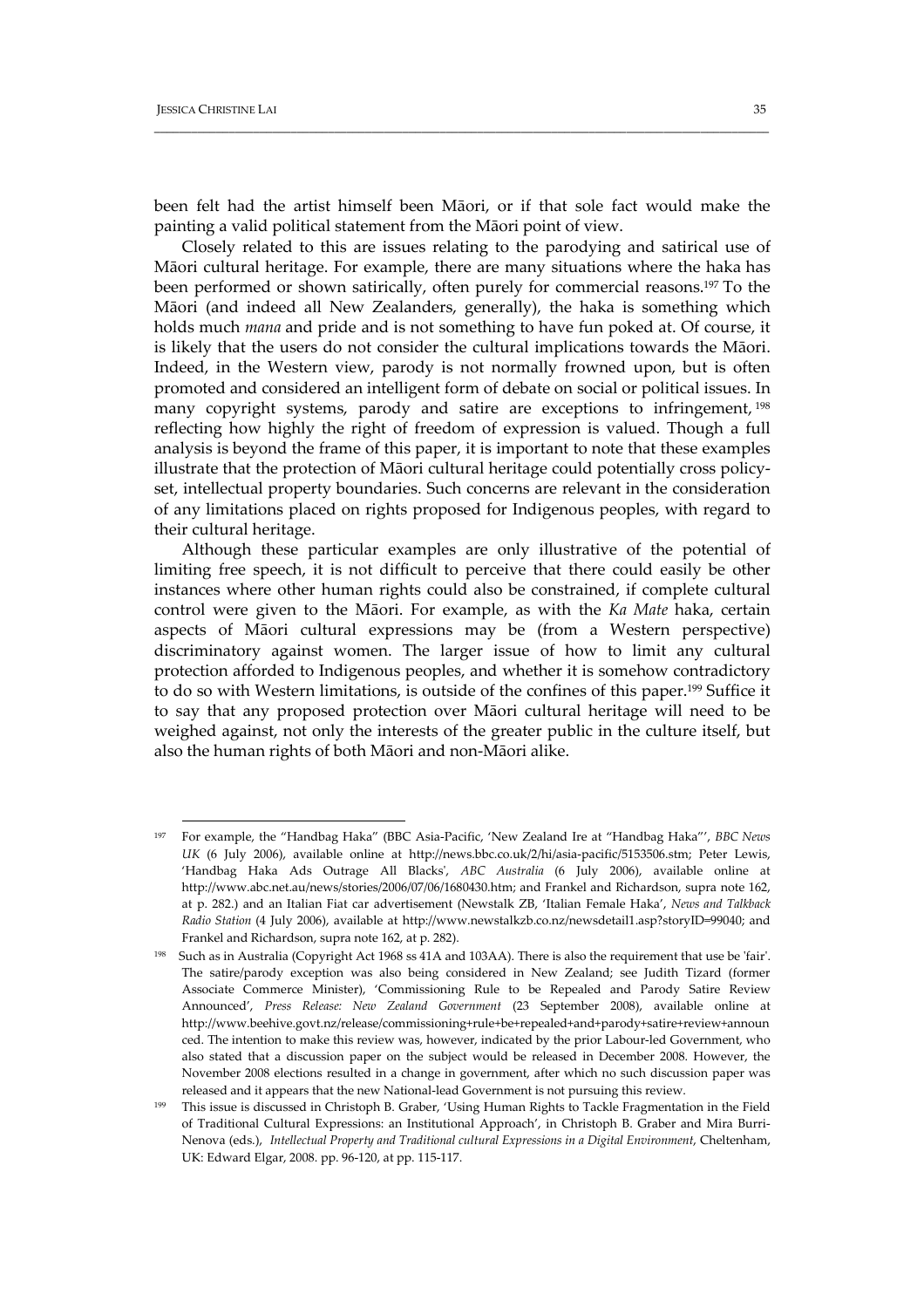#### 4.3.3 Pre-Determining Offence: Māori Representatives and "Experts"

\_\_\_\_\_\_\_\_\_\_\_\_\_\_\_\_\_\_\_\_\_\_\_\_\_\_\_\_\_\_\_\_\_\_\_\_\_\_\_\_\_\_\_\_\_\_\_\_\_\_\_\_\_\_\_\_\_\_\_\_\_\_\_\_\_\_\_\_\_\_\_\_\_\_\_\_\_\_\_\_\_\_\_\_\_\_\_\_\_\_\_\_\_\_\_\_\_\_

As an outsider, it is difficult to gauge whether appropriation will or will not cause offence. For example, in 2007, the "Miss Indianz" (Miss India of New Zealand) wore a sari with traditional Māori patterns, in the formal section of the competition.<sup>200</sup> The outfit had previously been shown at a Pacific fashion show and, when worn for the competition, was found to showcase "rich Kiwi Indian culture". There was no controversy over this use, raising the question of why this was the case. In other words, why was it okay for a New Zealand teenager of Indian descent to win a Miss India competition wearing a sari with Māori designs on it, whereas the use of the similar patterns on the Air New Zealand outfits (discussed in the following paragraphs) was deemed offensive to some? The author here is not trying to argue that the use of Māori designs on the sari were or should have also been offensive, but rather to indicate that it does not seem possible to answer these questions in an objective manner and it appears that whether or not something will cause offence cannot be absolutely defined, but must be judged on a case-by-case basis. In other words, some kind of self-determination over cultural heritage is required.

The difficulties in gauging whether offence will be caused are not necessarily resolved simply through consultation, due to issues relating to: (1) deciding who is able to represent the Māori; and (2) the diverging opinions of Māori "experts" and leaders. This is illustrated here through discussion relating to non-Māori use of the koru (also known as the pitau). The koru is one of the fundamental motifs of Māori customary art and can be seen on their whakairo rakau (wood carving), whakairo kohatu (stone carving), whakairo iwi (bone carving), kowhaiwhai (scroll painting) and ta moko (Māori tattooing).<sup>201</sup> It is "based on the shape of an unfurling fern frond. Its circular shape conveys the idea of perpetual movement, and its inward coil suggests a return to the point of origin. The koru therefore symbolises the way in which life both changes and stays the same."<sup>202</sup> The koru has become associated with the Māori and, since the 1980s, it has been questioned whether it is appropriate for non-Māori to use the image. There are many non-Māori uses of the *koru* that have raised concerns with Māori, resulting in comments being made publicly by Māori leaders and "experts".

The most well-known controversies over the koru involve Air New Zealand, the country's national carrier.<sup>203</sup> Air New Zealand has used the *koru* on the tail of its planes since 1973 and it has since become a sign of the airline. Recently, Air New Zealand released new uniforms, which were heavily covered in different koru.<sup>204</sup> Created by a well-known New Zealand designer, Trelise Cooper, the new uniforms were stated to be disrespectful of Māori cultural symbols, by Rawiri Taonui (Head of the Canterbury University Māori and Indigenous School). Taonui stated that they

<sup>200</sup> Jason Oxenham, 'Teen Named Culture Queen', Central Leader (16 October 2007), available online at http://www.stuff.co.nz/auckland/28376.

<sup>201</sup> IPONZ, 'Proposed Amendments to the Practice Guidelines: Pitau (Koru)', supra note 108.

<sup>202</sup> Te Ahukaramū Charles Royal, 'Māori Creation Traditions: The Koru', Te Ara - the Encyclopedia of New Zealand (4 March 2009), available at http://www.teara.govt.nz/en/Maori-creation-traditions/1/1. For a discussion on the multiple meanings of the koru, see Frankel and Richardson, supra note 162, at pp. 283-285.

<sup>203</sup> For example, see Service and Food Workers Union, 'Air NZ Claims Property Rights Over Koru', Press Release (29 November 2006), available online at http://www.scoop.co.nz/stories/PO0611/S00424.htm.

<sup>&</sup>lt;sup>204</sup> Sam Sachdeva (The Press), 'Thrown-Together Uniforms Disrespect Māori', stuff.co.nz National (29 January 2010), available at http://www.stuff.co.nz/national/3272904/Thrown-together-uniforms-disrespect-Maori.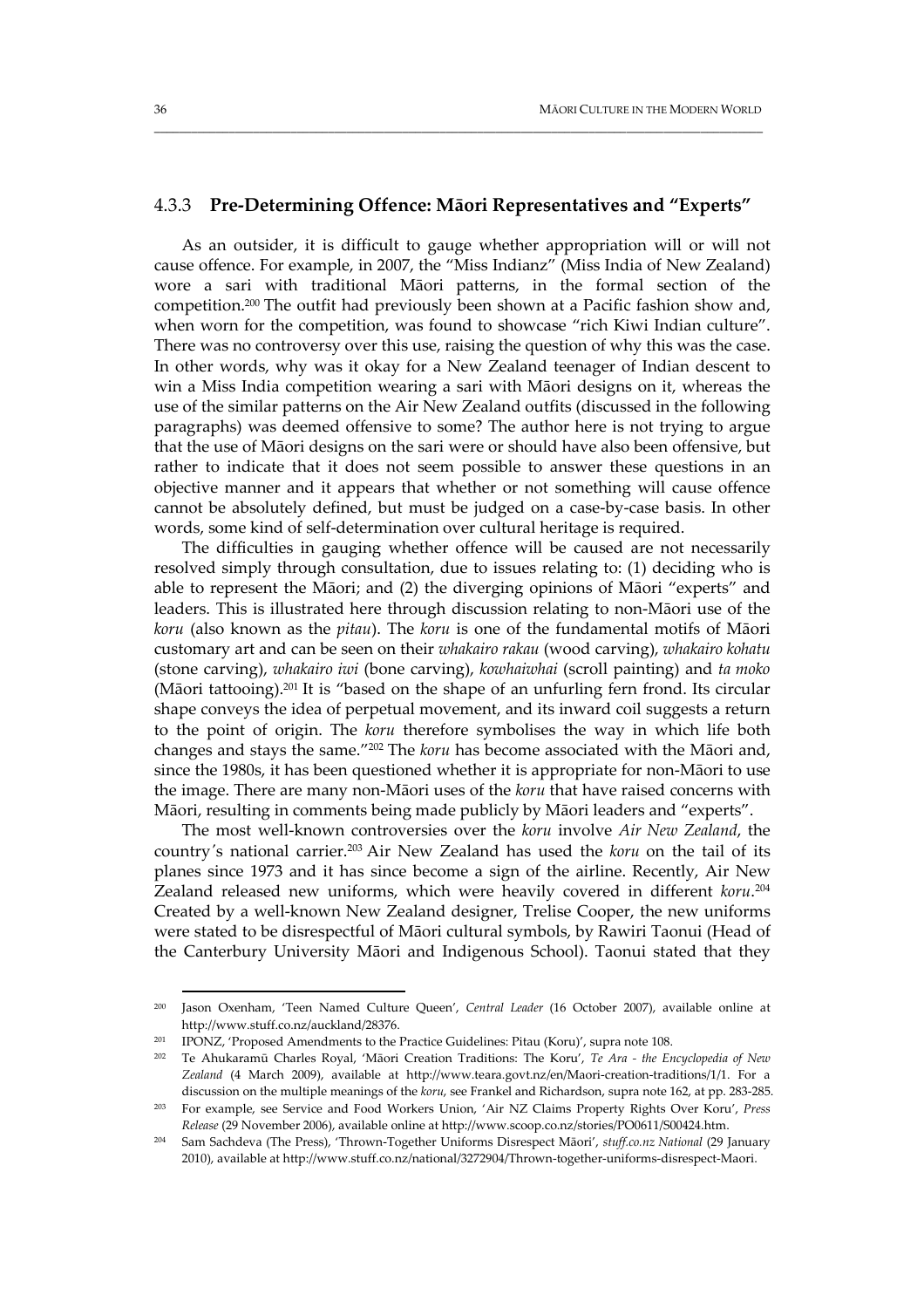were "too busy and inelegant" and obviously drawn by someone with no appreciation of the culture and who did not "understand the deeper symbolism".<sup>205</sup> The different koru had different meanings and their random and cluttered mixture was offensive. Importantly, Taonui specifically stated that there was nothing wrong with using the *koru* and other symbols on clothing, provided it was done "with elegance" and done by someone who appreciates the meaning behind the symbols.<sup>206</sup> Furthermore, he said that businesses should consult with Māori before using symbols of special significance to them.<sup>207</sup>

\_\_\_\_\_\_\_\_\_\_\_\_\_\_\_\_\_\_\_\_\_\_\_\_\_\_\_\_\_\_\_\_\_\_\_\_\_\_\_\_\_\_\_\_\_\_\_\_\_\_\_\_\_\_\_\_\_\_\_\_\_\_\_\_\_\_\_\_\_\_\_\_\_\_\_\_\_\_\_\_\_\_\_\_\_\_\_\_\_\_\_\_\_\_\_\_\_\_\_

However, Ngapuhi tribal leader David Rankin condemned Taonui's statements, claiming that they showed "gross disrespect" and that Taonui "clearly has no concept of the role and function of these designs in our culture".<sup>208</sup> Rankin further stated that he saw Taonui's comments as lacking in humbleness, an "embarrassment" and as "grandstanding", as Air New Zealand had been in consultation with the Māori Language Commission and other Māori experts in the relevant area, and Taonui should have consulted his elders before making his "outburst". <sup>209</sup> Furthermore, a leading Māori clothing designer found that the uniforms did not breach Tikanga Māori and were not offensive. Instead, Charmaine Love (Kia Kaha designer) welcomed the new approach to the Māori designs and stated that such use is up to the designer's personal taste. $^{210}$ 

Being Head of the Māori and Indigenous School at one of New Zealand's largest universities, as an outsider to the Māori world, one could expect that Taonui would be a reliable source on such matters. The diverging opinions of Taonui, Rankin and Love, all prominent Māori figures, reinforces the supposition that there is no one Māori perspective, making it difficult as an outsider to gauge what should or should not be appropriable and who to ask for an expert opinion. This difficulty is not easy to solve, as differing opinions will always exist. The decision of who is able to represent the interests of Māori should most sensibly be left in the hands of the Māori themselves. But, it is clear that there is a need for a more transparent means for potential users of Māori cultural heritage to determine whether their actions would breach Tikanga Māori. In other words, there needs to be more clarity as to who potential users of Māori cultural heritage may seek advice from and absolve themselves from controversy.

#### 4.4 SUMMARY

In New Zealand, a main issue with the appropriation of Māori cultural heritage relates to the fact that many aspects of this culture have been integrated into national mainstream culture. As a result, certain proposals to protect Māori cultural heritage may impinge on the cultural interests and identity of non-Māori New Zealanders. The fundamental rights of New Zealand non-Māori (and even Māori, from a Western

<sup>207</sup> Ibid.

j <sup>205</sup> Ibid.

<sup>206</sup> Ibid.

<sup>208</sup> One News and Newstalk ZB, 'Academic Takes Exception to Air NZ Uniform', TVNZ National (29 January 2010), available at http://tvnz.co.nz/national-news/academic-takes-exception-air-nz-uniform-3345048.

<sup>209</sup> Ibid.

<sup>210</sup> Ibid.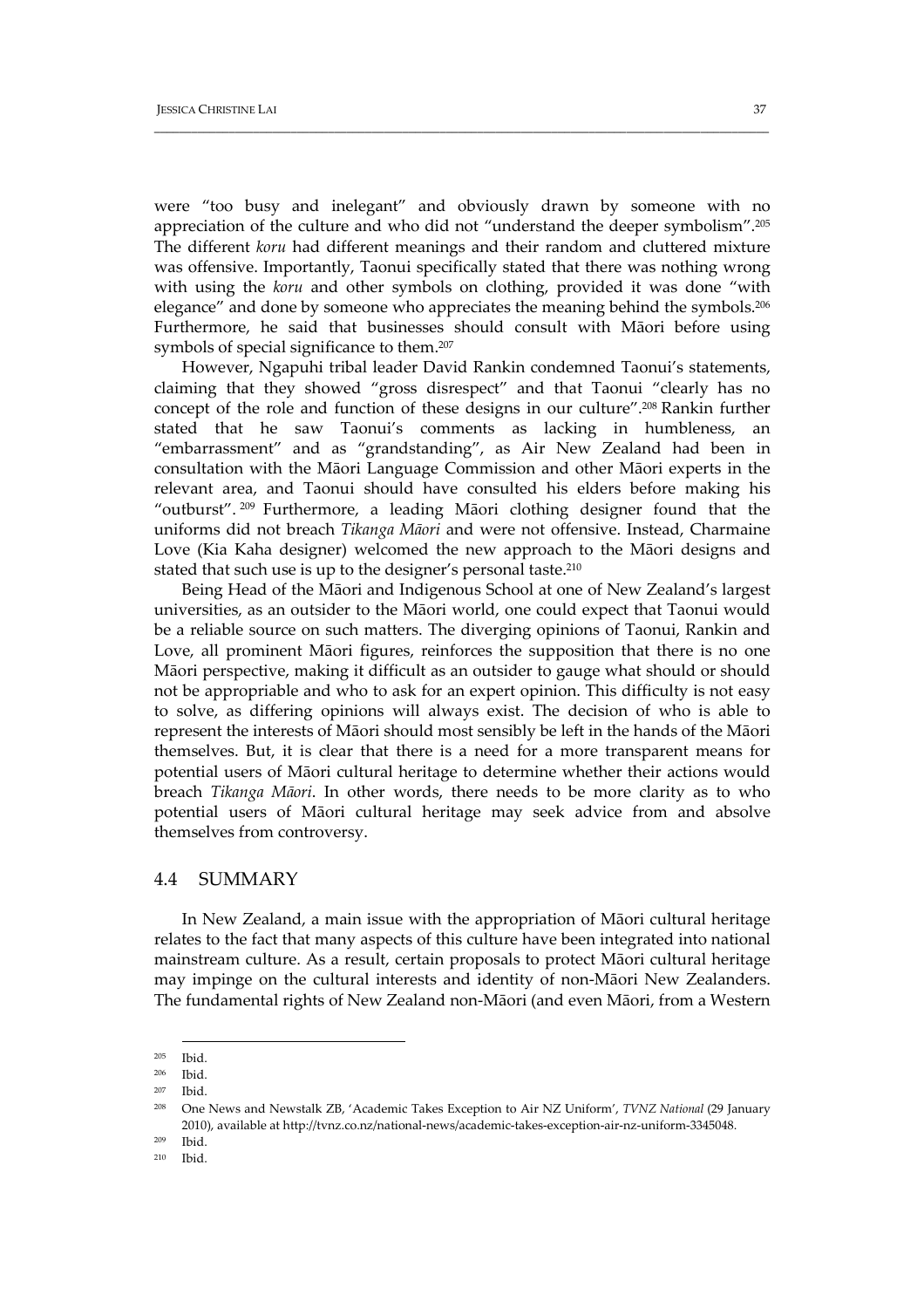perspective) may similarly be limited. Consequently, any potential solution would have to ensure that the interests of both Māori and non-Māori are balanced.

\_\_\_\_\_\_\_\_\_\_\_\_\_\_\_\_\_\_\_\_\_\_\_\_\_\_\_\_\_\_\_\_\_\_\_\_\_\_\_\_\_\_\_\_\_\_\_\_\_\_\_\_\_\_\_\_\_\_\_\_\_\_\_\_\_\_\_\_\_\_\_\_\_\_\_\_\_\_\_\_\_\_\_\_\_\_\_\_\_\_\_\_\_\_\_\_\_\_

The fact that it is difficult to determine what may or may not be deemed inappropriate use indicates that consultation prior to use is always advisable. However, as there is no one Māori view as to this, it must be clear to potential users exactly who they should consult with. Therefore, appropriate channels need to be created for clarity.

## 5. ISSUES RELATING TO GLOBAL USE OF MĀORI CULTURE

When Māori culture is appropriated outside of New Zealand, there are different implications. It is not potentially a sign of Māori culture forming part of the general New Zealand identity or done out of pride or affiliation for the country's history and Indigenous people. In almost all cases, such appropriation is done for commercial reasons, outside of Tikanga Māori and is offensive to the Māori.<sup>211</sup> In recent years, there have been a myriad of international appropriations of Māori culture, which has offended the people. As in within New Zealand, many of the more prominent examples relate to the haka. It has repeatedly been appropriated simply because of the strength associated with it, but, performed outside of Tikanga Māori, it is viewed as inappropriate. Most of the problems associated with national appropriations also hold true for international appropriations. In the following, issues more particular to the latter are discussed.

## 5.1 DIFFICULTIES IN CONTROL INTERNATIONALLY

Though it cannot be said that the Māori have a strong control over the use and trade of their cultural heritage within New Zealand, such as to prevent appropriation, it is fair to state that this control is further depressed outside of the jurisdiction of the New Zealand Crown. What is apparent is that there is no mechanism by which any Māori could prevent or officially complain about such appropriation. The international nature of the appropriations and lack of any enforceable rights, means that little results from complaints from the Māori, except perhaps some bad publicity. It could even be contended that such publicity is not necessarily negative.

This can be demonstrated by an Italian Fiat car advertisement, which used female actors, dressed in black, to perform the Ka Mate haka around a Fiat car on a television commercial, in Italy. The advertisement finished with a boy in the back seat poking out his tongue (the Ka Mate haka also finishes with a similar action). The offence was particularly great, in this situation, given that women are forbidden to perform the Ka Mate haka. The advertisement was popular in Italy and Fiat refused to withdraw it, even when requested by the New Zealand Foreign Affairs Minister, Brad Tattersfield. The Ministry of Foreign Affairs had tried to convince the producers to change the advertisement, due to its cultural insensitivity towards the Māori, but this was not achieved. The Minister stated that they wanted the haka either to be

<sup>&</sup>lt;sup>211</sup> Michael Field, 'Harawira Warned Over Making Money On Flag', stuff.co.nz with NZPA (4 February 2010), available at http://www.stuff.co.nz/national/3293982/Harawira-warned-over-making-money-on-flag.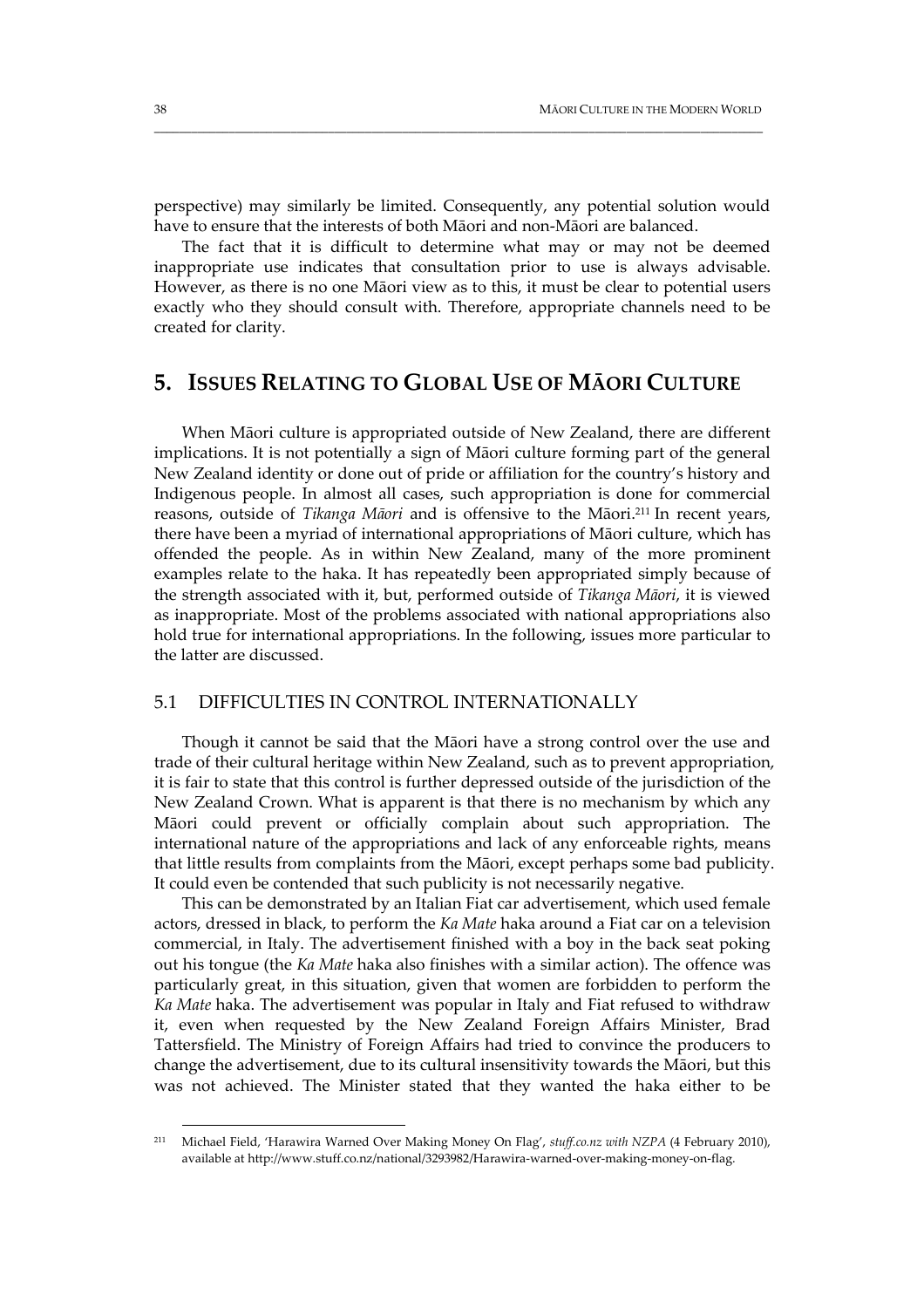performed by a Māori group, or to have another haka designed for the women to perform. That Fiat refused to comply even with the requests of the New Zealand Government indicates that had the Māori themselves complained it no doubt would have fallen on deaf ears. Fiat's declination of the opportunity to run its marketing campaign in a non-offensive manner, as asked for by the Ministry of Foreign Affairs, makes it evident that a multinational procedure is required to ensure that the needs and interests of Indigenous peoples are better met.

\_\_\_\_\_\_\_\_\_\_\_\_\_\_\_\_\_\_\_\_\_\_\_\_\_\_\_\_\_\_\_\_\_\_\_\_\_\_\_\_\_\_\_\_\_\_\_\_\_\_\_\_\_\_\_\_\_\_\_\_\_\_\_\_\_\_\_\_\_\_\_\_\_\_\_\_\_\_\_\_\_\_\_\_\_\_\_\_\_\_\_\_\_\_\_\_\_\_\_

## 5.2 WHAT IS MĀORI CONSULTATION OR CONSENT?

There are situations where it is difficult to discern whether or not there has been Māori consultation or consent. This lack of clarity is particularly prevalent from the perspective of the so-called "misappropriators", who may believe that they have sought and obtained permission and are, thus, not causing offence. It is easily perceivable that these difficulties are greater for non-New Zealanders, who likely have very little understanding of Māori tribal and social systems.

For example, a BBC One promotional campaign featured a Welsh rugby team performing a haka, led by a Māori player Joe Hutley. <sup>212</sup> The team included three other Māori players. New Zealand lawyer and Māori-rights activist Maui Solomon stated that it was ironic that the BBC:<sup>213</sup>

… "an icon of colonialism" - should choose the haka to promote itself [...] the Western culture, having all their own stories, are starting to mine indigenous stories for their appeal. That's what I find objectionable - if they're just taking it for granted, if they're not acknowledging the guardians of that knowledge and that culture.

Hutley, however, argued that he had the right to teach his culture to anyone that he pleased and that he had explained the cultural significance to the players, director and producer. He continued, stating that "[w]e're not doing anything derogatory towards Māori culture. I refuse to get to the point where you have to go and ask someone. I'm just as entitled to it as the next person – as long as it's done correctly".<sup>214</sup>

As with the national situation, the disparity of opinion among different Māori and the uncertainty faced by those wishing to use aspects of Māori cultural heritage correctly and possibly with consent favours the creation of a transparent procedure, through which such users can comply and ensure their non-culpability.

#### 5.3 SUMMARY

A particular problem with international appropriations of Māori cultural heritage is that they are very difficult to prevent, even if sought by the New Zealand Government. With the haka, the current New Zealand Prime Minister and Ngāti Toa chief negotiator, Matiu Rei, agreed that it was extremely difficult to prevent

<sup>212</sup> TVNZ, supra note 41.

<sup>213</sup> Ward, supra note 42 (emphasis added).

<sup>214</sup> Ibid. A similar situation when English Premiere club Everton commissioned a team of Māori dancers to perform the "Everton Haka"; see Rebecca Palmer, 'A Stolen Hi Ha Hi Haka', The Dominion Post (8 August 2009), available online at http://www.stuff.co.nz/sport/2731957/A-stolen-hi-ha-hi-haka/.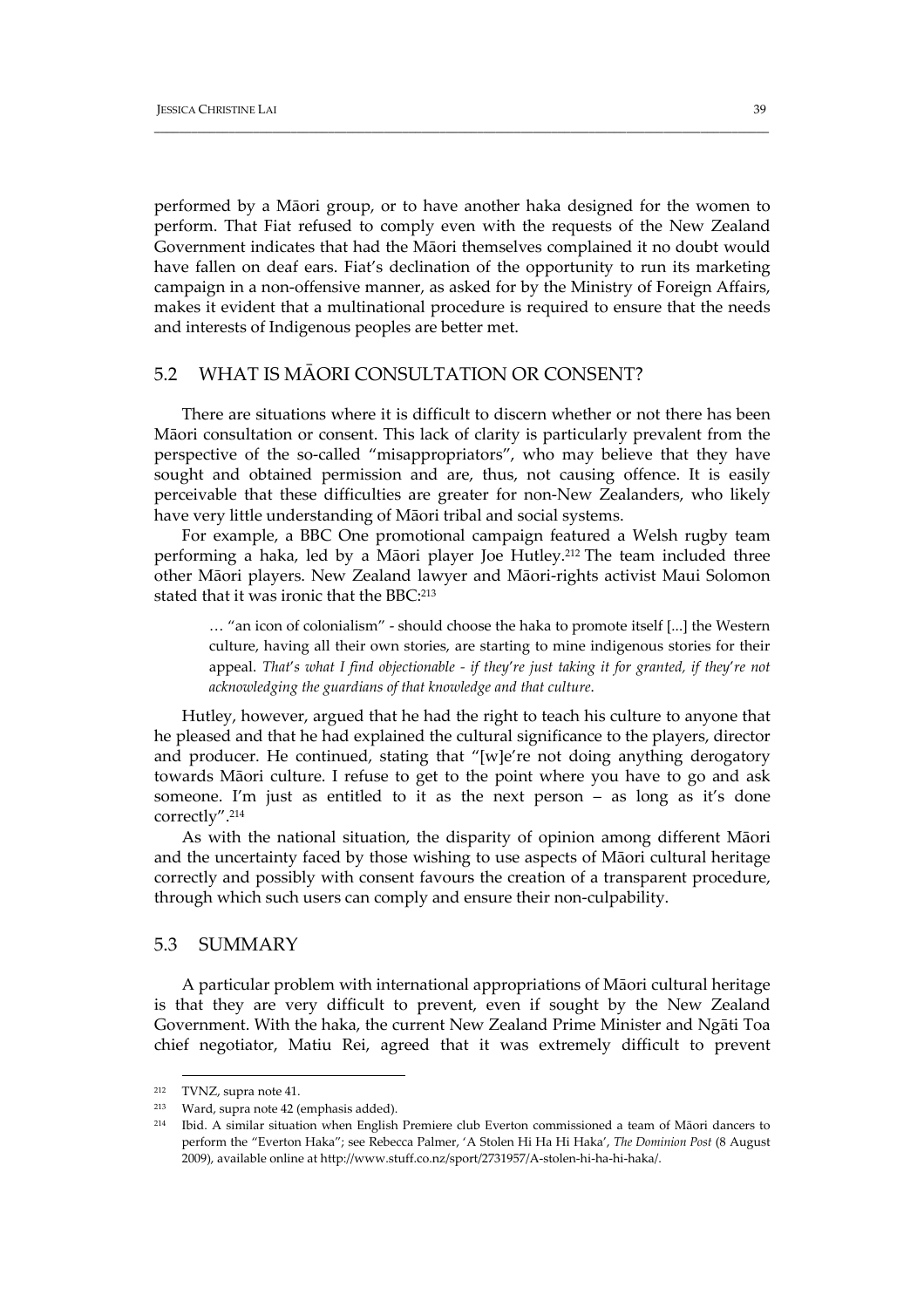commercial use of the haka overseas.<sup>215</sup> Furthermore as with national appropriations, it is difficult to know who to consult with and who can represent the Māori. Internationally, this is arguably an even greater problem, as the users likely have little knowledge of the Māori social system.

\_\_\_\_\_\_\_\_\_\_\_\_\_\_\_\_\_\_\_\_\_\_\_\_\_\_\_\_\_\_\_\_\_\_\_\_\_\_\_\_\_\_\_\_\_\_\_\_\_\_\_\_\_\_\_\_\_\_\_\_\_\_\_\_\_\_\_\_\_\_\_\_\_\_\_\_\_\_\_\_\_\_\_\_\_\_\_\_\_\_\_\_\_\_\_\_\_\_

## 6. EXTRAPOLATING WHAT THE MĀORI SEEK TO PROTECT

As is clear from these national and international examples of appropriation, exactly what the Māori want, with respect to their cultural heritage, is not obviously definable. It does not appear that the Māori want to "own" their cultural heritage, in the Western sense of ownership. In many situations, such as with the haka, they appear to be proud of the fact that it has become a part of mainstream culture and a symbol of New Zealand as a people. A commonly held view is that Māori culture is not limited to use by only Māori, after all "[w]e're all New Zealanders".<sup>216</sup> At first glance, it appears that it is only when their culture is used in an offensive way, against Tikanga Māori, that they seek to limit its use and that the interest to be the only ones to commercially use and trade their cultural heritage, and to benefit economically from such use, is not the primary concern. However, if one looks deeper, it is apparent that control or self-determination over their cultural heritage is at the heart of what they seek. It is clear from the examples that there are some aspects of Māori culture that are simply not tradeable, whereas there are others that are under certain conditions. But, as a non-Māori it is difficult to foresee what will or will not be offensive, particularly at the international level.<sup>217</sup> Furthermore, the preference for consultation (for example, with the haka and as discussed further below), so that potential users are given non-offensive options, rather than a simple desire to restrict all non-Māori use and trade, is an acknowledgement by the Māori of the economic value of using their cultural heritage in trade. Therefore, who decides on tradeability and terms thereof must be the Māori, to ensure non-offence and that they receive the benefits of such trade.

## 7. ATTEMPTS AT GETTING IT RIGHT

There are examples of when commercial entities either undertook the correct procedures or made amends when the impropriety of their actions was made clear to them. These are outlined in the following paragraphs.

Kay and Newton, supra note 190.

<sup>216</sup> 'Tohu Wines' Chief Executive James Wheeler, quoted in Janes, supra note 43.

<sup>&</sup>lt;sup>217</sup> For another example, see Reuters, 'Avatar Language "Based on Māori"', The Dominion Post (21 January 2010), available online at http://www.stuff.co.nz/entertainment/3248154/Avatar-language-based-on-Maori; and Charlie Gates (The Press), 'Avatar Recycles Indigenous "Stereotypes"', stuff.co.nz Entertainment (1 January 2010), available at http://www.stuff.co.nz/entertainment/film/3201437/Avatar-recycles-indigenousstereotypes.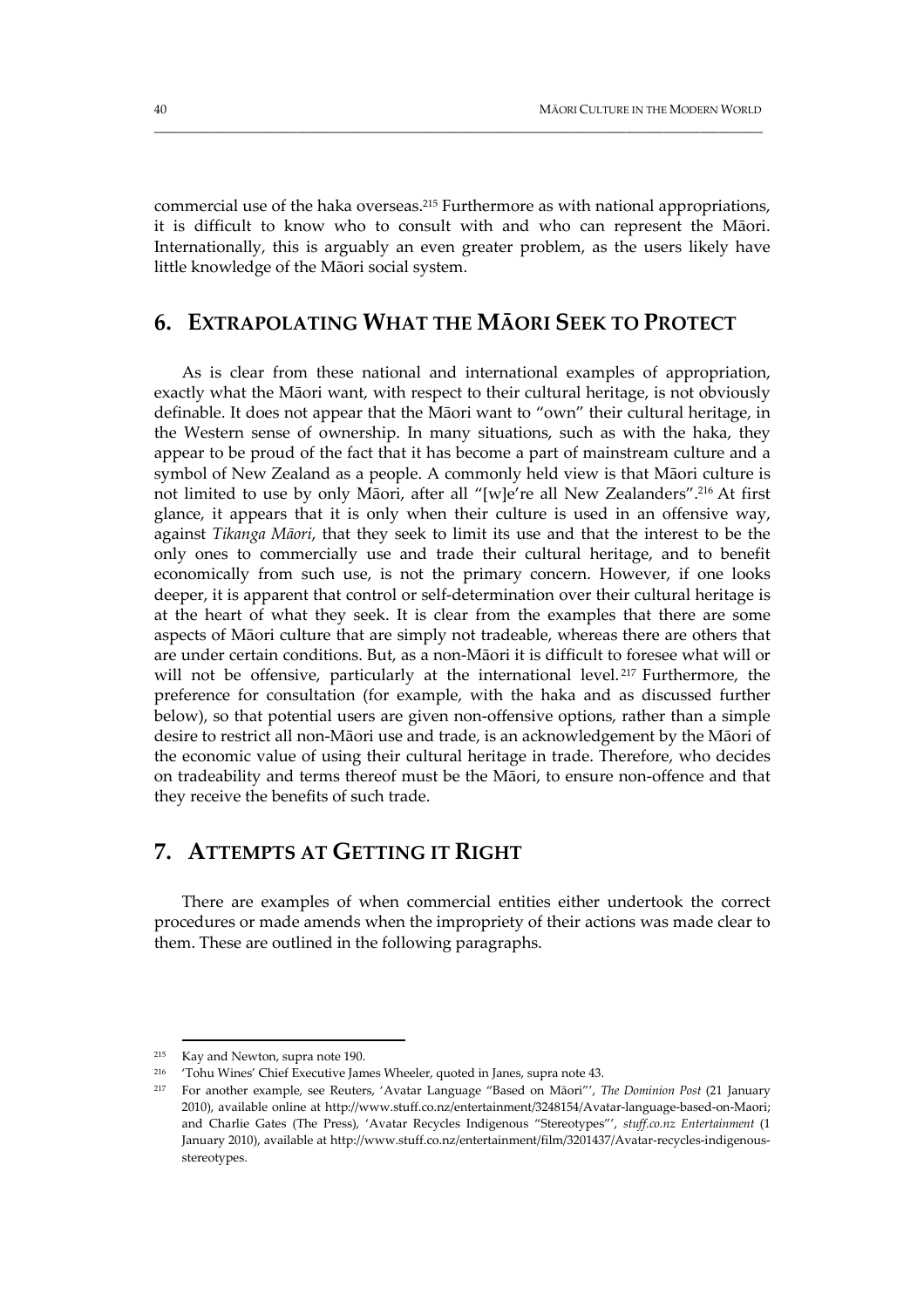### 7.1 CONSULTATION

An often cited example of positive consultation is that which took place, in 2005, between international computer game manufacturer Playstation and Ngāti Toa. The haka was allowed to be used in a rugby game in exchange for providing *iwi* scholarships.<sup>218</sup> Another famous example involved the use of Māori names for Lego's Bionicle action figures. The game involved a group of imaginary "Tahunga" inhabitants of "Mata Nui" island, ruled by the evil beast "Makuta". Six heroes called the Toa sought to liberate the island. In the storyline, Lego used a myriad of Māori and Pacific Island names, one of which was the aforementioned Māori word Tohunga (priest). The story showed a "remarkable resemblance" to traditional stories from Easter Island, the people from which are closely related to the Māori. <sup>219</sup> Maui Solomon represented three Māori tribes and stated that "[i]t was an unauthorized use of traditional names and language, and it was an inappropriate use ... There had been no consultation, no prior informed consent. And it's a trivialization ... So there are cultural and moral issues."<sup>220</sup> One protester of the use stated that it was an example of "the ongoing story of western domination".<sup>221</sup> However, this situation was resolved through negotiations between Lego and many Māori groups. Lego agreed to stop using the word Tohunga and to refrain from introducing any new Māori words in the second-generation Bionicles.<sup>222</sup>

\_\_\_\_\_\_\_\_\_\_\_\_\_\_\_\_\_\_\_\_\_\_\_\_\_\_\_\_\_\_\_\_\_\_\_\_\_\_\_\_\_\_\_\_\_\_\_\_\_\_\_\_\_\_\_\_\_\_\_\_\_\_\_\_\_\_\_\_\_\_\_\_\_\_\_\_\_\_\_\_\_\_\_\_\_\_\_\_\_\_\_\_\_\_\_\_\_\_\_

Ideally, consultation should take place before the actual use of the cultural heritage, rather than afterwards. Requiring that the offended parties complain before consultation is initiated (if it is initiated) places Indigenous peoples in a very defensive position, whereas pre-consultation would create a more positive role with overtones of cultural self-determination. The showing of understanding and respect of the origins of the cultural heritage through pre-consultation, even without benefit sharing, is a great step towards meeting the interests of Indigenous peoples.

#### 7.2 SELF-REGULATION AND ITS LIMITS

Resulting from the consultation discussed above, Lego agreed to set up a code of conduct for toy manufacturers wanting to use Indigenous culture in their products, but this does not appear to have come to fruition.<sup>223</sup> It is unfortunate that Lego does

<sup>218</sup> Milne, supra note 177.

<sup>219</sup> BBC Asia-Pacific, 'Lego Game Irks Māoris', BBC News UK (31 May 2001), available online at http://news.bbc.co.uk/2/hi/asia-pacific/1362435.stm.

<sup>220</sup> Kim Griggs, 'Lego Site Irks Māori Sympathizer', Wired (21 November 2002), available online at http://www.wired.com/culture/lifestyle/news/2002/11/56451. In total, there were over ten words used, which were challenged, including *pohatu* (stone), kanohi (mask) and whenua (earth). As a result of the use of the Māori words, a website for fans of the game was hacked and verbally attacked.

<sup>221</sup> Ibid.

<sup>222</sup> Andrew Osborn, 'Māoris Win Lego Battle', The Guardian UK (31 October 2001), available online at http://www.guardian.co.uk/world/2001/oct/31/andrewosborn. It was not a full victory, as current versions of the game were not withdrawn.

<sup>223</sup> See BBC Asia-Pacific, 'Lego Game Irks', supra note 219; and The Lego Group 'The Lego Group Code of Conduct: Version 4.0', available online at http://cache.lego.com/downloads/info/Codeofconduct/CODEOFCONDUCT\_English.pdf.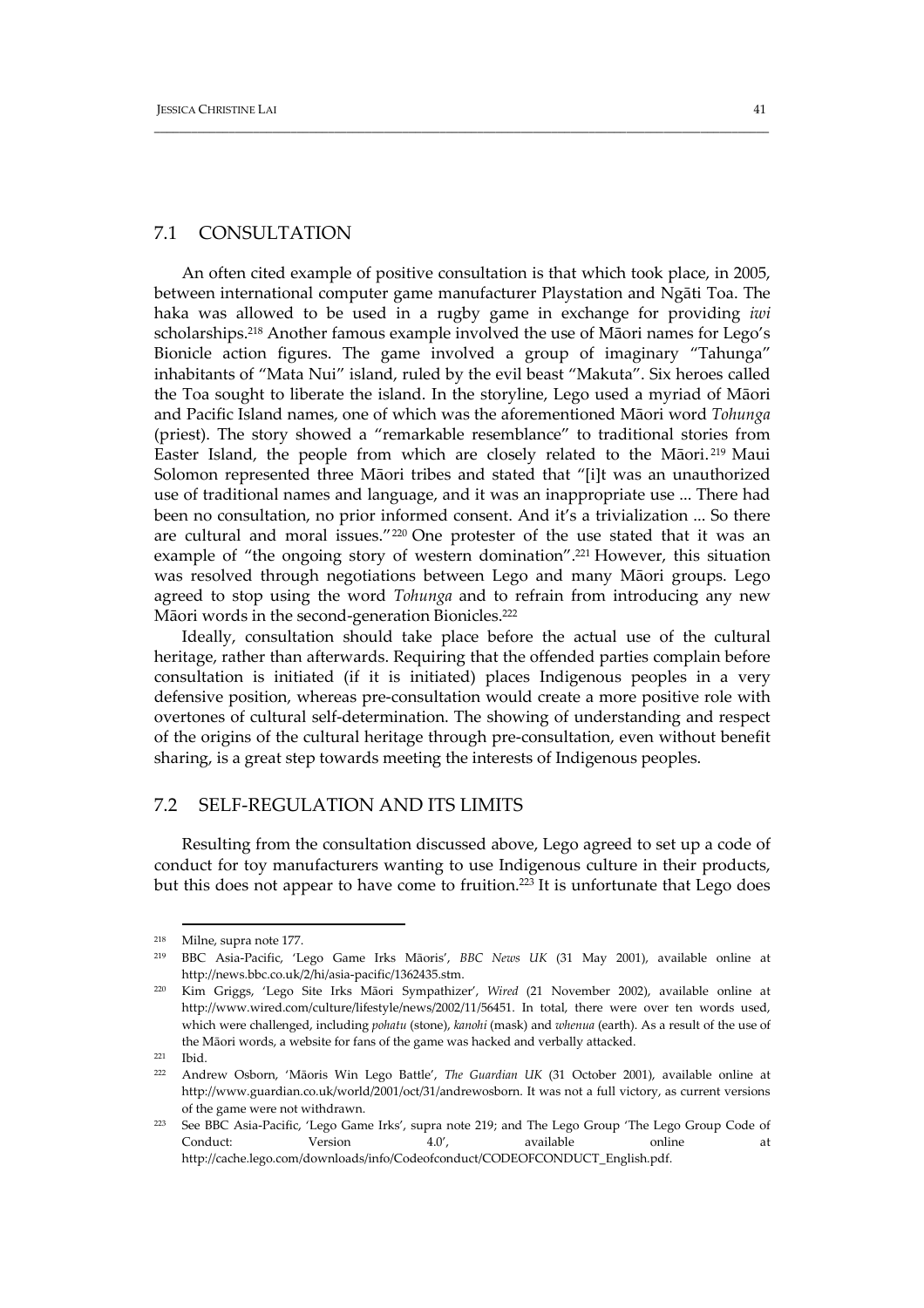not appear to have followed through with its agreement, as it potentially could have been a good example of how self-regulation of an industry could sometimes be a possible approach in respecting the interests of Indigenous peoples.

\_\_\_\_\_\_\_\_\_\_\_\_\_\_\_\_\_\_\_\_\_\_\_\_\_\_\_\_\_\_\_\_\_\_\_\_\_\_\_\_\_\_\_\_\_\_\_\_\_\_\_\_\_\_\_\_\_\_\_\_\_\_\_\_\_\_\_\_\_\_\_\_\_\_\_\_\_\_\_\_\_\_\_\_\_\_\_\_\_\_\_\_\_\_\_\_\_\_

Even had Lego set up a code, self-regulation of an industry has many limits. The most important of which is that there is no recourse for their enforcement, either nationally or internationally. Thus, such a code would be merely aspirational. Furthermore, getting an entire industry to agree to follow a code is by no means an easy feat.

#### 7.3 WITHDRAWAL OF OFFENSIVE USE

There are also occasions where companies have withdrawn their use when advised of its impropriety. Unlike Fiat, Bass Breweries, a British producer of an alcoholic fruit drink "Reef", responded positively to requests from the New Zealand High Commission, in London, when the Commission requested that a "culturally offensive" advertisement be withdrawn.<sup>224</sup> The advertisement featured bikini-clad woman performing a haka on a beach, followed by the suggestion that drinkers "go native". The advertisement was considered "demeaning and racist". Additionally, upon learning of the Māori outrage at the sale of "Māori Mix" cigarettes from Philip Morris, in Israel, the product-line was ended and the head of the tobacco company issued an apology to the Māori. The use of the brand name was extremely controversial and more so due to the fact that smoking is the largest killer of the Māori people.<sup>225</sup>

Though in the final three examples, the international companies stopped the actions that were considered to be inappropriate, and these are positive results, the more relevant point is possibly that the insult should not have been caused in the first place, putting the Māori in a defensive position. This could have been prevented had there been pre-consultation.

## 8. A POSSIBLE SOLUTION

j

Any proposed solution must meet the interest of the Māori to have some level of control over their cultural heritage, such as to prevent offensive use and ensure they benefit from its trade or non-trade. The only solution seems to be to always consult with Māori before appropriating aspects of their cultural heritage. In other words, prior informed consent may be necessary.<sup>226</sup> Solomon stated (with regard to the Lego Bionicles) that it was not that the use of Māori words for future corporate ventures was never allowable, but the owners of that knowledge need to be consulted: "It's

<sup>&</sup>lt;sup>224</sup> Keith Perry, 'War Dance Over Alcopop TV Ad', The Guardian UK (11 December 2000), available online at http://www.guardian.co.uk/media/2000/dec/11/advertising.uknews/print.

<sup>&</sup>lt;sup>225</sup> See Jon Stokes, 'Tobacco Giant Apologises to Māori', New Zealand Herald (29 April 2006), available online at http://www.nzherald.co.nz/world/news/article.cfm?c\_id=2&objectid=10379513; and 'One News, 'Disgust Over "Māori" Brand Cigarettes', TVNZ Health (12 December 2005), available at http://tvnz.co.nz/content/638858.

<sup>226</sup> The concept of prior informed consent (PIC) is not new in the debate to protect Indigenous cultural heritage and knowledge. See, for example, the TK and TCE WIPO Draft Provisions, supra note 5.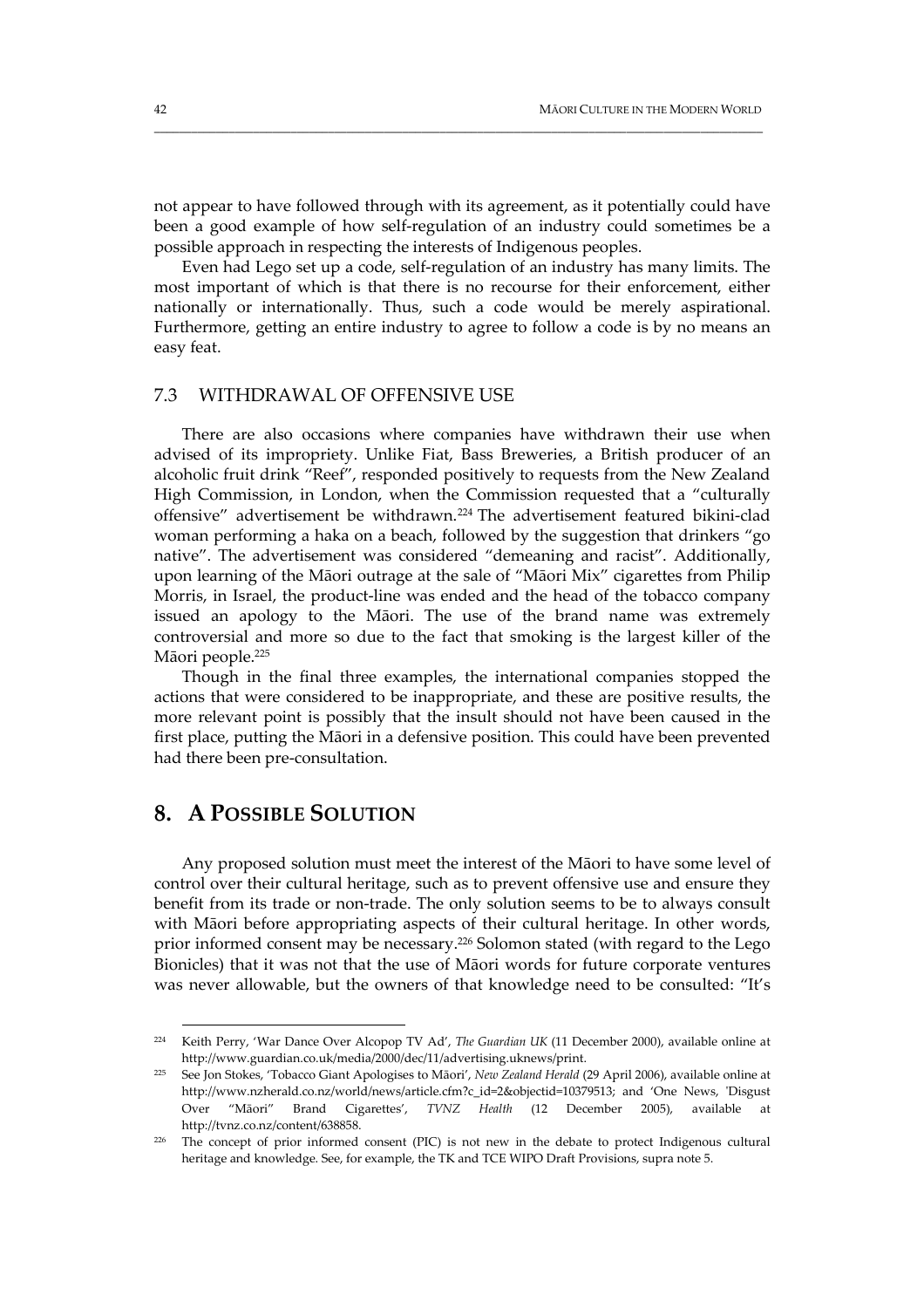not saying it can't be used under any circumstances. It's a question of respect and following a proper process."<sup>227</sup> As shown by the negotiations with Playstation and the statement by the Foreign Affairs Minister (that the haka could be performed by the Māori or a haka could be designed for the Italian women), there are likely solutions that will please both parties. In the least, the Māori will feel more comfortable with the outcome if they have been included in the decision-making process.

\_\_\_\_\_\_\_\_\_\_\_\_\_\_\_\_\_\_\_\_\_\_\_\_\_\_\_\_\_\_\_\_\_\_\_\_\_\_\_\_\_\_\_\_\_\_\_\_\_\_\_\_\_\_\_\_\_\_\_\_\_\_\_\_\_\_\_\_\_\_\_\_\_\_\_\_\_\_\_\_\_\_\_\_\_\_\_\_\_\_\_\_\_\_\_\_\_\_\_

Hence, it is suggested that consultation is best achieved through the formation of a body of representatives (regardless of form, for example a trust or governmental department), with whom both national and international users of Māori cultural heritage can consult and perhaps even obtain permission from. This body would represent the interests of all Māori, thereby endowing some form of cultural selfdetermination. As the example involving the Air New Zealand uniforms demonstrated, there is no one Māori opinion. This raises the question: exactly who should be consulted? It is not difficult to decide when it is just use of a single discrete piece of culture, such as the Ka Mate haka, which has a clear owner. Confusion arises when it is a general aspect of the cultural heritage that use is sought for, such as any haka. Therefore, any solution involving a group of experts requires the inclusion of many Māori opinions, representing a broad range of Māori interests and iwi. Exactly who would make up this body of people is arguably best left to the Māori themselves, who are likely more knowledgeable on who is able to represent their views. Furthermore, self-selection would be more in line with the concept of selfdetermination and should ultimately result in less questioning of government action.

There must also be representation of the greater public interests to address the fact that certain aspects of Māori culture have become integrated into mainstream New Zealand culture and to ensure that human rights (such as free political speech) are respected. Having such representation sits well with the current perspective that the Crown and the Māori are in a "Partnership".<sup>228</sup>

Finally, to ensure that these efforts are not frustrated by appropriations outside of New Zealand, an international dimension would also be required. The exact structure of such an international procedure is worthy of further dissemination, outside of the confines of this paper. In the same vein, it is notable that the question of the intellectual property implications from making consultation with the proposed body compulsory (at least within New Zealand) is also an important question, well worth its own discursion.

## 9. CONCLUSION

This discourse has shown that who the Māori are, as an ethnic group and people of New Zealand, is not easy to define. This is in part due to the fact that, precolonisation, the Māori did not exist as one ethnic race, but were tribal. It is further complicated by the differentiation between those that are genealogically Māori and those that self-identify as being Māori. This difficulty in defining a single Māori identity is reflected in the myriad of varying views of what cultural heritage should

<sup>227</sup> Griggs, supra note 220.

<sup>&</sup>lt;sup>228</sup> See above, section entitled "The Treaty of Waitangi and Its Guarantees".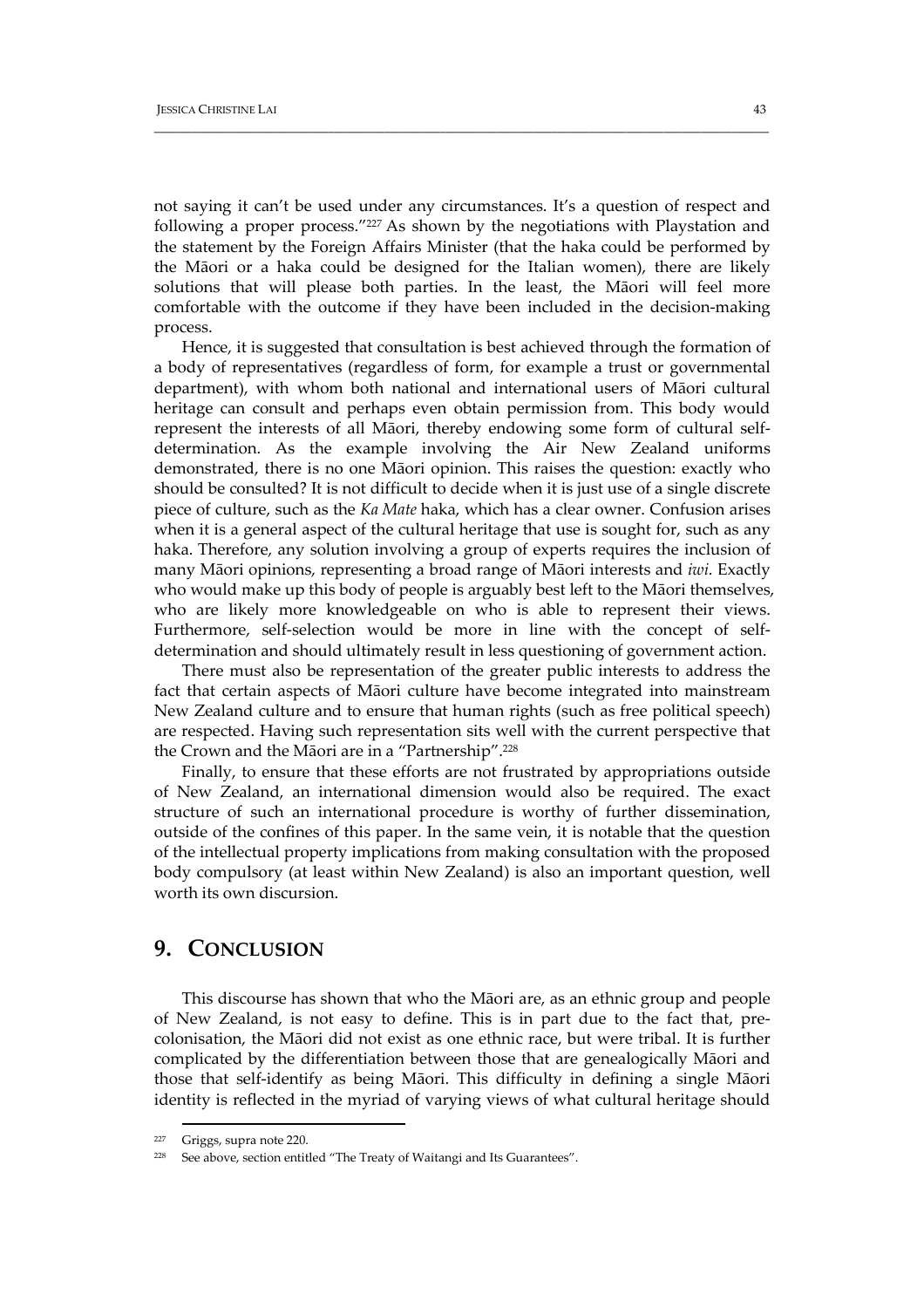or should not be traded or shared, and whether offence is felt when an aspect of Māori culture is appropriated. Furthermore, Māori culture now pervades most New Zealander's sense of identity, making it again difficult to articulate exactly what should be protectable Māori culture, as opposed to what has become so integrated into New Zealand culture, that to define it as Māori only, would remove some of the average New Zealander's sense of identity.

\_\_\_\_\_\_\_\_\_\_\_\_\_\_\_\_\_\_\_\_\_\_\_\_\_\_\_\_\_\_\_\_\_\_\_\_\_\_\_\_\_\_\_\_\_\_\_\_\_\_\_\_\_\_\_\_\_\_\_\_\_\_\_\_\_\_\_\_\_\_\_\_\_\_\_\_\_\_\_\_\_\_\_\_\_\_\_\_\_\_\_\_\_\_\_\_\_\_

Generally, from what has been said by Māori leaders and academics on the events of appropriation, it can be observed that what the Māori seek to prevent is not purely the use of their culture, but "offensive" use which is not in accordance with Tikanga Māori. It does not appear that the Māori seek "ownership" of their cultural heritage, in the Western construct of the word, and when "ownership" is sought under Western mechanisms, it is often because it is the only means to protect their interests. Furthermore, it is clear that the Māori are aware of the economic value of their cultural heritage and also wish to benefit from this.

The Treaty of Waitangi guarantees the Māori the right to their taonga and, in recent years, successive governments have invested in encouraging the preservation, progress and trade of many forms of Māori culture. However, there exists no mechanism to ensure that Māori cultural heritage is not misappropriated. Therefore, though there exists support for Māori culture and, thus, identity, cultural integrity and self-determination are by no means ensured. It has yet to be seen whether the recent announcement of support for the UN Declaration on the Rights of Indigenous peoples will work towards this end.

Ultimately, it is desirable that use of aspects of Māori cultural heritage should be made after consultation and done so within Tikanga Māori. Moreover, a requirement of consultation seems to sit with the finding that it is otherwise difficult to judge what will or will not be offensive use. Therefore, there needs to be some form of cultural self-determination, as overly explicit laws and definitions of what should or should not be protectable would not meet the needs and interests of the Māori. This could be achieved through the creation of a body or organisation, to which potential users of Māori culture could apply or seek advice for such use. This body would need to be representative of the diverse interests of different Māori groups and would, further, need to have a mechanism of balance to ensure that the interests of the general public are not too far impeded and, additionally, that human rights are not obstructed. Though such a system may serve the national interests of the Māori, it would lack any teeth if there were not also an international dimension. Therefore, it is proposed that there additionally needs to be an international procedure, to ensure that Indigenous peoples can benefit from the use and trade of their cultural heritage.

An important interconnected result of such respect of Māori culture is the maintenance of the Māori sense of identity. Currently, the Māori perform poorly in statistics indicative of their well-being. It is argued herein that support of the maintenance, development and trade of their cultural heritage would assist in bettering the position of the Māori, in both a social and economic sense. This would not only be a consequence of the increased potential of income from the trade of cultural services or products, which would take advantage of the current global interest in Indigenous cultures, but would additionally be due to the effect that encouraging cultural identity has on improving social well-being, which has on-flow effects, fortifying the economic outcome further.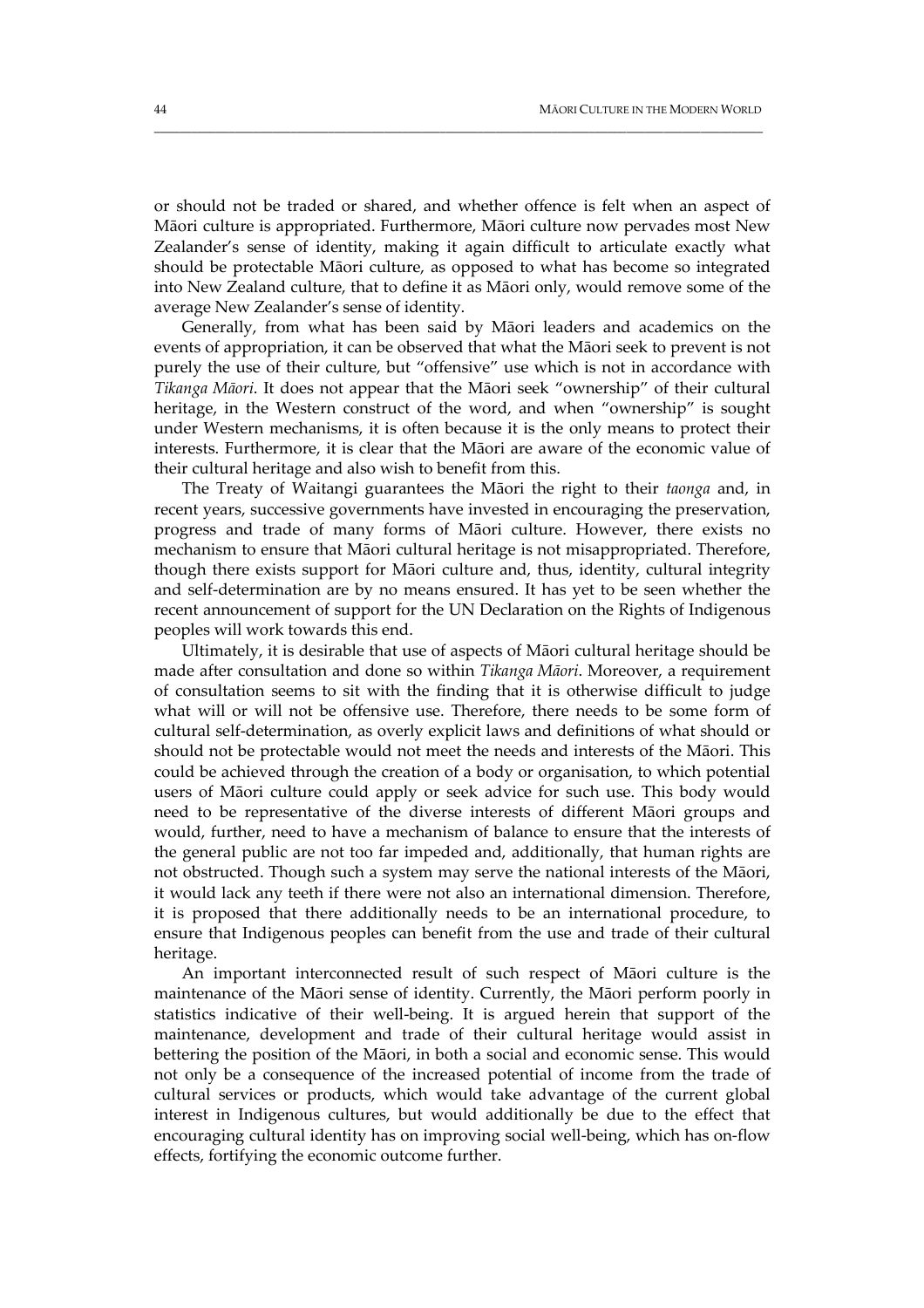## Glossary

| Ahi kā        | The "long burning fire of occupation" (Mead, Hirini (1997),<br>Landmarks, Bridges and Visions: Aspects of Māori Culture,<br>Wellington: Victoria University Press, at p. 264). Traditionally<br>it applied only to land, but the contemporary view is that this<br>concept can extend beyond just land, and is about meeting<br>one's tribal obligations and maintain their connections to the<br>Māori world (Kāretu, T. (1990), 'The Clue to Identity', New<br>Zealand Geographic, 5, 112-117, p. 112). |
|---------------|-----------------------------------------------------------------------------------------------------------------------------------------------------------------------------------------------------------------------------------------------------------------------------------------------------------------------------------------------------------------------------------------------------------------------------------------------------------------------------------------------------------|
| Atua          | Gods.                                                                                                                                                                                                                                                                                                                                                                                                                                                                                                     |
| Haka          | Māori posture dance.                                                                                                                                                                                                                                                                                                                                                                                                                                                                                      |
| Hapū          | A sub-division of <i>iwi</i> . Membership is determined by<br>genealogical descent and a hapū is made up of a number of<br>whānau.                                                                                                                                                                                                                                                                                                                                                                        |
| Iwi           | These are Māori tribes, consisting of several related <i>hapū</i> (clans<br>or descent groups).                                                                                                                                                                                                                                                                                                                                                                                                           |
| Kaitiakitanga | Māori stewardship or guardinaship over their lands, villages<br>and treasures. The conservation ethic embodied in the practice<br>of Kaitiakitanga is important for the sustainable management of<br>natural and physical resources. The use, management, and<br>control of these resources are carried out to the mutual benefit<br>of people and resources.                                                                                                                                             |
| Karakia       | Incantations and prayers.                                                                                                                                                                                                                                                                                                                                                                                                                                                                                 |
| Koru          | A shape based on an unfurling fern frond, common in Māori<br>designs and art work.                                                                                                                                                                                                                                                                                                                                                                                                                        |
| Kowhaiwhai    | Māori scroll painting.                                                                                                                                                                                                                                                                                                                                                                                                                                                                                    |
| Mana          | This is authority, control, influence, power, prestige, psychic<br>force. There are three forms of mana: mana atua - God given<br>power; mana tūpuna - power from ancestors; mana tangata -<br>authority from personal attributes. (See Mutu, Margaret (2003),<br>Te Whanau Moana: Nga kaupapa me nga tikanga/ Customs and<br>Protocols - The Teachings of McCully Matiu, Auckland:<br>Redbooks, p. 156).                                                                                                 |
| Manākitanga   | Nurturing relationships and looking after people.                                                                                                                                                                                                                                                                                                                                                                                                                                                         |
| Māoritanga    | A term which conceptualises "Māoriness" and encapsulates<br>elements of traditional Māori expressions considered to be<br>essential to Māori culture.                                                                                                                                                                                                                                                                                                                                                     |
| Marae         | Sacred places, which serve both a religious and social purpose<br>in pre-Christian Polynesian societies.                                                                                                                                                                                                                                                                                                                                                                                                  |

\_\_\_\_\_\_\_\_\_\_\_\_\_\_\_\_\_\_\_\_\_\_\_\_\_\_\_\_\_\_\_\_\_\_\_\_\_\_\_\_\_\_\_\_\_\_\_\_\_\_\_\_\_\_\_\_\_\_\_\_\_\_\_\_\_\_\_\_\_\_\_\_\_\_\_\_\_\_\_\_\_\_\_\_\_\_\_\_\_\_\_\_\_\_\_\_\_\_\_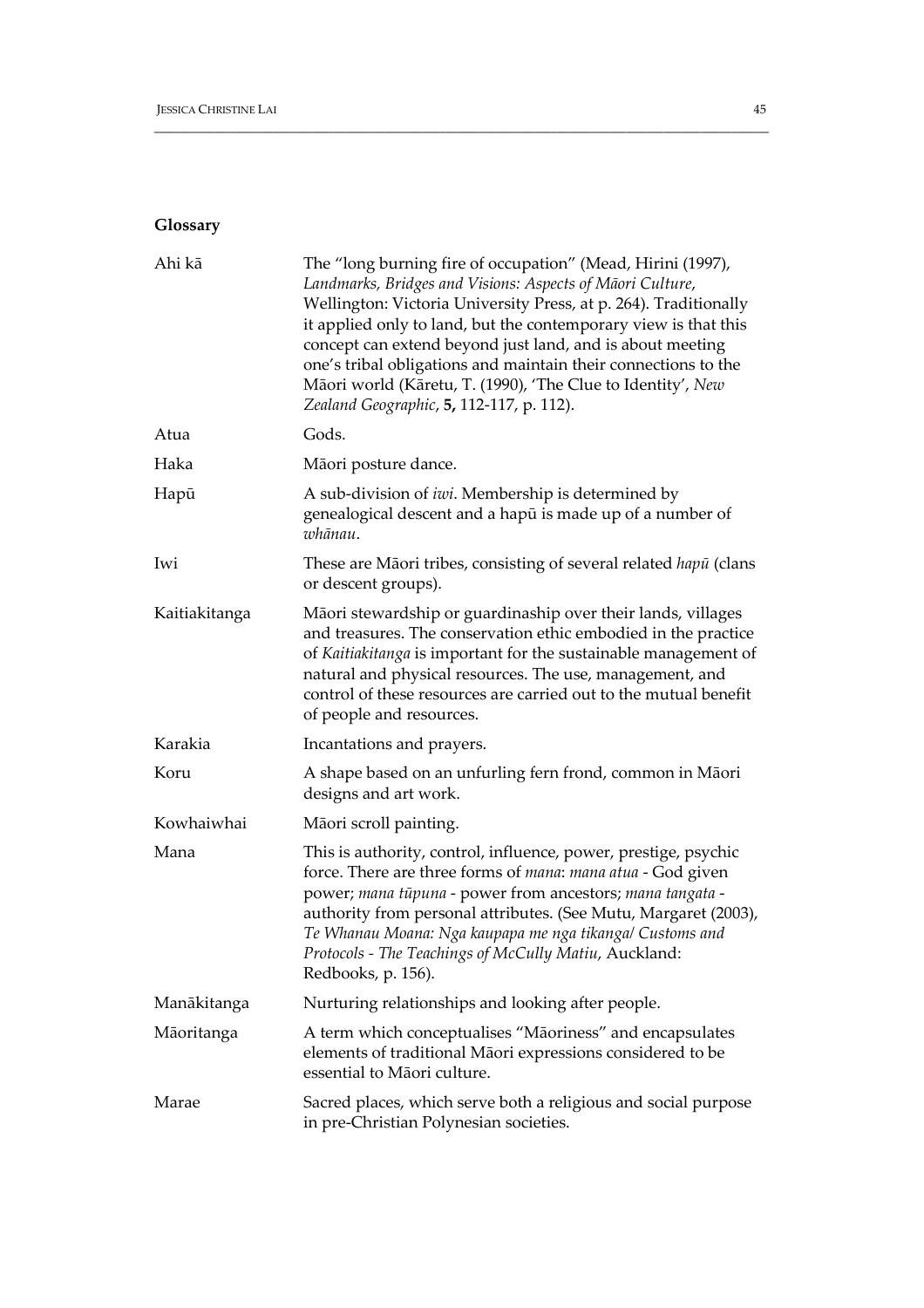| Moko                   | Māori facial tattoo.                                                                                                                                                                                                                                                                                                                                                                                                                                       |
|------------------------|------------------------------------------------------------------------------------------------------------------------------------------------------------------------------------------------------------------------------------------------------------------------------------------------------------------------------------------------------------------------------------------------------------------------------------------------------------|
| Ngā taonga<br>tūturu   | Objects that relate to Māori culture, history or society                                                                                                                                                                                                                                                                                                                                                                                                   |
| Noa                    | To be free of <i>Tapu</i> . The <i>tapu</i> of <i>taonga</i> sometimes needs to be<br>removed temporarily before people can make use of them.<br>Karakia are important for the removal of tapu from taonga,<br>rendering them noa.                                                                                                                                                                                                                         |
| Pākehā                 | A name used to refer to non-Māori, usually of European<br>descent.                                                                                                                                                                                                                                                                                                                                                                                         |
| Pitau                  | See koru.                                                                                                                                                                                                                                                                                                                                                                                                                                                  |
| Rangātiratanga         | See Tino rangātiratanga.                                                                                                                                                                                                                                                                                                                                                                                                                                   |
| Ta moko                | The art of Māori tattooing.                                                                                                                                                                                                                                                                                                                                                                                                                                |
| Tāngata Whenua         | A term sometimes used by the Māori to self-identify. In its<br>broadest sense, it means "people of the land".                                                                                                                                                                                                                                                                                                                                              |
| Tangi                  | Funeral service.                                                                                                                                                                                                                                                                                                                                                                                                                                           |
| Taniko                 | Māori weaving.                                                                                                                                                                                                                                                                                                                                                                                                                                             |
| Taonga                 | Treasures or highly prized possessions or holdings; sacred.                                                                                                                                                                                                                                                                                                                                                                                                |
| Tapu                   | To be sacred (the opposite of <i>noa</i> ). People, objects or places can<br>be tapu. All taonga are tapu.                                                                                                                                                                                                                                                                                                                                                 |
| Te ao Māori            | A Māori world view. Literally "the Māori world".                                                                                                                                                                                                                                                                                                                                                                                                           |
| Te reo Māori           | The Māori language.                                                                                                                                                                                                                                                                                                                                                                                                                                        |
| Tikanga Māori          | "Māori tools of thought and understanding that help organise<br>behaviour" (Mead, Hirini (2003), Tikanga Māori: Living by Māori<br>Values, Wellington: Huia Publishers, at p. 12), or a "Māori way<br>of doing things" (New Zealand Law Commission (2001), Māori<br>Custom and Values in New Zealand Law, Wellington: NZLC, at p.<br>17). They are subject to interpretation, there are tribal<br>variations and there is a fluidity in their application. |
| Tino<br>rangātiratanga | Sovereignty, chieftanship, self-determination.                                                                                                                                                                                                                                                                                                                                                                                                             |
| Tohunga                | Priests; experts in Māori medicine and spirituality.                                                                                                                                                                                                                                                                                                                                                                                                       |
| Utu                    | This is about reciprocity in relationships and the balancing of<br>social relationships.                                                                                                                                                                                                                                                                                                                                                                   |
| Wahi tapu              | Sacred places, "in the traditional, spiritual, religious, ritual, or<br>mythological sense" (Historic Places Act 1993).                                                                                                                                                                                                                                                                                                                                    |
| Whakairo iwi           | Māori bone carving.                                                                                                                                                                                                                                                                                                                                                                                                                                        |
| Whakairo kohatu        | Māori stone carving.                                                                                                                                                                                                                                                                                                                                                                                                                                       |

\_\_\_\_\_\_\_\_\_\_\_\_\_\_\_\_\_\_\_\_\_\_\_\_\_\_\_\_\_\_\_\_\_\_\_\_\_\_\_\_\_\_\_\_\_\_\_\_\_\_\_\_\_\_\_\_\_\_\_\_\_\_\_\_\_\_\_\_\_\_\_\_\_\_\_\_\_\_\_\_\_\_\_\_\_\_\_\_\_\_\_\_\_\_\_\_\_\_